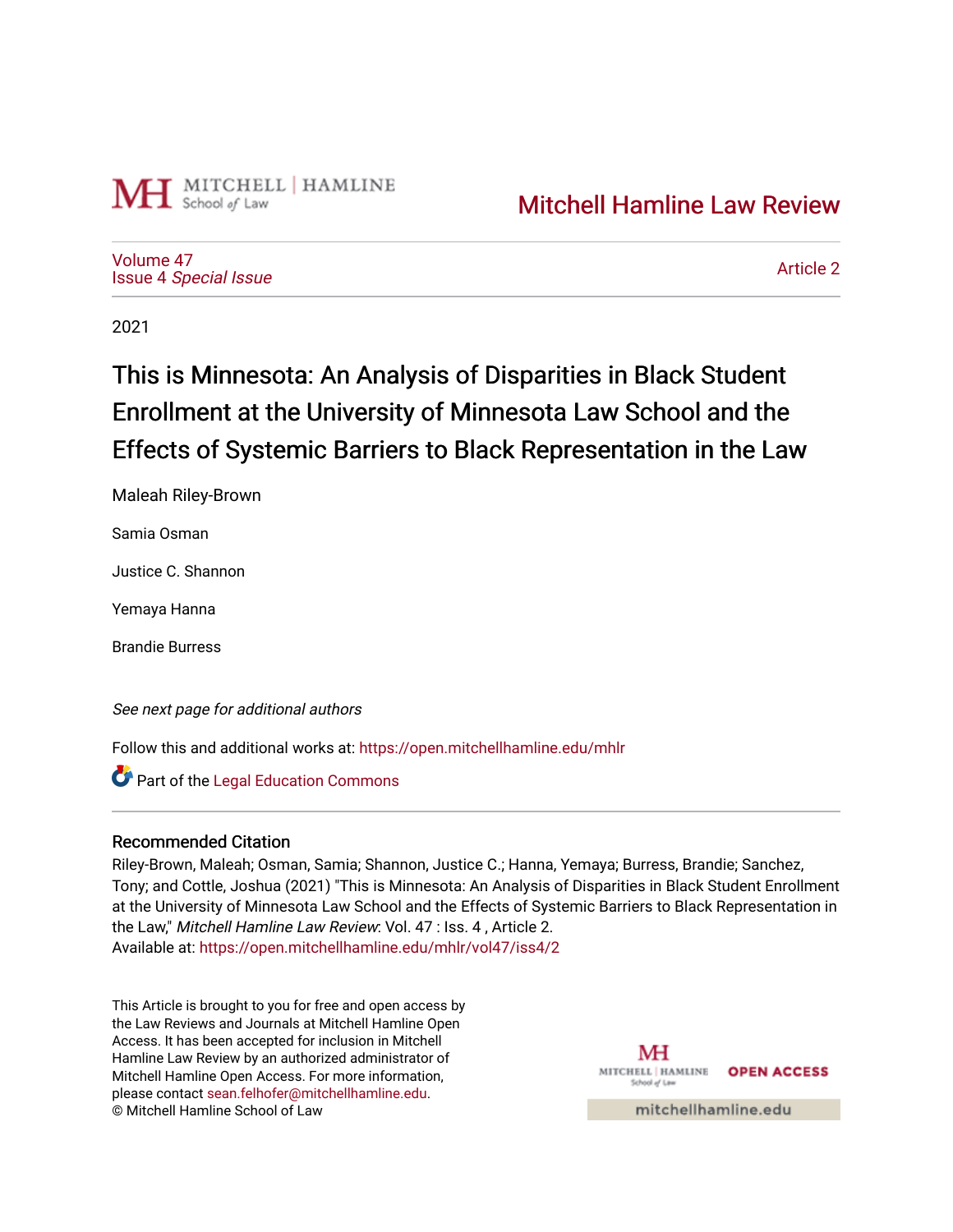## This is Minnesota: An Analysis of Disparities in Black Student Enrollment at the University of Minnesota Law School and the Effects of Systemic Barriers to Black Representation in the Law

## Authors

Maleah Riley-Brown, Samia Osman, Justice C. Shannon, Yemaya Hanna, Brandie Burress, Tony Sanchez, and Joshua Cottle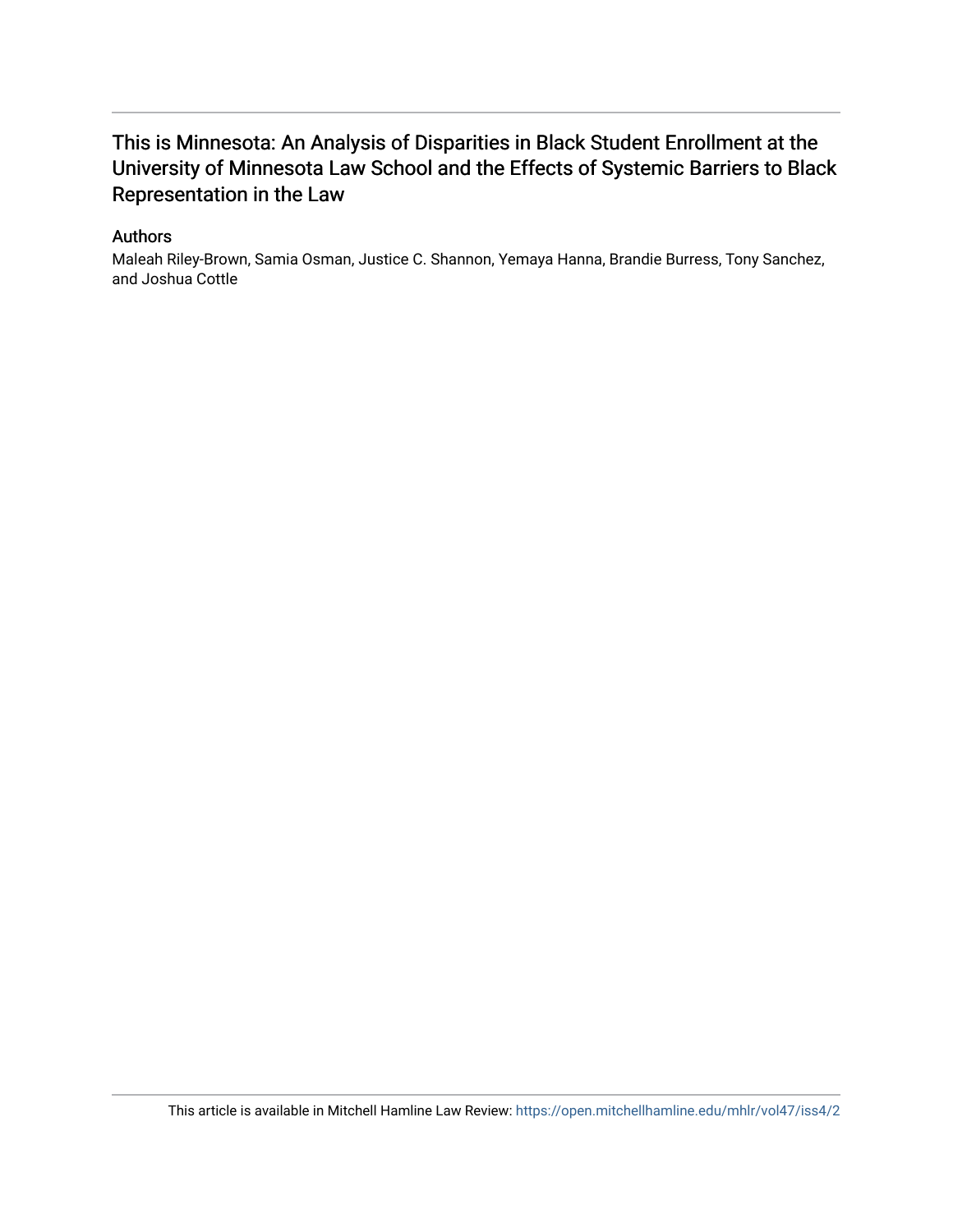## THIS IS MINNESOTA: AN ANALYSIS OF DISPARITIES IN BLACK STUDENT ENROLLMENT AT THE UNIVERSITY OF MINNESOTA LAW SCHOOL AND THE EFFECTS OF SYSTEMIC BARRIERS TO BLACK REPRESENTATION IN THE LAW

Maleah Riley-Brown, Samia Osman, Justice C. Shannon,[\\*](#page-2-0) Yemaya Hanna, Brandie Burris, Tony Sanchez, Joshua Cottle[†](#page-2-1)

#### INTRODUCTION

Lawyers often occupy powerful positions in the highest levels of our government and economy. Whether drafting legislation, prosecuting, or defending crimes, representing indigent clients in housing court, or finalizing corporate mergers, attorneys influence and operate within one of the most

<span id="page-2-0"></span>Maleah Riley-Brown is a second-year law student at the University of Minnesota Law School. Copyright © 2021 by Maleah Riley-Brown. Samia Osman is a first-year law student at the University of Minnesota Law School. Copyright © 2021 by Samia Osman. Justice C. Shannon is a first-year law student at the University of Minnesota Law School. Copyright © 2021 by Justice C. Shannon. Maleah, Samia, and Justice each contributed their own invaluable perspective and personal stories within this article, in addition to their insightful empirical research and writing on enrollment disparities.

<span id="page-2-1"></span><sup>†</sup> Yemaya Hanna is a second-year law student at the University of Minnesota Law School. Copyright © 2021 by Yemaya Hanna. Brandie Burris is a second-year law student at the University of Minnesota Law School. Copyright © 2021 by Brandie Burris. Tony Sanchez is a first-year law student at the University of Minnesota Law School. Copyright © 2021 by Tony Sanchez. Joshua Cottle is a third-year law student at the University of Minnesota Law School. Copyright © 2021 by Joshua Cottle. Yemaya, Brandie, Tony, and Joshua contributed empirical research on enrollment disparities, writing on the legal implications of these disparities, and compiled interviews and stories from alumni and students. All authors are grateful for the research and contributions of Mallory Harrington and Michaela Liesenberg. We are also appreciative of the editors of the *Minnesota Law Review* for their invaluable editorial assistance. This Article was originally published in *Minnesota Law Review Head*notes. See Maleah Riley-Brown, Samia Osman, Justice C. Shannon, Yemaya Hanna, Brandie Burris, Tony Sanchez & Joshua Cottle, *This is Minnesota*, 105 MINN. L. REV. HEADNOTES 251 (2021).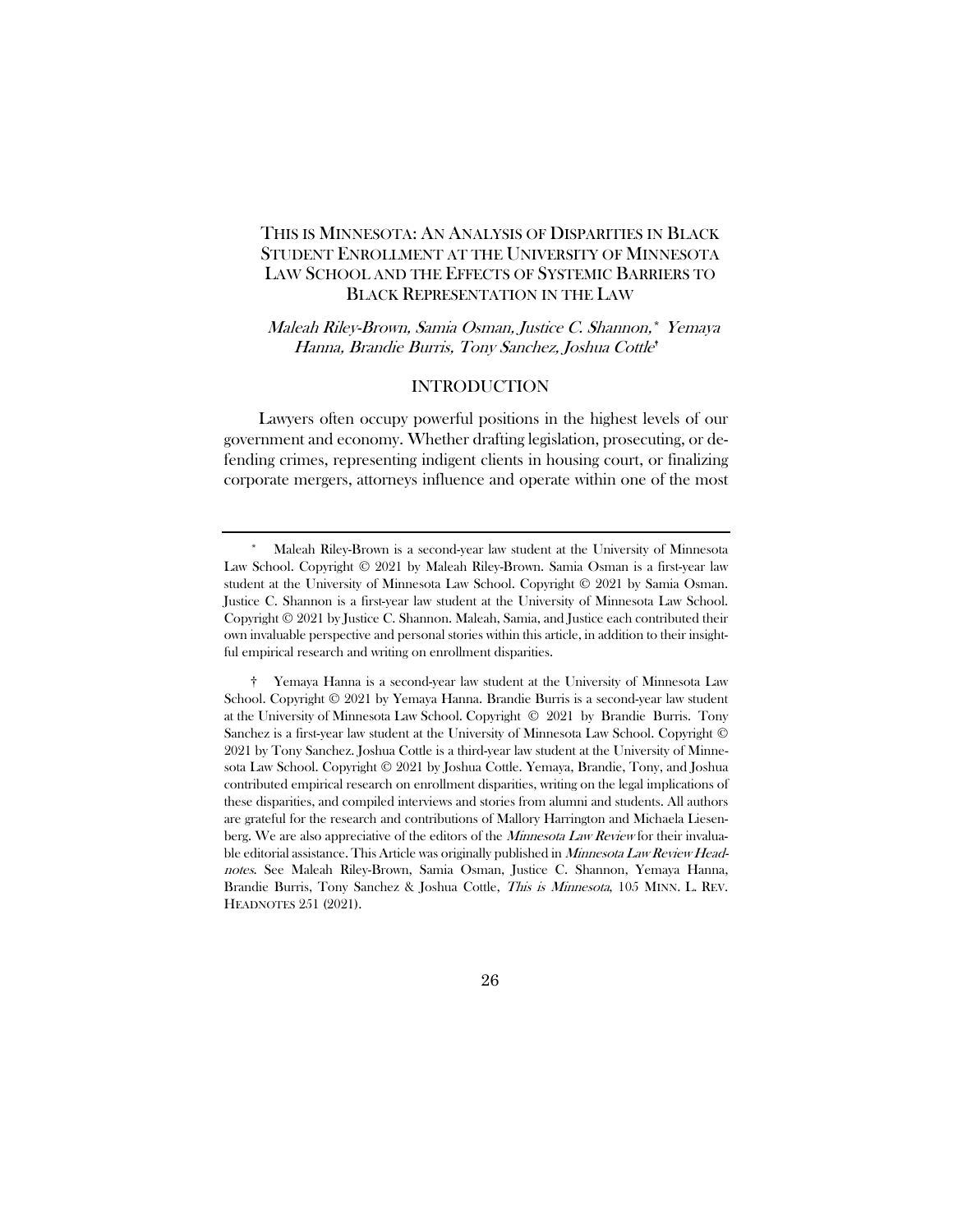critical professions in the United States. Lawyers can have a profound impact in designing and changing laws, influencing major policy regimes, and leading cities and communities. The law is often lauded for being a tool to guide society—a method to promote a system of justice and fairness. But for too long, the law has enforced a system of justice based in White supremacy and oppression. Laws were designed and implemented to steal land from indigenous communities, to enslave and oppress Africans, and to force Jap-anese-Americans into internment camps, amongst many other atrocities.<sup>[1](#page-3-0)</sup> To this day, the law is used to both expand and diminish civil rights as we continue to struggle to ensure all people are treated equitably within our society. Whether the level of power and influence in the hands of attorneys is overinflated remains an important question. However, this Article seeks to bring attention to those we are training and educating to wield this power and influence. Within the legal profession and legal education system, we must be more proactive in examining who we are leaving out and whose voices are not given a chance to be a part of this profession.

The University of Minnesota Law School, like so many other institutions in the legal field, must contend with the reality of which students it is educating and positioning to be leaders in its community. As students of Minnesota Law, we must look inward at our own student body and institution. Minnesota Law is often touted as the preeminent law school in the state of Minnesota, educating students who have become Vice President of

<span id="page-3-0"></span><sup>1.</sup> Indian Removal Act of 1830; 21st Congress, Session 1, Ch. 148, https://guides .loc.gov/indian-removal-act ("The Indian Removal Act was signed into law by President Andrew Jackson on May 28, 1830, authorizing the president to grant lands west of the Mississippi in exchange for Indian lands within existing state borders. A few tribes went peacefully, but many resisted the relocation policy. During the fall and winter of 1838 and 1839, the Cherokees were forcibly moved west by the United States government. Approximately 4,000 Cherokees died on this forced march, which became known as the "Trail of Tears."); Stephen Middleton, Repressive Legislation: Slave Codes, Northern Black Laws, and Southern Black Codes, OXFORD RSCH. ENCYCLOPEDIAS (Feb. 28, 2020), https://oxfordre.com/americanhistory/view/10.1093/acrefore/9780199329

<sup>175.001.0001/</sup>acrefore-9780199329175-e-634 [https://perma.cc/C4QA-NT68] ("After the Revolution, many states passed black laws to deprive blacks of the same rights as whites. Blacks commonly could not vote, testify in court against a white, or serve on juries. States barred black children from public schools. The Civil War offered the promise of equality with whites, but when the war ended, many southern states immediately passed black codes to deny blacks the gains won in emancipation."); Slave Codes, BRITANNICA, https://www.britannica.com/topic/slave-code; Korematsu v. United States, 323 U.S. 214 (1944) (ruling that the U.S. government could force Japanese-Americans into "relocation camps" because of national security concerns during World War II).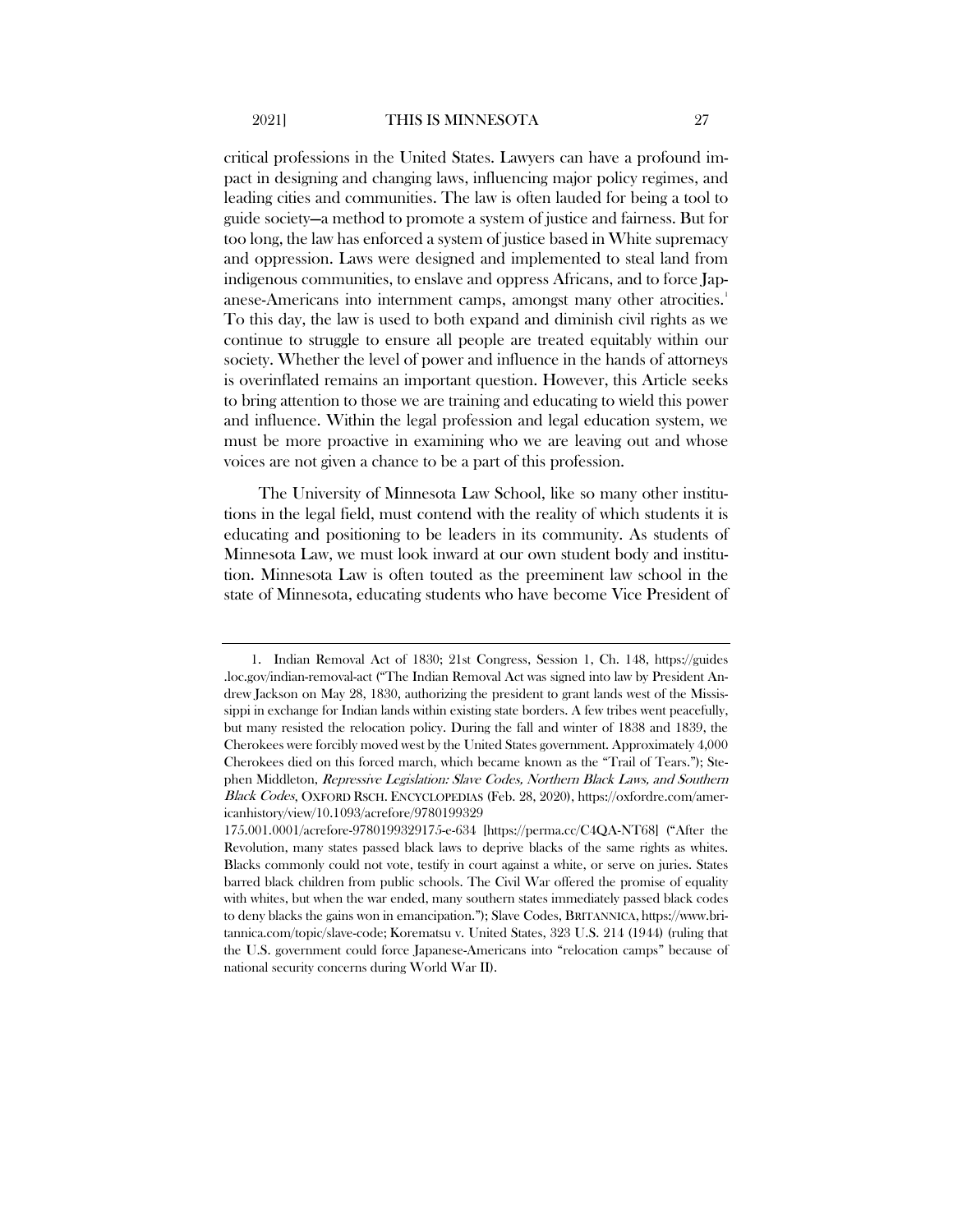the United States, State Attorneys General, Minnesota Supreme Court Justices, Congressmembers, City and County Attorneys, and many more. With such an illustrious alumni base, it is critical to examine the students the law school educates because they may soon become leaders in Minnesota, the Midwest, across the United States, and even internationally. In the 2019–20 academic year, 0.6 percent of Minnesota Law students identified as Black or African-American. Out of 667 students enrolled, four identified as Black or African-American. At the same time, over 75 percent students enrolled in the J.D. program at the University of Minnesota identified as White. Even more alarming, the total number of self-identifying male Black or African-American students was lower than in 1894, the first year that a Black or African-American student graduated from Minnesota Law.<sup>[2](#page-4-0)</sup>

With many students becoming leaders within the legal, political, and business community, it is imperative that Minnesota Law make a more concerted effort to attract, admit, and educate a student body representative of the communities we live in and the communities we serve. We must reckon with the nature of the legal system within which we are trained: one that is built upon a system of oppression and inequity often touted as justice, safety, and fairness. A student body more reflective of the communities we live in and serve is only the first step in enhancing the legal profession's capacity to equitably and effectively serve all individuals and communities who seek legal assistance.

This Article seeks to emphasize perspectives often pushed away from legal education and the legal system. Not only does this Article present the experiences of Black students to highlight their unique and nuanced perspectives, but also to offer an alternative to the supposed objective nature of our legal system and education. In the classroom, law students are encouraged to subvert their individual experience with the presumed objectivity of the law. However, this lens of "objective logic" is rooted within the same system of White supremacy and oppression which has guided our society and legal system for centuries. Through this lens, the law diminishes the ideas and voices of those who do not share these experiences. Our legal system and legal education must adapt by incorporating and understanding perspectives of all those who seek to become attorneys, as well as those within the communities we serve.

<span id="page-4-0"></span><sup>2.</sup> History, UNIV. OF MINN. L. SCH., https://www.law.umn.edu/about/history [https://perma.cc/R3XG-5QVE].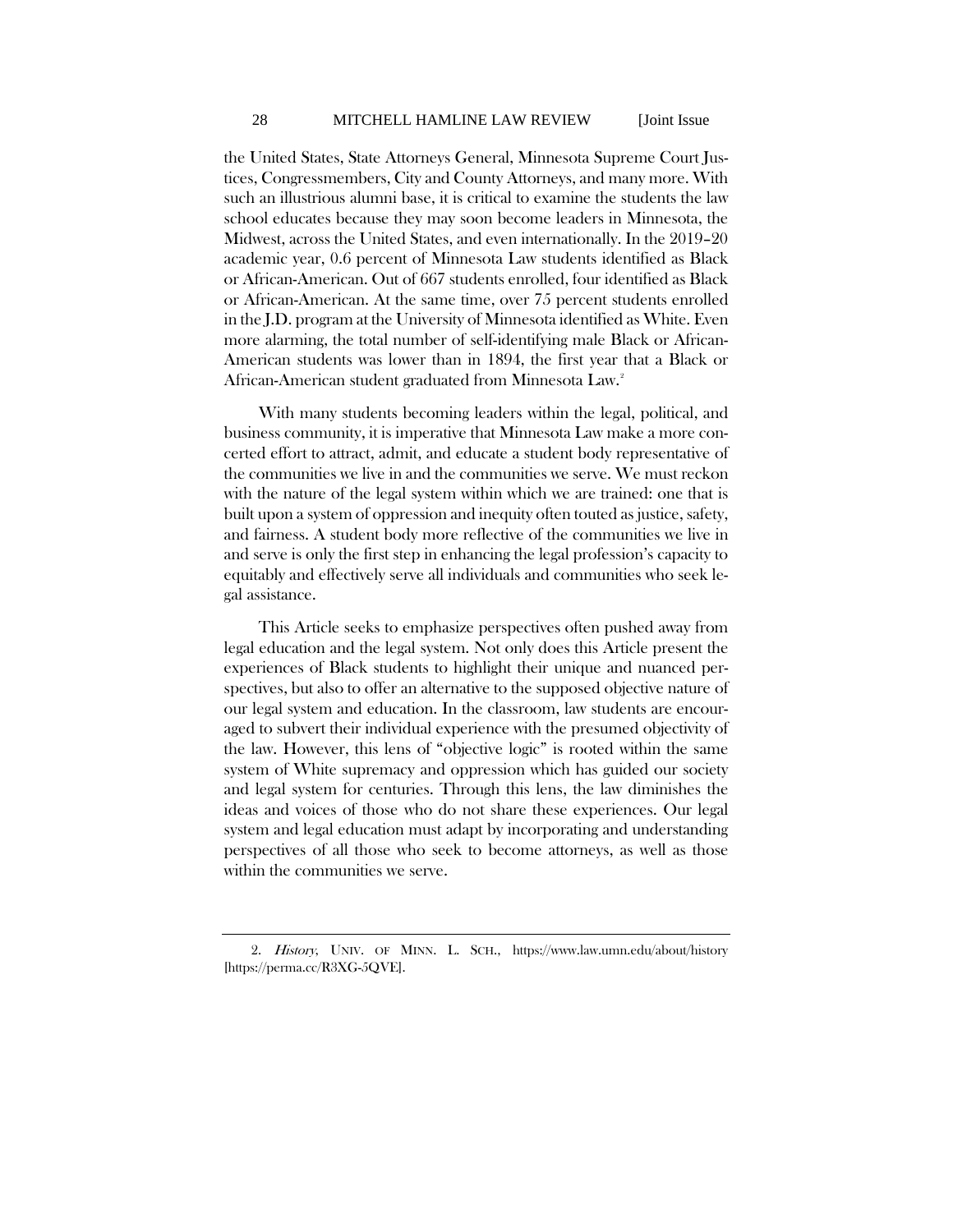Part I of this Article presents the personal narratives of three students currently enrolled at Minnesota Law. These courageous students have chosen to share stories of their path to law school and the barriers they faced as Black students traversing the United States' educational system. Part II discusses the experiences of students and alumni of Minnesota Law collected through interviews and surveys within the Minnesota legal community. Part III presents an empirical analysis of the disparities within student enrollment at Minnesota Law. Part IV explores the ways in which these disparities inhibit the legal profession and legal system. Finally, Part V proposes a series of actions that Minnesota Law should take to remedy some of the harms caused by these disparities and enhance the educational environment to contend with the realities of racism within the law.

#### I. PERSONAL EXPERIENCES OF BLACK STUDENTS AT THE UNIVERSITY OF MINNESOTA LAW SCHOOL

In this Part, we present stories and experiences from three current students of Minnesota Law. These narratives come from three of our authors and current students, Maleah Riley-Brown, Samia Osman, and Justice C. Shannon.

#### A. Maleah Riley-Brown

"You have to be twice as good to get half as much as them, remember that." I'm sure most Black and Brown Americans have heard this phrase uttered by a parent, a mentor, or an educator who sternly whispered it to you the one time you chose to slack off, even if it was just for a second. However, growing up in the Bronx and attending public school, I didn't encounter them. I was learning amongst my Black and Brown peers at P.S. 78 in the North Bronx. There was no them, there were just Black kids approximately 35 of us to be exact—with dreamy eyes toward the world where we believed that we could be anything. Of course, we learned about American history and how Martin Luther King, Jr. had this amazing speech that saved us all from segregation and racism. I had written a paper about Madame C.J. Walker and played her in a church production. It was this budding hope that gave me the idea that I could go to law school and medical school (of course, I only ended up in law school, but that's another story). I reasoned that it would be out of this world for a Black girl to become a doctor twice. "They'd have to call me Dr. Dr. Riley-Brown!" I often exclaimed to my teachers who fostered that belief in me.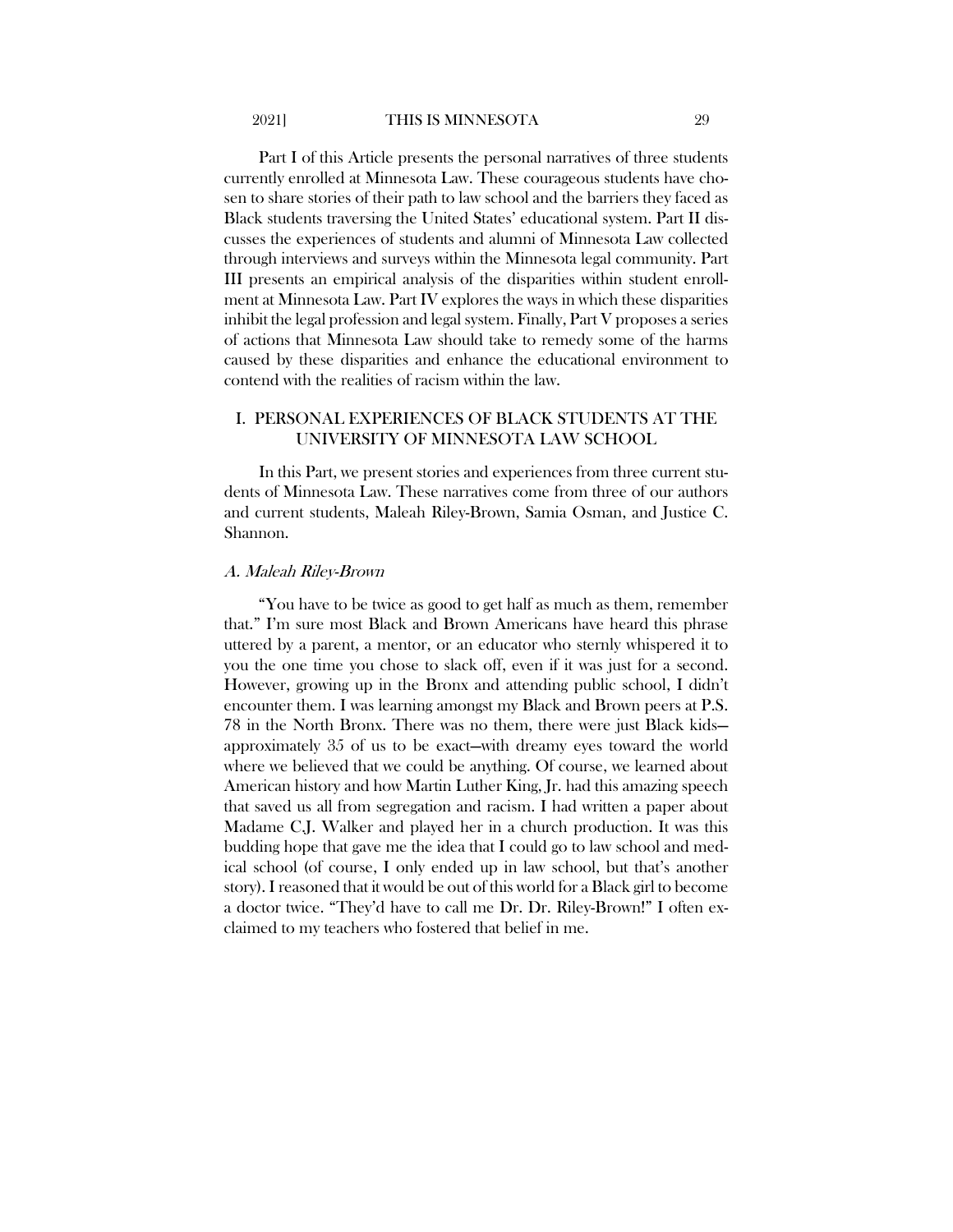I carried that same sentiment in middle school. Again, surrounded by only Black and Brown peers, we never encountered them, but we knew they were out there. When it came time to prepare for the Specialized High School Admissions Exam (SHSAT), only a handful of Black students were chosen out of my gifted and talented middle school to stay after class and prepare for the exam. The school couldn't afford to sponsor us all for SHSAT prep, so they chose the ones they felt were best able to compete with them. My middle school teachers would teach me SHSAT material after school during the week, and on the weekend, a 13-year-old Maleah traveled on the bus to Fordham University to take prep classes. On the day of the exam, New York City got hit with a random snowstorm on a mid-October Saturday. I pulled my hood close over my head and continued as the snow got deeper (I had no one to drive me to and from the exam). Luckily, halfway home from the exam, my uncle found me trudging alongside Mosholu Parkway and took me home. I never did remember how I scored on the exam, but I remember my teacher telling me that it wasn't enough to go to school with them at Stuyvesant High School.

The first time I went to school with them was in high school. It was a prominent Lower East Side early college high school I had never heard of and only attended after I ignorantly applied because a friend of mine wanted to go—she didn't get in, but I did. That was enough for my guidance counselor to convince my parents and force me into a high school I had no interest in attending. "Do you know what this can do for you? You'll thank me one day!" Unfortunately, I never did thank my middle school guidance counselor, because the first time I went to school with them is when I felt uneasiness and doubt about my academic capabilities. My trip to school was a little under two New York hours, which is an important measurement of time when you take the train. I caught the random gem of a Manhattan bound 5 train at E  $225^{\circ}$  street coming from Nereid Ave on the 2 line. I'd sit on the 5 train until I made it to  $14^{\circ}$  Street-Union Square. I'd run with my bag strapped across my back because if you missed the M14D to Delancey and Essex, you'd be waiting forever and miss first period. I never made first period on time, and I never made many friends. The curriculum was odd, and suddenly I no longer knew how to do math. They taught algebra differently, and everyone seemed to understand it but me, making me appear stupid. I remember in ninth grade, a girl named Julia used to mimic Brooklyn accents, but I never paid it much mind. She turned to me one day and asked if I was from Red Hook, Brooklyn. "Why would I be from Red Hook? Where did you get that idea from? I don't even know Red Hook." She laughed it off and said I just seemed like I was from there. I went and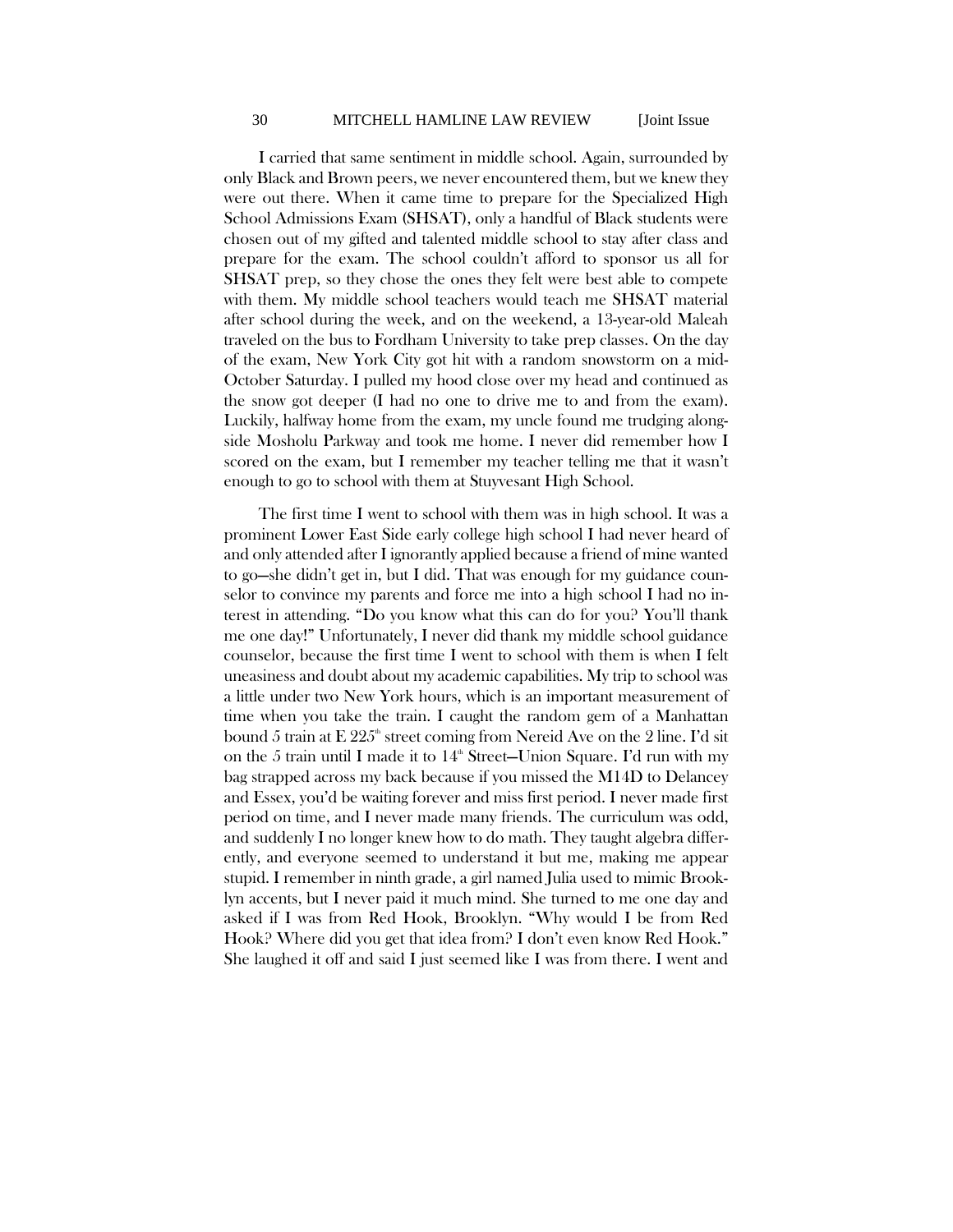googled Red Hook, and sure enough, it was a poor, predominantly Black neighborhood in Brooklyn. It made me angry. I never attended school much after that. I went from a straight A student who loved to do math, to a teenager who skipped school every other day because I hated the environment. I transferred in the middle of the school year to another early college high school in the South Bronx, surrounded entirely by Black and Hispanic students. When it came time to apply for college, I was eighth in my class and had the highest SAT score, despite never taking prep classes because I couldn't afford it. I always considered the idea of law school, but I didn't have anyone I knew who had gone outside of my Government teacher. My guidance counselor spent most of her time focusing on the less fortunate students. I had always had a dream of attending NYU or Stony Brook. "You could apply for those schools, sure! But NYU is hard to get into. Don't we want to apply to somewhere safe, too? Like somewhere we know you can get in? Let's look at CUNY; [3](#page-7-0) did you look at CUNY?" I was the only student who applied to NYU and Stony Brook out of the class of 2016 who got accepted to NYU and Stony Brook. I finished with an associate degree and high school diploma at eighteen, but I didn't attend either school. I simply couldn't afford to.

I went to college for two years at Pace University, the quietly known sister school of NYU (but not really) where I was a Criminal Justice major. I encountered them full on. During orientation, everyone had their parents with them, but mine had to work. I felt it wouldn't serve me any good anyhow, as neither of my parents nor my siblings attended college. Quite often, I was one of two Black students at any given moment inside of a classroom. I was navigating this process alone and in doubt. It was in the heat of the 2016 election, and I was more excited than ever that I could vote. I sat in my Law Mock Trial course as this one student attempted to explain why she was voting for Donald Trump. "I just don't think he's racist, I mean look at what he's going to do for our economy. He is going to drain the swamp, and that is what is most important." That same semester I took an Organized Crime class with a professor who was also an ATF agent and United States Probation officer. I had a good relationship with him despite his right leaning ideologies. He worked in the Southern District of New York, covering Manhattan, and the Bronx. It was that semester that I developed a sort of mentoring relationship with the officer who would help lead a 5:00 AM raid at a Bronx public housing complex. Sweeping up dozens of men, the officers bulldozed into the homes of friends and family that I knew and accused

<span id="page-7-0"></span><sup>3.</sup> The City University of New York.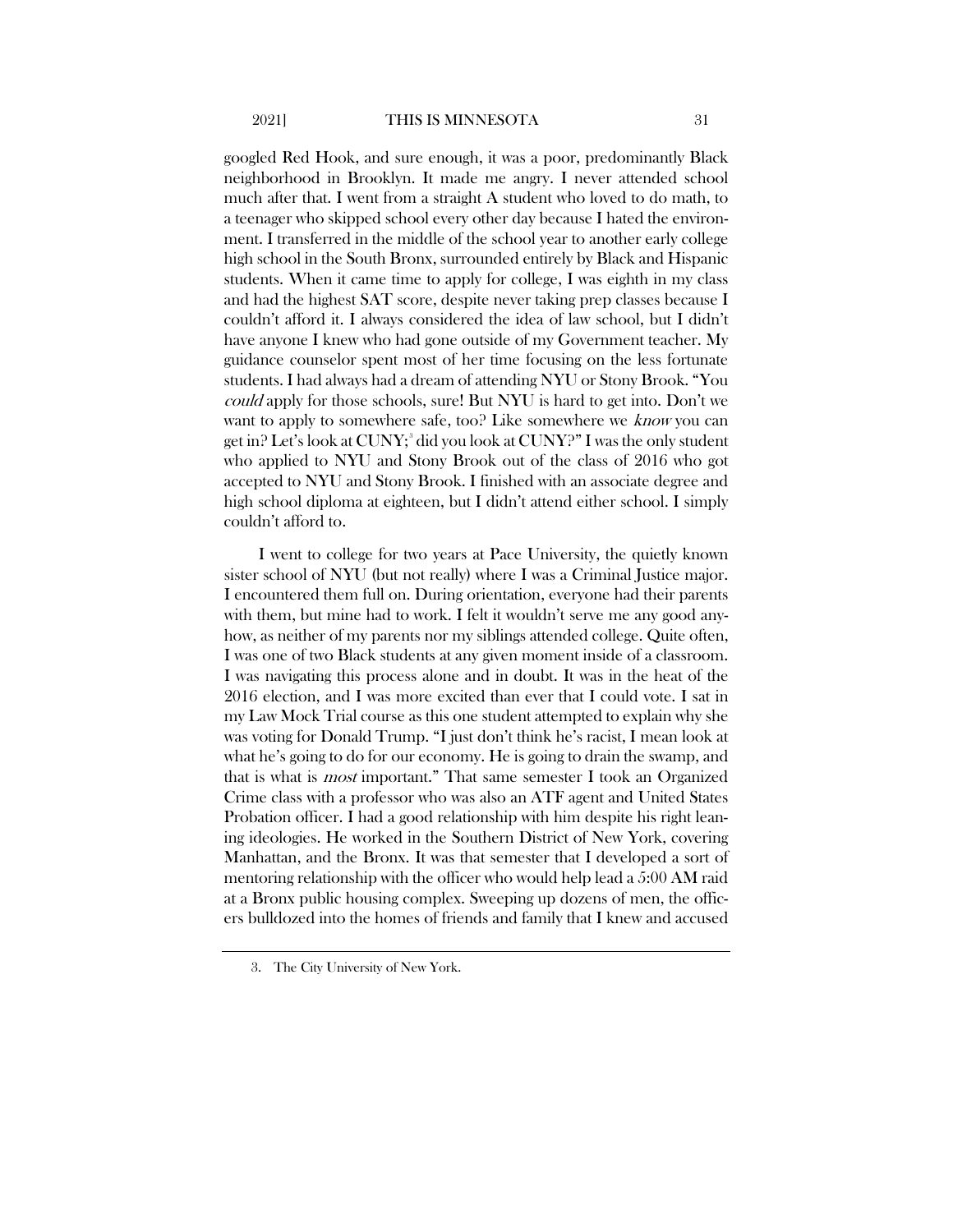them of drug offenses and other RICO crimes. I listened to him boast about the arrests, and I felt uneasy. I listened to them parade and cheer about the bust. The rest of my time at Pace as a Criminal Justice major was spent listening to them say astronomically incorrect things. "'Stop and Frisk' actually worked; it didn't harm anybody." In fact, former mayor Michael Bloomberg apologized for the disproportionate impact that "Stop and Frisk" had on Black people in New York City. I know for a fact "Stop and Frisk" harmed me, and when I spoke up and announced how I was profiled, a student replied, "Well in that instance they were wrong, but overall 'Stop and Frisk' wasn't bad. Like you aren't committing crimes; you're actually smart and stuff." That was the first time ever that someone had done the classic "you're not the Black people we are talking about" approach to me. I'm Black, but I'm not *those* Black people we read about in class, so I must be safe.

I didn't fully decide that I wanted to go to law school until I was rejected from a master's program I didn't really want to attend. I was twenty years old and too afraid to go to law school, so I spent the summer after college working two jobs to afford LSAT prep classes. Twice a week, I would sit in a classroom somewhere near Grand Central terminal and learn tactics to score well on the exam. I was poor, so I had already decided this was my one and only shot at law school. Through encouragement and support, I took my LSAT and scored relatively well. After a not so intense application process and being waitlisted at the University of Michigan and a slow application process to Cornell, I decided to attend the University of Miami on a full tuition scholarship. I was hesitant about Florida; the last time I had gone, I was ten years old and it was my grandma's funeral. I had just read The Watsons Go to Birmingham - 1963,<sup>[4](#page-8-0)</sup> and I was terrified of the South. But as a poor kid from the Bronx, there was nothing in the world that could keep me from a full tuition scholarship to law school.

It was in my first year of law school that I felt suffocated—not by the normal mental obstacles of law school or the heightened anxiety and panic attacks I faced, but by the sheer amount of micro-aggressive racism and prejudice that my peers and I faced. Ultimately, this led to some of us transferring. On my first day we were warned about a tenured Torts professor who had a habit of saying extremely racist things and often quoted Hitler. I had a roommate for about two months who I will only say falls into the category of them. I remember trying to explain to him that it's important for Black

<span id="page-8-0"></span><sup>4.</sup> CHRISTOPHER PAUL CURTIS, THE WATSONS GO TO BIRMINGHAM – 1963 (1995).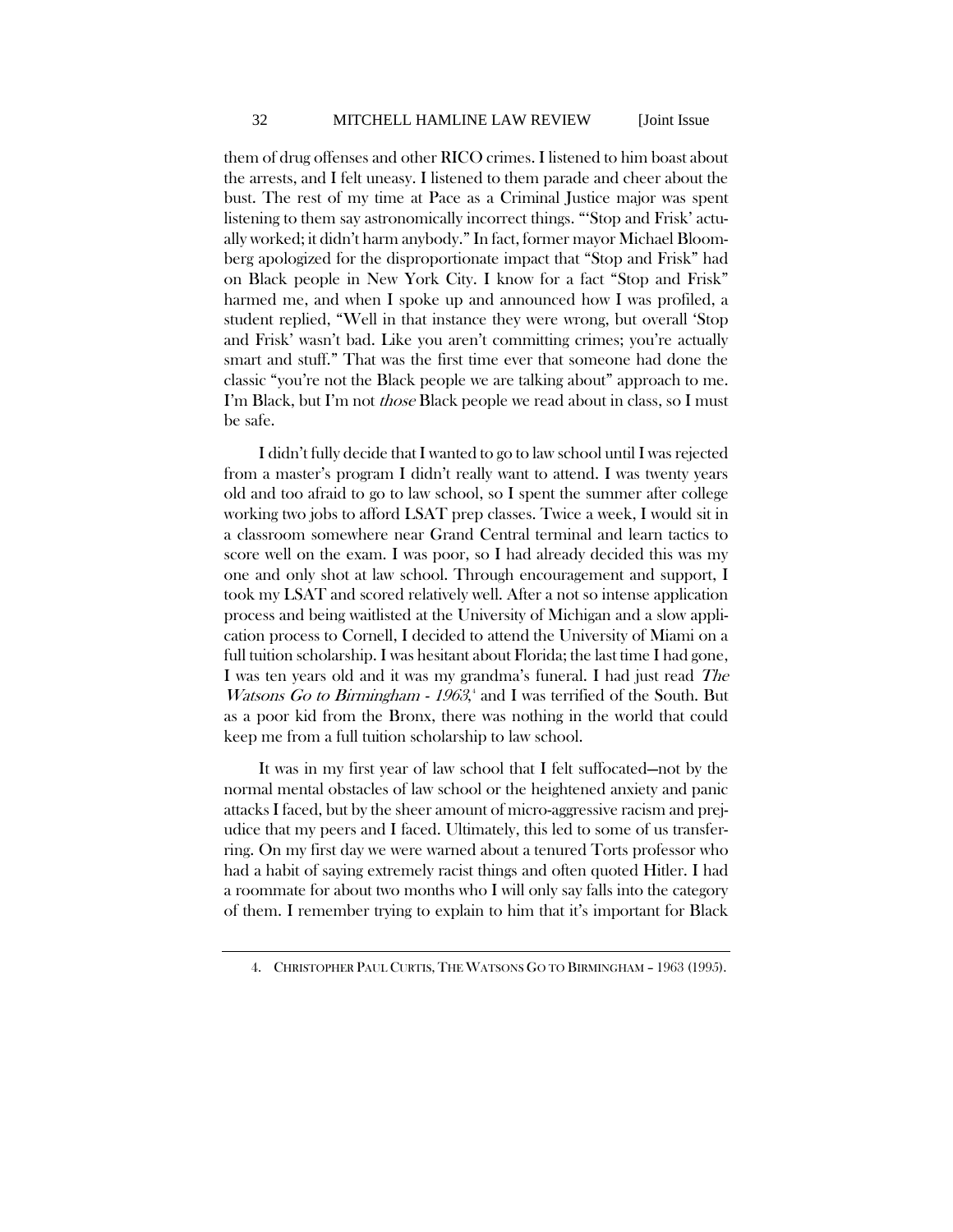students to have the Black Law Student Association because we needed a safe space on campus. "Well there's no way you all feel that way. Even \*inserts the name of a Black 1L man\* feels this way? But he talks to me! There's no way you people *always* feel threatened. I mean Florida is racist, but Miami isn't like that. It's Miami! I just don't believe that all of you experience racism." I moved out shortly after. The remaining year was riddled with endless instances of overt or covert racism—a swastika was drawn in the law school library; my friends in Section D profusely argued with them about their incessant need to say "N\*gga;" a fellow friend had to yell, scream, and cry for the professor and students of her Constitutional Law class to understand that, although *Dred Scott* says words like "Mulatto" and "Negro," it is not okay to use such words, especially in the presence of Black and mixed race classmates. Out of 90 students in my section, I was one of five Black students, and for law school, that is a pretty large number. However, I was the only Black American woman in my section, and I always had to be the voice for "the people." I raised my hand every chance I got and made my voice known because if I didn't—who would? Perhaps one of the most interesting times was in Criminal Procedure, where my Professor asked a student if it was okay for police to pull Black men over based on their race alone. It was the fourth question that the professor had asked this student, and the student had not stumbled once. However, this question appeared to stump the student. It was a simple question—is it okay for police to pull over a vehicle solely on the race of the driver? "Uh, um, well I mean there may be reasons . . ." The awkward silence grew deafening as I turned in my seat to look at the student. "Let me stop you right there," the professor said, "the answer is no. It is never okay to profile a driver based solely on race." My professor continued, but I met the gaze of the Black men in my class who appeared absolutely stupefied by the interaction. In a friend's Contracts class, the professor attempted to teach the class about "certain types of people who abuse their kids." After a repeated mention of "those people," a student spoke up and asked, "Professor, exactly what kind of people are you talking about." Ever so boldly, the professor replied, "Oh, Haitians definitely. Yeah, they beat their kids because they just don't know how to deal with them. I see it all the time; they are an abusive people." There was a Haitian student in the class who walked out. It was hard to grasp such an atmosphere when administrators would publicly admire and openly gush over the diversity at the school as a "beautiful mosaic" of Black and Brown faces (yes, this was actually said). For Black law students to be reduced to an art piece that makes the school more "pretty" is to miss the mark of our existence in these spaces.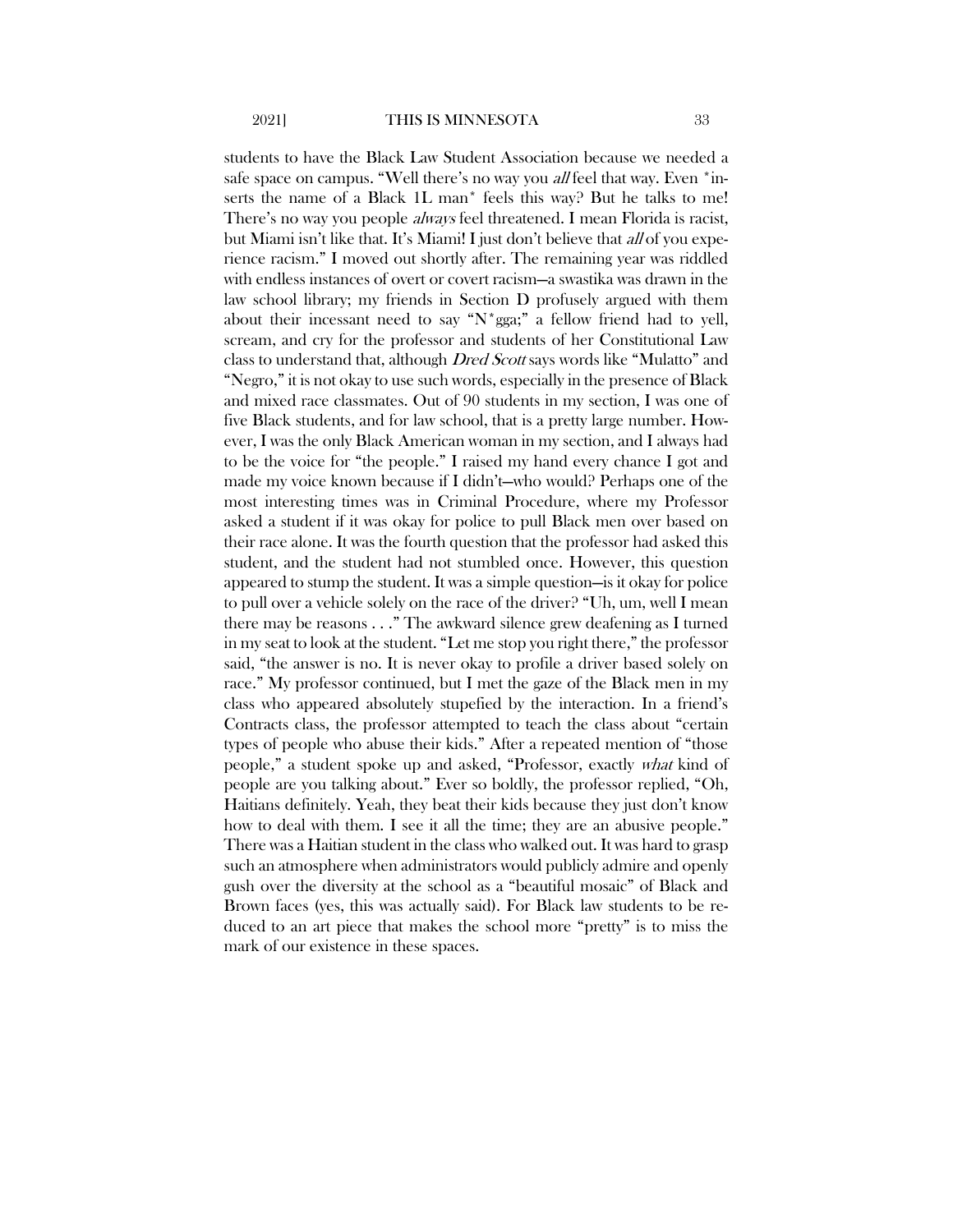#### 34 MITCHELL HAMLINE LAW REVIEW [Joint Issue

For these reasons and others, I transferred to the University of Minnesota's law school. This time I knew that I would be walking into a new atmosphere of passive racism and aggression. I had received my second acceptance letter from Minnesota three days after George Floyd was murdered by Minneapolis police. Riots had begun across the country, and I couldn't focus on petitioning for law review without feeling like a failure to my people. For Black Americans, the televised revolution was now, and due to the current Coronavirus pandemic, the world was forced to pay attention. All eyes were on Minneapolis, where thousands took to the streets and rioted, fed up from the murder and residual resentment from the murder of Philando Castille by St. Paul police a few years earlier. Here in Minneapolis, my blackness is a distant cousin twice removed but with all the same ancestral flaws. The air here is thick with the tension of the aftermath of what some have described as the new aged civil rights movement, and Black Americans can only hope educational institutions are paying attention. Before I came to Minnesota, I asked to speak directly to the Black students. I wanted the raw truth about Minnesota Law, and I got exactly that. "There's just not enough Black students. I think BLSA had seven members last year. There are virtually no Black faculty members. If you come here, you'll be sure to succeed. The school is really pushing for more diversity." But "more diversity" is an understatement. In many of my classes, I am the *only* Black person. It is so glaringly obvious that people have begun to recognize me by name, though they have never formally met me in person. In two of my classes, I am one of two Black students, and the other student is also a transfer. But this is a typical law school classroom. In a lot of them, you can't even find one Black student. In my first month at Minnesota, a sit-in was organized to protest a fourth-year medical student who defaced the George Floyd memorial in an attempt to dehumanize the Black Lives Matter movement.

So, what's the point of my life story? To navigate the world as a Black person is to navigate this essay and feel the same uneasiness deep in the pit of your moral compass that I felt at fourteen, at seventeen, and at twentytwo. I share my life story to say that higher education is not simply a few extra years in school for Black people. It is conscious awareness that we will be voluntarily placing ourselves into violent situations for the next however many years because higher education was not made for Black people. We have no safe space, no protection from constant mental warfare from them, even when we are just as good as them. "We need more Black people!" higher institutions say but make no effort to protect the Black people they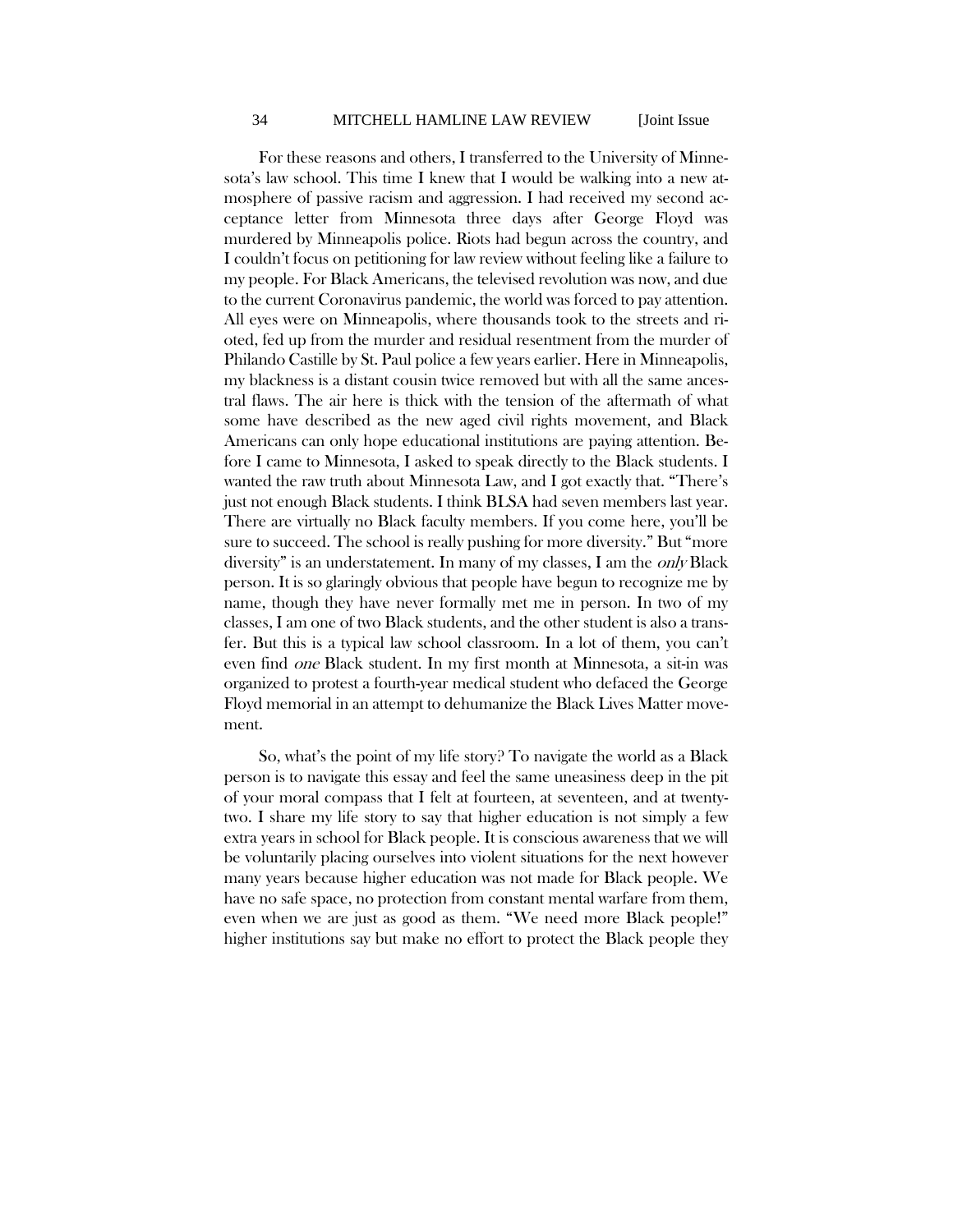seek to bring into such a violent space. Perhaps the reluctance of Black students to attend predominantly White institutions is due to the lack of protection we have when we arrive. A lifetime of educators doubting our capabilities and classmates subtly impaling their academic heels into our foreheads, shoving us further down the ladder back into poverty and struggle, manifests into the glaring rhetoric we face in law school. "You do not belong here, but we will bring you here because it makes us look good. Good luck finishing, though." Such an issue is systemic and does not cease to exist because a city or state is viewed as "progressive." We grow up fighting twice as hard to be half as good, but when we are just as good, we are given a steeper hill to climb. Achieving the feat of "being good" is no longer enough. Law schools recognize that we can be *just as good*, and also recognize that our ancestral trauma makes us *just as tough*, if not tougher, to face the lackluster environment they choose to thrust us into. It would be asinine to place all the blame on higher education; after all, they are following the same path conditioned by our elementary, middle, and high schools, as well as some undergraduate colleges.

But in 2020, law schools are *finally* listening, or so they allege. They are vowing to listen to Black voices more, to increase Black enrollment, to create safe spaces for Black students. If my incomplete, less than box office breaking, autobiography were to be any indicator, it is that higher education should attempt to foster a learning environment where professors and students do not have free reign to practice covert racism and prejudice in the faces of the two Black students in the class just because they can. It is that the administration should not tolerate such divisive or offensive tactics and hide behind the rhetoric of "Oh, well that's how it was said in the textbook." Law schools can usher in as many Black people they can find until the school is flooded with a "beautiful mosaic," but without administrative and curriculum changes, law schools are asking Black people to participate in a three year costly and unethical study of just how much academic violence this year's cohort of Black students can face before we send them off to a nationwide profession where only five percent of the practicing attorneys are Black.

#### B. Samia Osman

For as long as I can remember, the ideal for an immigrant family's success came from whether or not their kids became doctors, lawyers, engineers, or businessmen and women. To some, that may seem like too much pressure to put on a child's shoulders. But for me, it was the guiding princi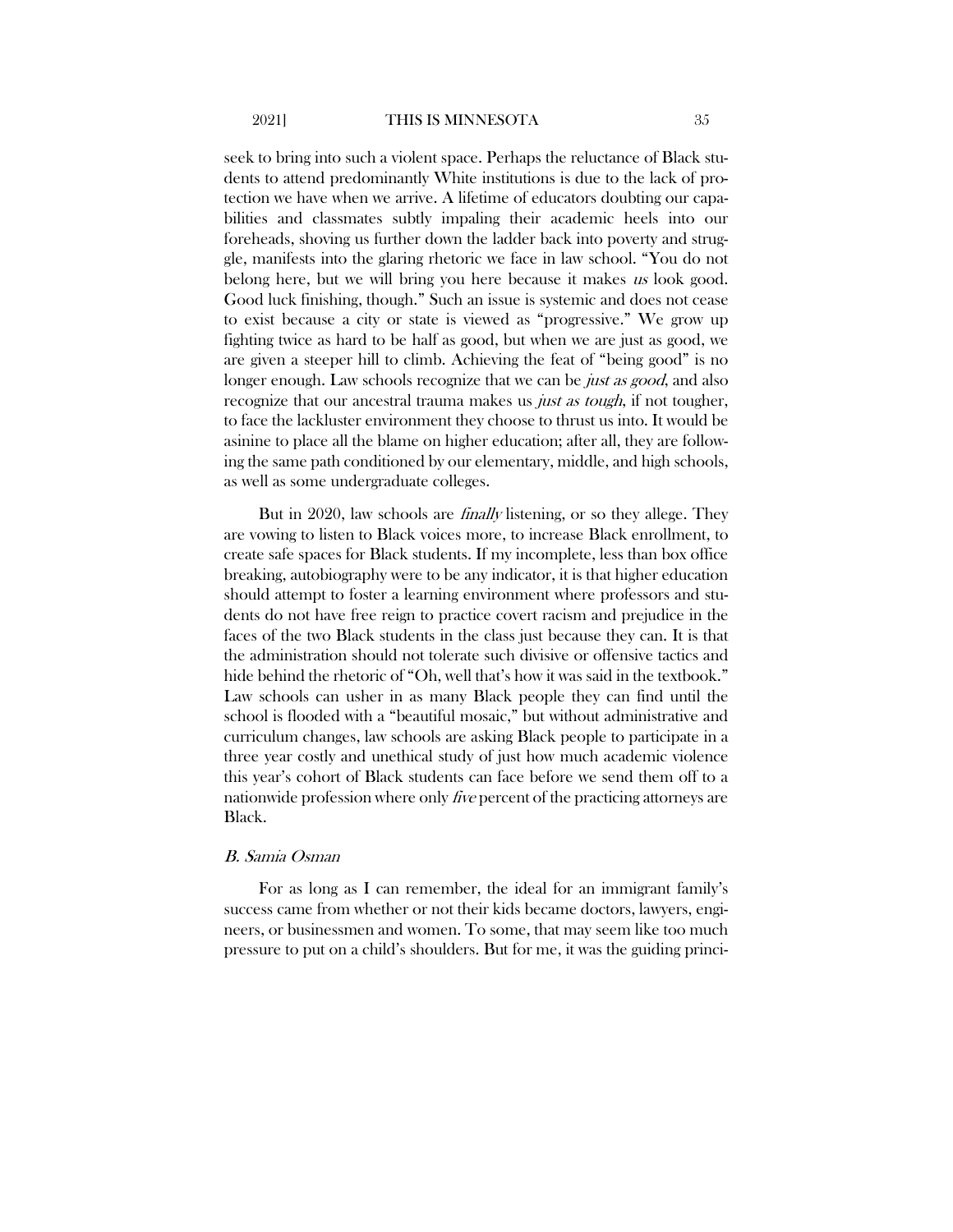ple I lived by during my childhood. A necessary regiment of classes, religious studies, and cultural activities that helped mold me into a new person after the realities of being a refugee. This routine became a constant feature of my life that I could understand and follow without question or confusion. Looking back, I now understand that was because the rest of my life was full of questions and confusion. I constantly felt alone every time I left my little cultural bubble. Criticized and ostracized for the clothes I wore, the food I ate, the god I worship, and the color of my skin. But none of these were within my power to change without incredible insult to my culture, religion, and the foundation of my identity. I retreated to my communities to the point of extreme isolation. In a state like Minnesota, where White people and White culture is the norm, I somehow managed to avoid any meaningful contact with those outside of my culture and community aside from necessary communications.

One can imagine the culture shock I felt when I went to a primarily White institution for college. Until that time, I had been sheltered and had grown to love and accept who I was. However, I also rarely had to navigate who that person was in relation to American culture. College was the first time people turned to me with the expectation that I knew what racism and Islamophobia were and could handle them. I was expected to educate others on what I did not understand. Suddenly, I found myself completely lost on how parts of my identity interacted with American culture. I knew I was a Somali woman, but I did not understand that also meant I was a Black woman.

So, I did what I usually do when I don't understand something. I read. I questioned. I listened and I learned. I stumbled and felt overwhelmed. But most of all, I found my communities—those who had also stumbled, felt alone, confused, and ostracized for no more than living. Before long, I finally felt like I understood myself as a Black woman in this country. It was during that realization that I had to also take on all the burden of being a Black woman in this country. The disrespect, stereotyping, judgment, and constant expectation of failure. So why am I telling you this? Why am I writing this?

Despite these experiences in learning what it means to be who I am, I am incredibly proud of the journey I took to find myself. A journey that led to a top tier law school. But my journey is not unique. By many standards, it is the norm of being a Black kid in America. The fight to love yourself and excel in life against all odds, against all the people and systems that tell you are not good enough and cannot be good enough to sit at the table. A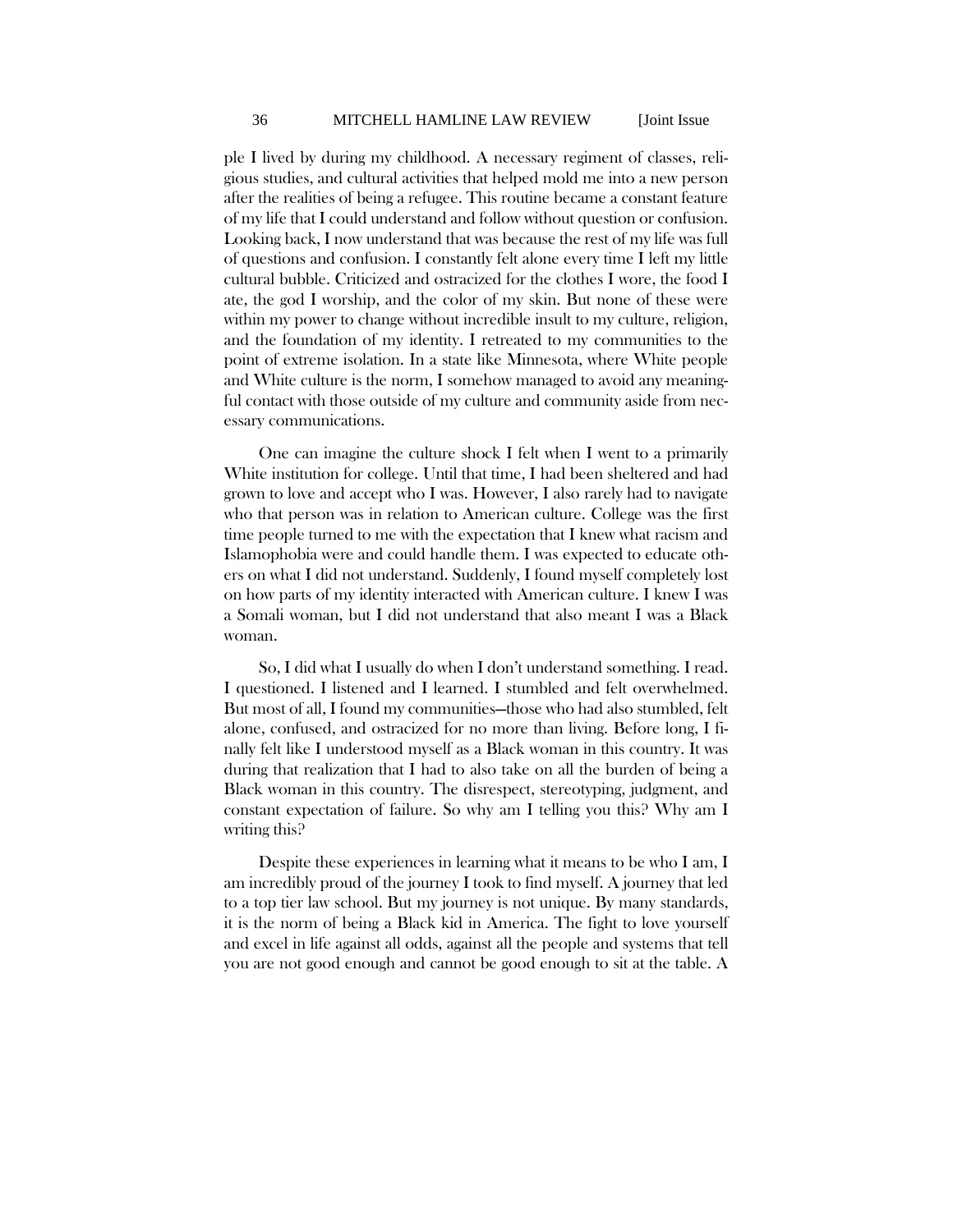fight that includes superhuman patience and forgiveness. A fight that is driven by our community. Because without community, I would have believed every teacher who told me I was bright but to have backup plans when I said I wanted to be a doctor or lawyer. I would have stopped when advisors kept ignoring me even when it was obvious I was struggling in college. I would have believed the people who looked at me and replied that law school isn't as easy as I think it is when I asked about the LSAT or for study materials. I would be hurt by the dismay that fills people's voices when I tell them I am a law student. But instead, I choose to go back to the schools and communities I come from. To be their mentor, their friend, and their community so that when the world tells them they cannot do it, I showed them my incredible Black mentors, friends, and colleagues who will show that they can because we did.

#### C. Justice C. Shannon

When I was in the ninth grade, there was a student at lunch that would not stop saying nigger. One day, when he would not stop saying nigger at lunch I told him to stop saying it again, and he refused. I looked to my left and there was a student eating an apple with his head down, avoiding the clearly uncomfortable moment. I took the half-eaten apple out of his hands, and I rubbed it in the cursing student's face. He and I had a stare down for a moment before he stood up and left.

Racism in Minnesota is White students deciding to have a "ghetto spirit day," wearing gold chains, doo-rags and sagging their pants. This led to Black students putting up posters demanding that the school administration do better. The police came to take down the posters. The students went to reclaim the posters from the police. The police claim that one of the students put his hands on them, and two Black students were charged with improper conduct. Yes, racism in Minnesota is two Black students getting charged with improper conduct after White students wear modern-day blackface to school.<sup>[5](#page-13-0)</sup>

Racism in Minnesota is White children wanting to know why they can't say nigger or nigga because "there were no lynchings in Minnesota," even

<span id="page-13-0"></span><sup>5.</sup> Tim Post, Two Hopkins High School Students Charged After Protest Over Alleged 'Ghetto Spirit Day,' MPRNEWS (Apr. 17, 2013), https://www.mprnews.org/ story/2013/04/17/two-hopkins-high-school-students-charged-after-protest-over -alleged-ghetto-spirit-day [https://perma.cc/P9PR-GB89].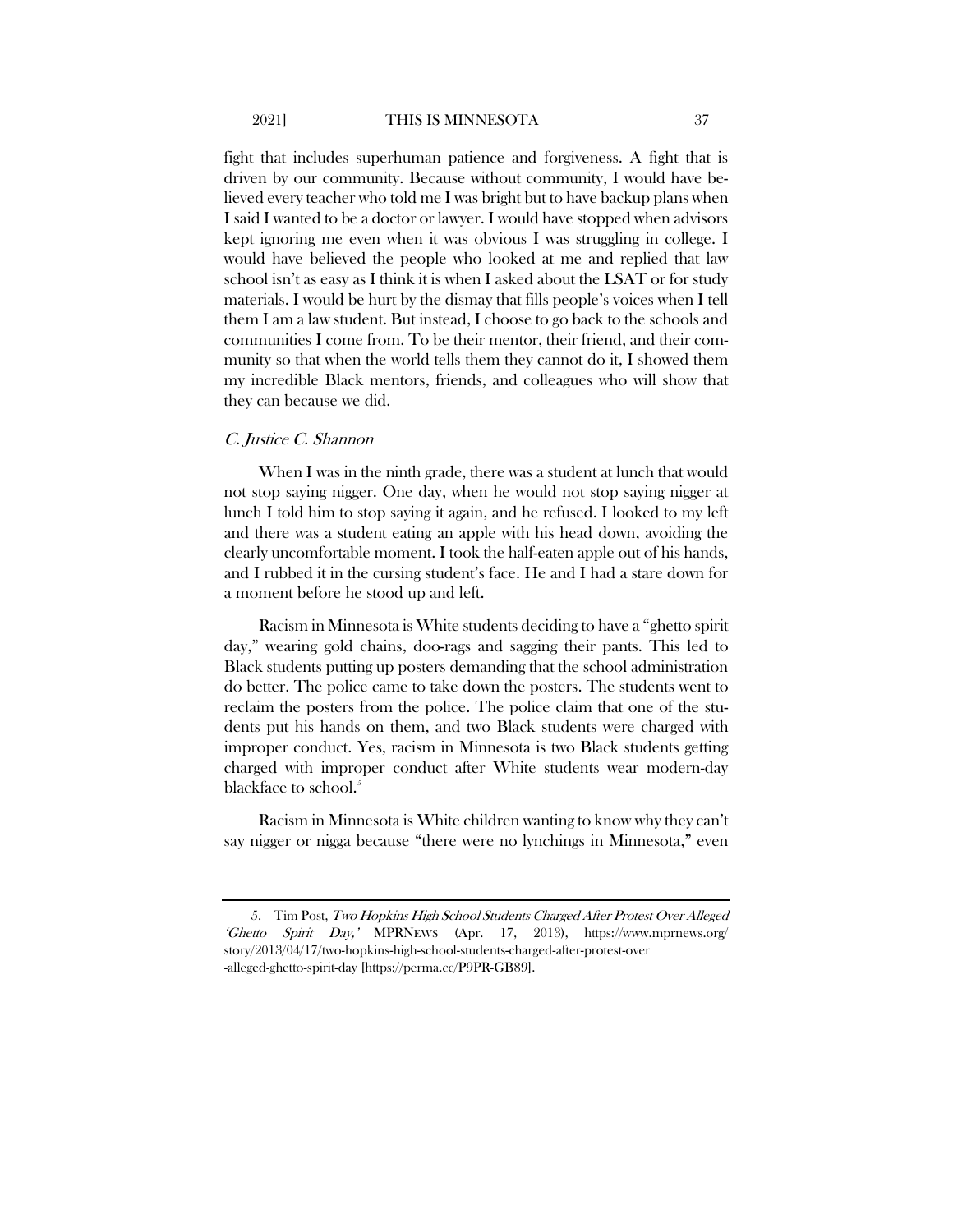though there were. But they'll never know that because our public schools don't properly teach or address Minnesota's history with racism.

Racism in Minnesota is someone having the audacity to call me a nigger at midnight because I took too long to cross the crosswalk. How safe they must have felt in Coon Rapids, Minnesota, in their lifted F-150 at midnight, without another car on the road and no one in sight to accost them for racial discrimination of a 16-year-old. They must have felt empowered to say whatever came to mind, like a 13-year-old with an XBOX live headset.

Racism in Minnesota is a White officer asking me why I am so uncomfortable when I got pulled over the month after George Floyd was murdered. Plainly stated, racism in Minnesota is ignoring the elephant in the room when police pull Black Minnesotans over, leaving us to address the elephant on our own.

Racism in Minnesota is Lake Calhoun finally getting its name changed, but not without significant resistance. The name was changed to Bde Mka Ska, but only after an organization named "Save Lake Calhoun" sued the state over the change and Minnesota state senators sought to preserve the name of a slaveholder as a reminder of the racism underlying Minnesota's history[.6](#page-14-0) This is racism in Minnesota, it's constant resistance to removal of tribute to slaveholders and racists in 2020, even though white people swiftly removed the Dakota name, Bde Mka Ska, when they moved to Minnesota in the  $1800s$ .<sup>[7](#page-14-1)</sup>

Racism in Minnesota is having a city named Coon Rapids, because nobody acknowledges that 'coon' is a word used to dehumanize Black people by comparing them to racoons before lynching them.

Racism in Minnesota is Philando Castille being killed in his car by a police officer in 2016. Then in response, the University of Minnesota Law School does nothing, and in fact the law school enrolled the fewest Black law students of any high ranking law school in the country for the next three years. This failure only enables the cycle to repeat by keeping the number

<span id="page-14-1"></span><span id="page-14-0"></span><sup>6.</sup> Elizabeth Shockman, Calhoun or Bde Maka Ska? Lake Name in Limbo, MPRNEWS (Apr. 30, 2019), https://www.mprnews.org/story/2019/04/30/calhoun -or-bde-maka-ska-lake-name-in-limbo [https://perma.cc/HPB9-2W7B].

<sup>7</sup>. Id.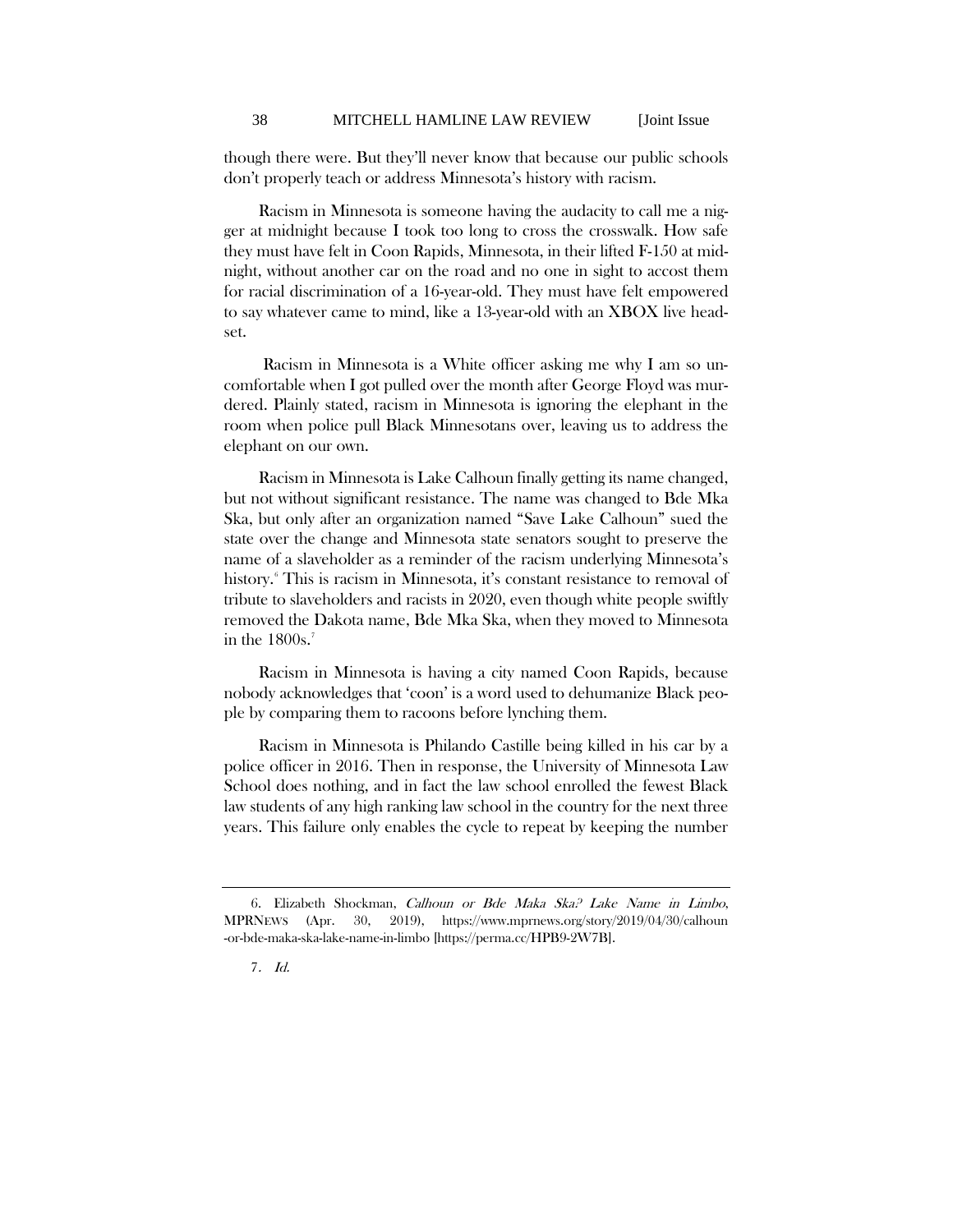of Black lawyers who can fight for policing reform limited. Racism in Minnesota is George Floyd being killed by a police officer three years after Philando Castille. This is not to say the University's failure to enroll more Black students killed George Floyd. This is to say the failure to enroll more Black students keeps the population that is most proximate to the cause from fighting for the cause, which can only be seen as stifling progress towards that cause.

Racism in Minnesota looks like public schools that are suspending Black students at a rate that is fifteen percent greater than White students. Then everyone throws up their hands and wonders why the Black students give up on the education system before they can even apply for postgraduate education opportunities. If the public education system seemingly had more interest in punishing you than educating you, why would you pursue public education?

Racism in Minnesota is being one of the top ten states for White high school graduation rates and the bottom ten for Black high school graduation rates. Minnesota public universities have some of the lowest graduation rates for Black students in the country. If you ask me, this can only be attributed to the very same racism that allows cities to be named Coon Rapids.

#### II. INTERVIEWS AND SURVEY RESULTS

In this Part, we discuss the experiences of three current students and two alumni of Minnesota Law all of whom identify as Black. These respondents came to us after we sent requests for interviews and survey responses to approximately thirty Black-identifying alumni and approximately twenty Black-identifying current students. We ultimately conducted one interview and received four survey responses. Participants were told that the information they shared would be used in a Minnesota Law Review article aimed at demonstrating the barriers and negative experiences facing Black law students in Minnesota and how such experiences affect their education and careers. The survey responses were collected anonymously. While this sample is not necessarily representative of all Black-identifying Minnesota Law alumni, these responses provide important insight into their experiences while in law school and in the Minnesota legal market.

The questions asked both in the survey and in the interview were organized into four sections: (1) experiences before enrolling in law school, (2) experiences while enrolled at Minnesota Law, (3) experiences after graduation, and (4) impressions of the Minnesota legal market. In section one, we collected information on participants' inspiration for applying to law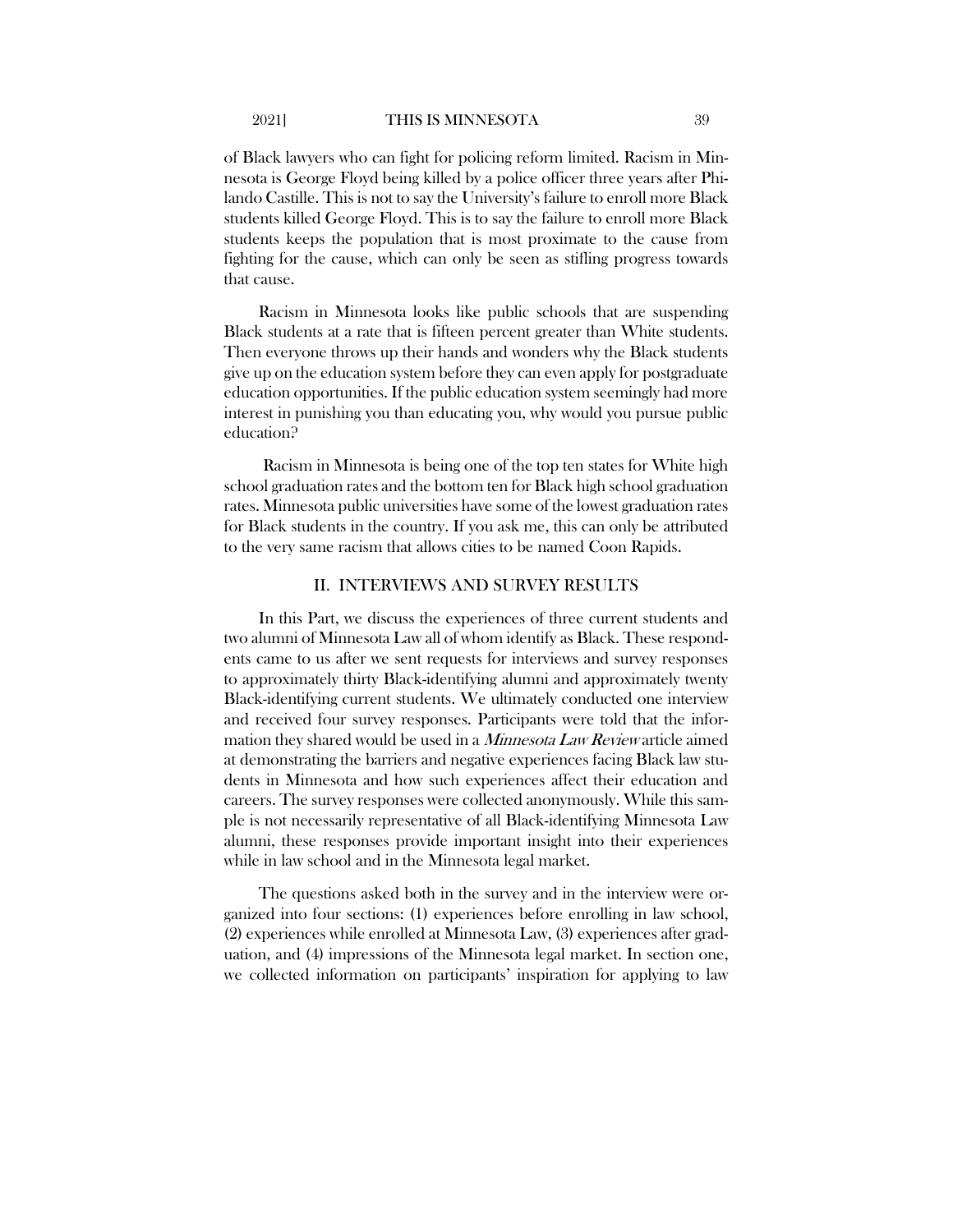school, their communities' responses to their choices to attend law school, their exposure to lawyers or law students while growing up, support and encouragement from their communities to attend college and law school, and methods for or barriers to preparing to take the LSAT. In section two, we collected information on students' interactions and discussions with classmates, professors, and staff members regarding their sense of community, experiences with class discussions about race, instances of blatant or covert racism, the job search process, and students' overall impression of their time at Minnesota Law. In section three, we collected information on why graduates chose or did not choose to stay in Minnesota post-graduation, and whether they would encourage other students to do the same. In section four, we asked participants whether they believed the state of Minnesota struggles to attract and retain Black attorneys and what it needs to do to increase Black law student enrollment and retention of Black law school graduates. The responses we received demonstrated significant diversity in the thoughts and experiences of Black individuals before, during, and after their time at Minnesota Law.

#### A. Experiences Before Attending the University of Minnesota Law School

Our findings indicate that a lack of understanding of the law school application process, lack of exposure to legal professionals, lack of community support, and lack of encouragement to attend college or build resumes are barriers which may contribute to the low number of Black law students in Minnesota. Our research only presents findings from students who ultimately made it to law school, but those discoveries indicate that many of them still encountered these barriers. Therefore, further research is needed to understand why certain Black-identifying students who are interested or might have an interest in pursuing legal education are better positioned to overcome these barriers than others.

<span id="page-16-1"></span>Lack of exposure to the legal field in general was also a point of common discussion among the respondents. Out of the five respondents we interviewed or surveyed, only two had considered a career in the legal profes-sion before graduating from high school.<sup>[8](#page-16-0)</sup> And none of the five respondents

<span id="page-16-0"></span><sup>8.</sup> Experiences of Black Law Students Research Survey (September 2020) [hereinafter Research Survey]; Anonymous Telephone Interview (September 25, 2020) [hereinafter Anonymous Interview].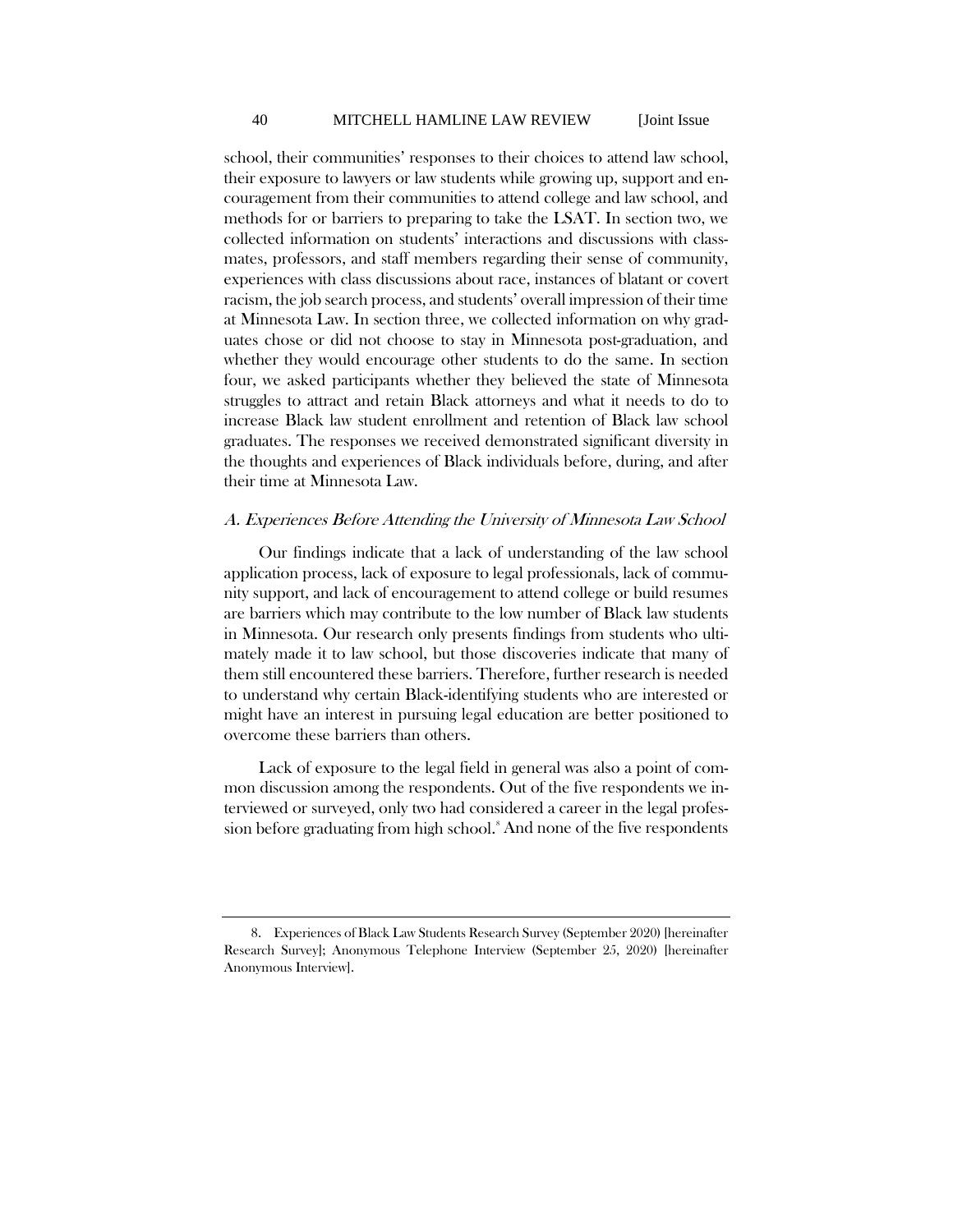could remember an instance where someone explained the law school application process to them in high school. $^{\circ}$  One respondent who had considered a legal career before graduating high school reported that they had in-dependently learned about the application process online.<sup>[10](#page-17-1)</sup> Only one out of the five respondents received this information in college from a pre-law guidance counselor.[11](#page-17-2) Further, two out of five respondents had lawyers in their family or in their close community while they were growing up, but only one of those two believed that this factor influenced their decision to attend law school.<sup>[12](#page-17-3)</sup> One respondent reported that their only interaction with a member of the legal profession was meeting a judge when they were ten years old.<sup>[13](#page-17-4)</sup>

Our findings further indicate that the opinions and attitudes of those in a potential law student's community may affect their decision to pursue a legal education. The two respondents who had considered a career in the legal profession before graduating from high school also reported experiencing bullying, microaggressions, or doubtful comments from classmates, teachers, or family members about their desire to attend law school. One survey respondent wrote, "[i]n middle school, several of my classmates would make comments that I wouldn't be able to be a lawyer or that it didn't seem like something I would be good at."[14](#page-17-5) When asked about the response of their communities when they were accepted to law school, the majority

- 10. See Research Survey, supra note [8.](#page-16-1)
- 11. Id.

<span id="page-17-3"></span><span id="page-17-2"></span><span id="page-17-1"></span>12. Id. Respondents were asked: "Did you know or interact with any lawyers or people in law school while you were growing up? (i.e., family members or family friends). If yes, could you anonymously explain how, if at all, these individuals inspired, influenced, or assisted you in your journey to law school?"

13. Id.

<span id="page-17-5"></span><span id="page-17-4"></span>14. Id. Respondent was asked: "Had you considered a career in the legal field before graduating from high school? If yes, did you ever experience any bullying, doubtful comments, or microaggressions from a classmate, teacher, family member, or any other person about your desire to attend law school? Would you be willing to anonymously share a description of your experience(s)?"

<span id="page-17-0"></span><sup>9.</sup> See Research Survey, *supra* note [8;](#page-16-1) see Anonymous Interview, *supra* note [8.](#page-16-1) Respondents in the research survey and interview were each asked: "While you were in high school and/or college did anyone explain the law school application process to you? (i.e., what schools are looking for, how to prepare for the LSAT, when to apply.) If yes, could you anonymously explain the guidance and who provided it?"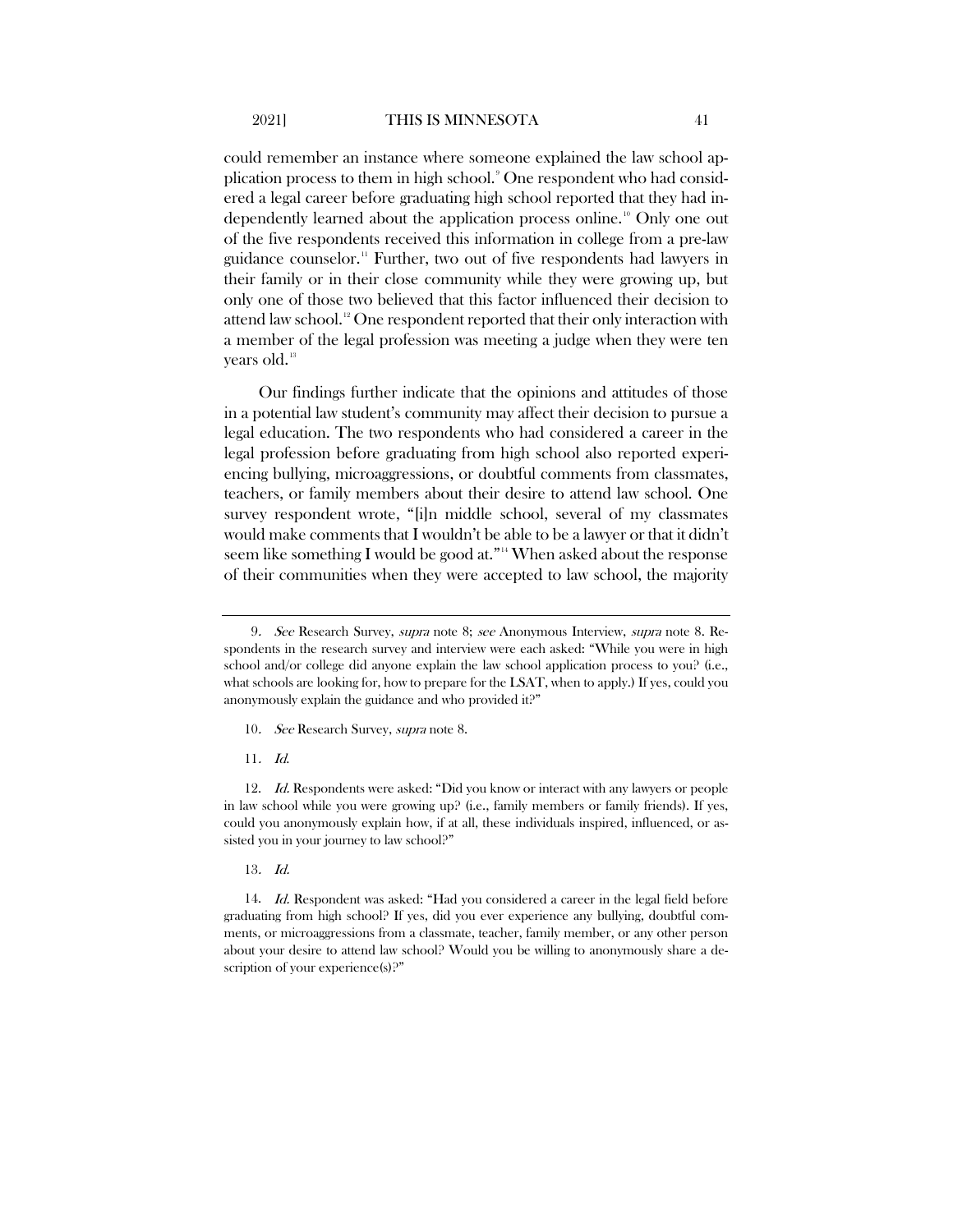of respondents reported positive reception.[15](#page-18-0) However, three respondents received comments that could be classified as microaggressions<sup>[16](#page-18-1)</sup> regarding the caliber of the school relative to the respondent's perceived level of intel-ligence.<sup>[17](#page-18-2)</sup> One respondent wrote that members of their community "congratulated me but then sounded genuinely almost insultingly surprised when they found out I would be attending MN Law," using a tone which "implied they wouldn't have guessed that I could have gotten into that school."<sup>[18](#page-18-3)</sup> Another respondent wrote, "[a]cquaintances generally were shocked that I got into a Top 20 law school."[19](#page-18-4) In one of our interviews, the respondent described an instance when she was locked out of her car and sought the help of a stranger to retrieve her keys, but the stranger asked to see her ID when he noticed the Minnesota Law sticker on her car because he didn't believe she attended the school.<sup>[20](#page-18-5)</sup> These types of microaggressions may not be considered blatantly racist, but they demonstrate assumptions and ideas that Black students may face when entering a profession in which they are extremely underrepresented.

So why did these students ultimately apply to and choose to attend law school despite these barriers? Due to the scope of our research, we are unable to assess the reasons why other Black-identifying high school and college students in Minnesota do not pursue legal education. However, one commonality across all five survey respondents was the positive encourage-ment from those in their communities to attend college.<sup>[21](#page-18-6)</sup> Of those four students, three were specifically encouraged to build their resumes during high school and college. $22$  Our findings indicate that for potential students who

- 17. See Research Survey, supra note 8.
- 18. Id.
- 19. Id.
- 20. See Anonymous Interview, supra note [8.](#page-16-1)

<span id="page-18-0"></span><sup>15.</sup> Id. Respondents were asked: "Can you describe the reactions from people once they learned you were accepted to law school?"

<span id="page-18-2"></span><span id="page-18-1"></span><sup>16.</sup> A microagression is a "comment or action that subtly and often unconsciously or unintentionally expresses a prejudiced attitude toward a member of a marginalized group." Microaggression, MERRIAM-WEBSTER COLLEGIATE DICTIONARY (11th ed. 2003).

<span id="page-18-7"></span><span id="page-18-6"></span><span id="page-18-5"></span><span id="page-18-4"></span><span id="page-18-3"></span><sup>21.</sup> See Research Survey, supra note [8.](#page-16-1) Respondents were asked: "When you were in high school, did anyone encourage you to attend college?"

<sup>22.</sup> Id. Respondents were asked: "While you were in high school and/or college, did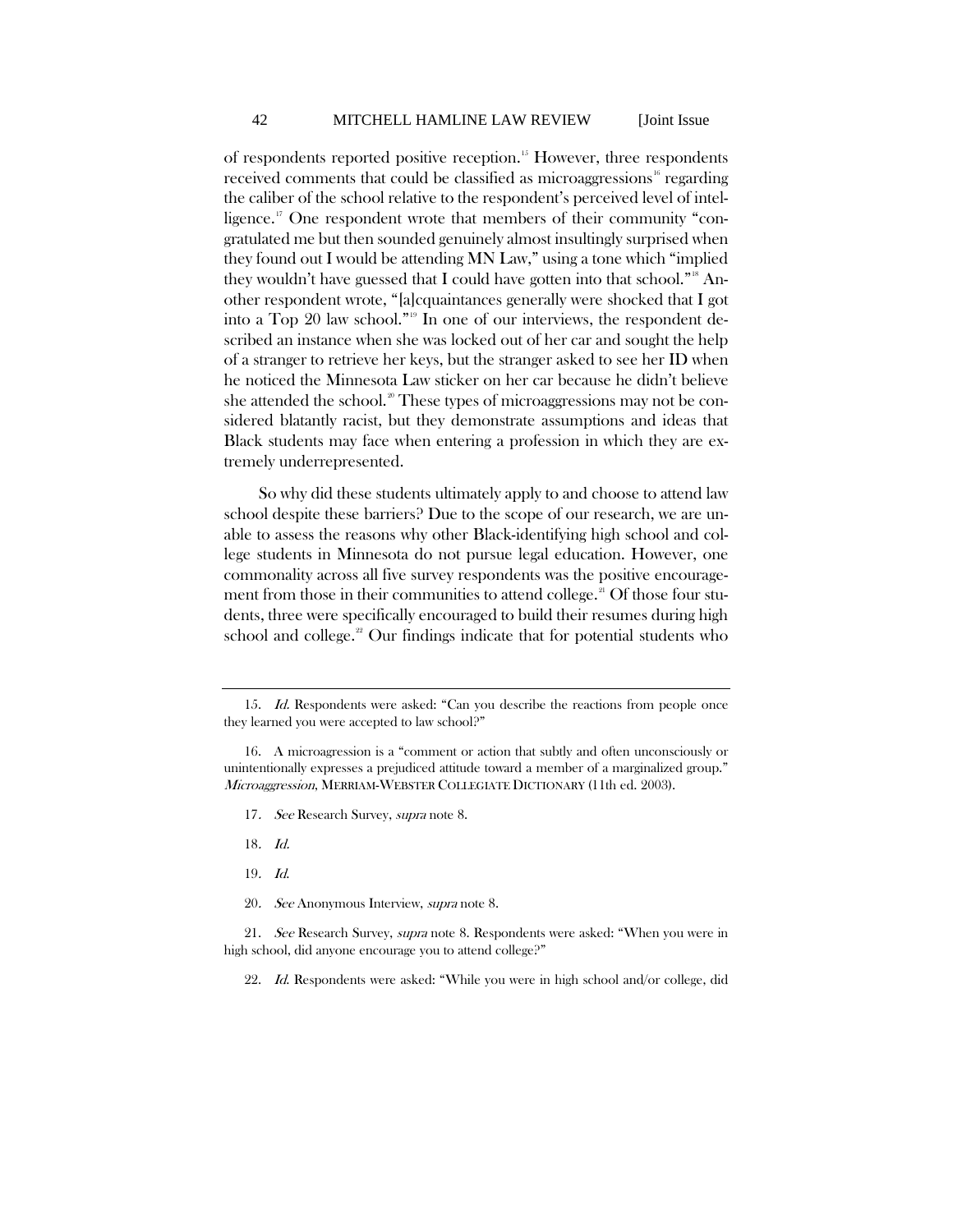did not receive the same encouragement to pursue a college education or to seek out resume-building experiences, the barriers discussed above may have been enough to deter them from pursuing law school completely.

#### B. Experiences While Enrolled at the University of Minnesota Law School

<span id="page-19-4"></span>While there were many common points of discussion regarding barriers faced by Black students prior to applying to law school, the respondents had varying experiences once they began their legal education.<sup>[23](#page-19-0)</sup> Responses varied with regard to the overall sense of community at the school and instances of racism or microaggressions on campus. For example, four out of five respondents indicated they struggled to feel a sense of community while enrolled in the law school.<sup>[24](#page-19-1)</sup> The one respondent who felt they had a strong community at the law school was an alumna who graduated from Minnesota Law in  $2013$ .<sup>[25](#page-19-2)</sup> She discussed several factors which contributed to her sense of community, including: the administration's openness to addressing the underrepresentation of Black students at the school, the support and guidance Black faculty provided to the Black law students, the diversity within the population of Black students at the school, and the activeness of the Black Law Students Association.<sup>[26](#page-19-3)</sup> One respondent expressed that she was surprised to hear about the current lack of Black faculty at the law school. She explained that a Black faculty member, who has since left the school, served as an adviser and mentor to the Black Law Students Association by creating space for difficult conversations and inviting them to social and

<span id="page-19-1"></span>24. See Research Survey, supra note [8.](#page-16-1) Respondents were asked: "Did you feel a sense of community at the law school? Could you please anonymously explain why or why not?"

<span id="page-19-2"></span>25. Between 2011 and 2013, Black student enrollment at the University of Minnesota Law School totaled 27, 27, and 21 students, respectively. Since 2013, however, the total number of Black students enrolled has consistently decreased down to just four students in the 2019–20 academic year. ABA Required Disclosures, AMERICAN BAR ASSOCIATION, http://www.abarequireddisclosures.org/Disclosure509.aspx [https:// perma.cc/WFM8-YNNL].

<span id="page-19-3"></span>26. See Anonymous Interview, supra note 8.

anyone encourage you to seek out opportunities to build your resume or explain the importance of building your resume?"

<span id="page-19-0"></span><sup>23.</sup> It should be noted that some of these experiences may not be representative of all Black student experiences at Minnesota Law due to the low response rate from alumni and the shifts in student and faculty demographics over time.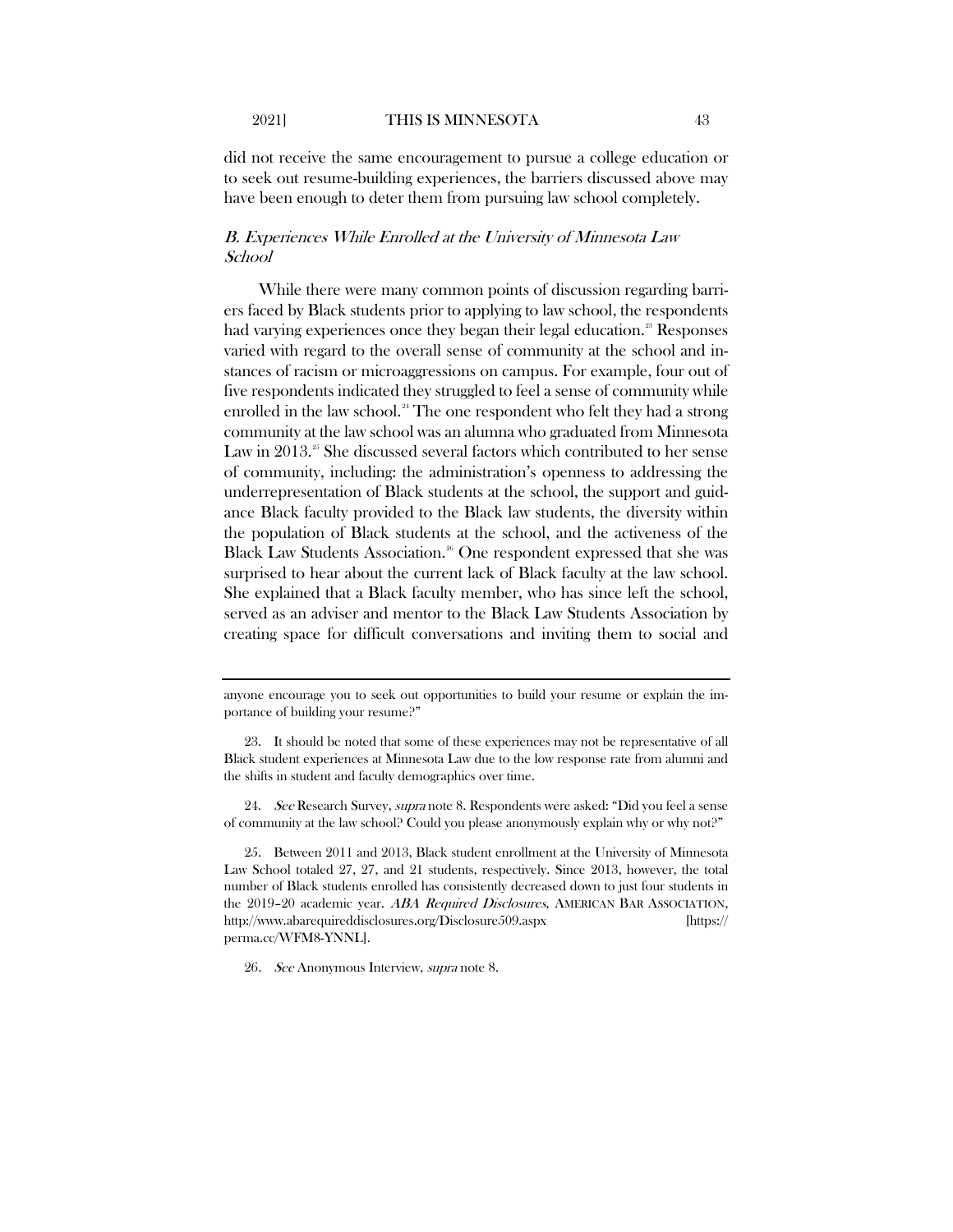community events outside of the school.<sup>[27](#page-20-0)</sup> When asked whether they felt the school administration cared about the Black law student community, three out of the five respondents answered in the negative.<sup>[28](#page-20-1)</sup> One respondent said it seemed as though professors care, but had not formed an opinion with respect to the administration as a whole and another respondent said the school was very open to discussing ways to improve diversity and commu-nity on campus.<sup>[29](#page-20-2)</sup>

In stark contrast, the three current students who responded to the sur-vey all expressed that they did not feel a sense of community at the school.<sup>[30](#page-20-3)</sup> One student wrote that the presence of student "cliques" prevented a sense of community.[31](#page-20-4) One respondent, who even reported she felt a sense of community while at the school, indicated a similar feeling of being separated from other non-Black students.<sup>[32](#page-20-5)</sup> Specifically, she described one incident which exemplified to her the cultural difference between Black and White law students at the school.<sup>33</sup> One day, several Black students were having a casual conversation in the courtyard about "something unimportant" and a White student approached them and asked if everything was okay because the Black students were being so loud. Then, when the Black students looked around the courtyard, they noticed all of the White students watching them. $34$ 

Our findings indicate that what this respondent and her friends experienced that day was not an isolated incident at Minnesota Law. Three out of four survey respondents indicated they had experienced microaggressions from a classmate, professor, or staff member at the law school, and

29. Id.

<span id="page-20-5"></span><span id="page-20-4"></span><span id="page-20-3"></span><span id="page-20-2"></span>30. See Research Survey, supra note [8.](#page-16-1) Respondents were asked: "Did you feel a sense of community at the law school? Could you please anonymously explain why or why not?"

- 31. Id.
- 32. See Anonymous Interview, supra note [8.](#page-16-1)
- <span id="page-20-6"></span>33. Id.
- <span id="page-20-7"></span>34. Id.

<sup>27</sup>. Id.

<span id="page-20-1"></span><span id="page-20-0"></span><sup>28.</sup> See Research Survey, supra not[e 8.](#page-16-1) Respondents were asked: "Did you feel that the law school cared about you and your community? Could you please anonymously explain why or why not?"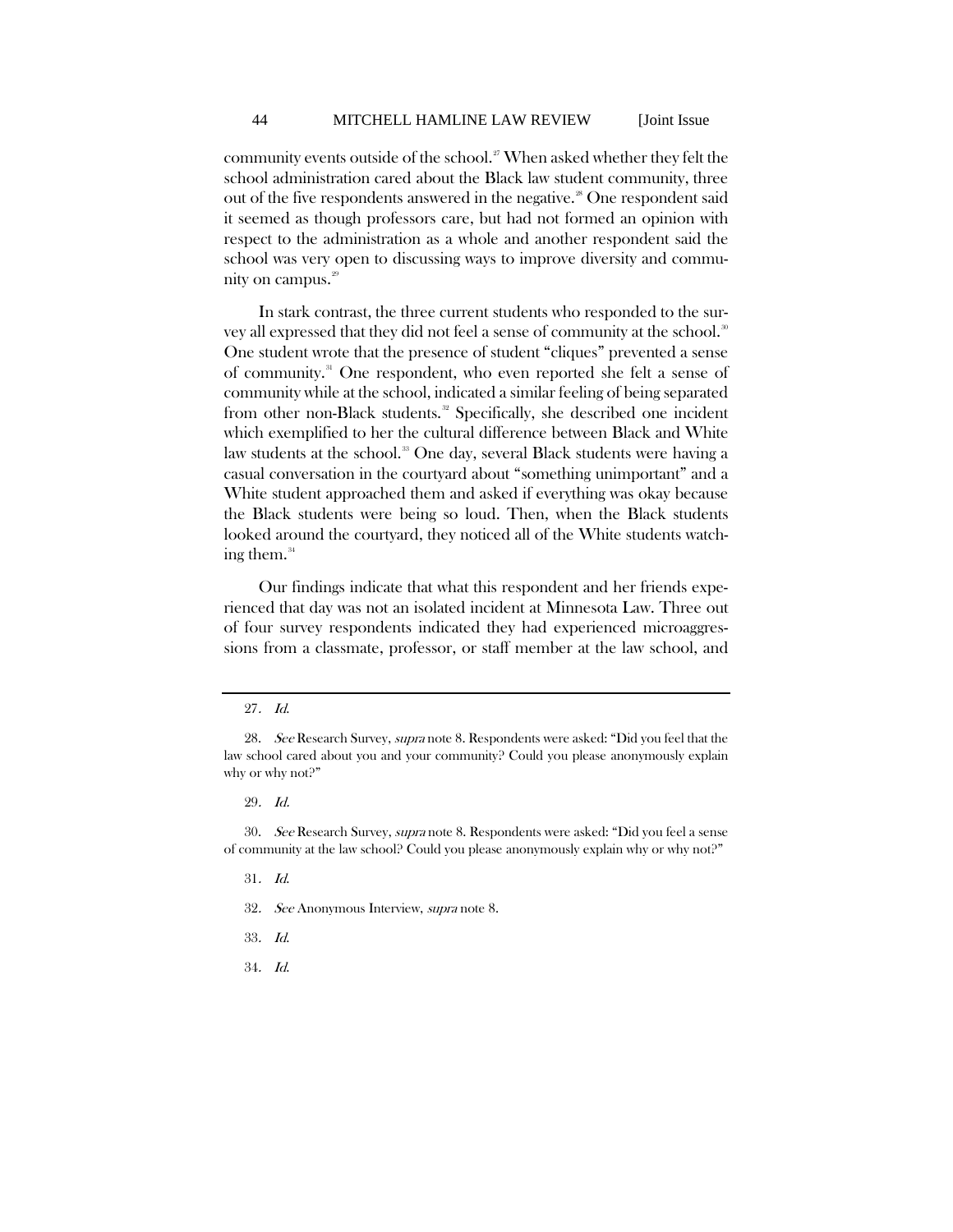one out of four respondents had experienced an incident of blatant racism.<sup>[35](#page-21-0)</sup> One respondent gave an example of a microaggression which occurred regularly throughout their time at the law school. Often in their classes, students would "bring up other issues whenever racism is the topic at hand . . . [a]s if the discussion of racism implies that now is the perfect time to discuss solving other issues as well."[36](#page-21-1) Another wrote that they had experienced microaggressions "especially when it came to jobs and grades" but said it was difficult to think of one specific example.<sup>[37](#page-21-2)</sup> One respondent recounted an incident of blatant racism when a fellow student told them that they only received their position at a firm because they were Black. The White stu-dent said that "they just hand out positions to diverse students."<sup>[38](#page-21-3)</sup> When asked whether they had ever been made uncomfortable by a discussion of race in the classroom, one respondent wrote: "There have been several classes where the professor or students would throw around the term 'the Blacks' when discussing civil rights cases or other discrimination cases," and said there were several instances where professors would purposely steer the discussion away from race and would "clearly try to avoid having stu-dents participate in [those] conversations."<sup>[39](#page-21-4)</sup> Additionally, three out of five respondents had, at one time or another, gotten the impression that their contribution to the school's diversity was one of the reasons they were ad-mitted to the school.<sup>[40](#page-21-5)</sup> One student wrote, "Based on the racial demographics of my incoming class and current events, it feels like that was a

- 36. Id.
- 37. Id.
- 38. Id.

<span id="page-21-0"></span><sup>35.</sup> See Research Survey, supra not[e 8.](#page-16-1) Respondents were asked: "Did you ever experience microaggressions from a classmate, professor, or staff member at the law school? If you are willing, could you please anonymously share a description of your experience?" and "Did you ever experience blatant racism from a classmate, professor, or staff member at the law school? If you are willing, could you please anonymously share a description of your experience?"

<span id="page-21-4"></span><span id="page-21-3"></span><span id="page-21-2"></span><span id="page-21-1"></span><sup>39.</sup> Id. Respondent was asked: "Were you ever made uncomfortable by a discussion about race in one of your classes? If yes, could you please anonymously explain the experience?"

<span id="page-21-5"></span><sup>40.</sup> Id. Respondents were asked: "Did any faculty, staff, or students ever make you feel as though your contribution to the school's diversity demographics was the main or only reason you were admitted to the school? If yes, could you please anonymously explain your experience?"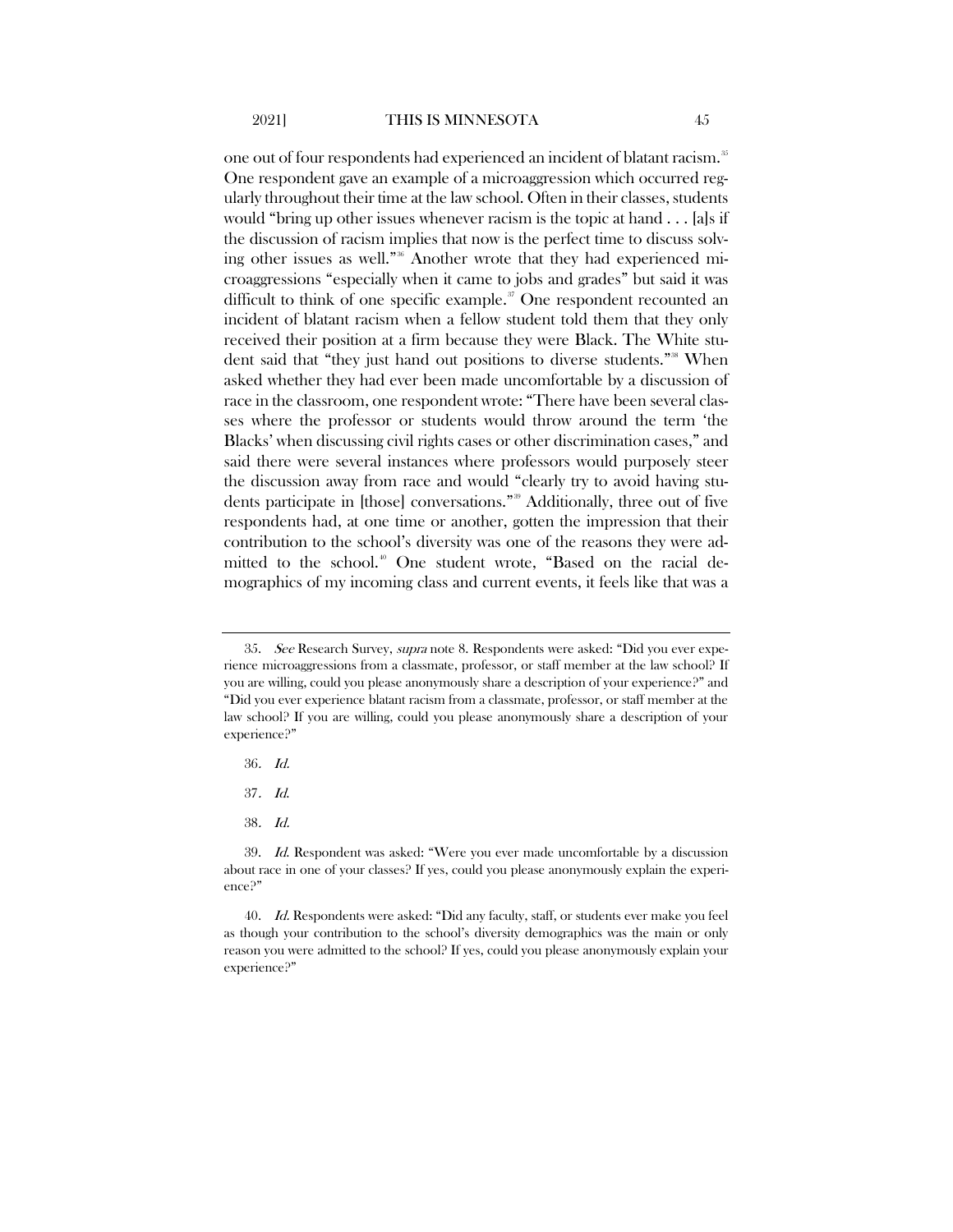significant contributing factor."<sup>[41](#page-22-0)</sup> Another respondent heard comments from their classmates implying they thought diversity was a main factor in the stu-dent's admission.<sup>[42](#page-22-1)</sup> The third respondent inferred this factor from their conversations with admissions staff during the application process.<sup>43</sup>

Despite the prevalence of negative experiences and lack of community at Minnesota Law, only two out of five respondents considered transferring to another law school.<sup>[44](#page-22-3)</sup> Both respondents indicated that the lack of Black students at the school was a significant factor in their consideration of trans-ferring to another school.<sup>[45](#page-22-4)</sup> One respondent wrote, "I came home to Minnesota expecting to find more people with experiences like mine only to find that I am one of a handful of Black students  $\dots$  at the law school."<sup>[46](#page-22-5)</sup> Another wrote, "I was just shocked by the culture at the school," and indicated they often felt uncomfortable and found it difficult to make friends at the school.<sup>[47](#page-22-6)</sup> One of these respondents wrote that they considered transferring "daily" and at the time the survey was administered had still not decided whether or not they would choose to leave Minnesota Law.<sup>[48](#page-22-7)</sup> The other respondent, however, ultimately made the decision to stay at the school due to promising job prospects and the caliber of the legal education. This response indicates that the culture of Minnesota's legal market has forced at least one student to compromise their comfort and desire for an inclusive environment in order to secure a job post-graduation.

#### C. Impressions of the Minnesota Legal Market

<span id="page-22-0"></span>After collecting data on the individual experiences of University of Minnesota Law students, we wanted to learn more about their impressions

43. Id.

- 45. Id.
- 46. Id.
- <span id="page-22-6"></span>47. Id.
- <span id="page-22-7"></span>48. Id.

<sup>41</sup>. Id.

<sup>42</sup>. Id.

<span id="page-22-5"></span><span id="page-22-4"></span><span id="page-22-3"></span><span id="page-22-2"></span><span id="page-22-1"></span><sup>44.</sup> Id. Respondents were asked: "Did you ever consider transferring to another law school? If yes, can you anonymously explain why you considered it and why you ultimately chose to stay?"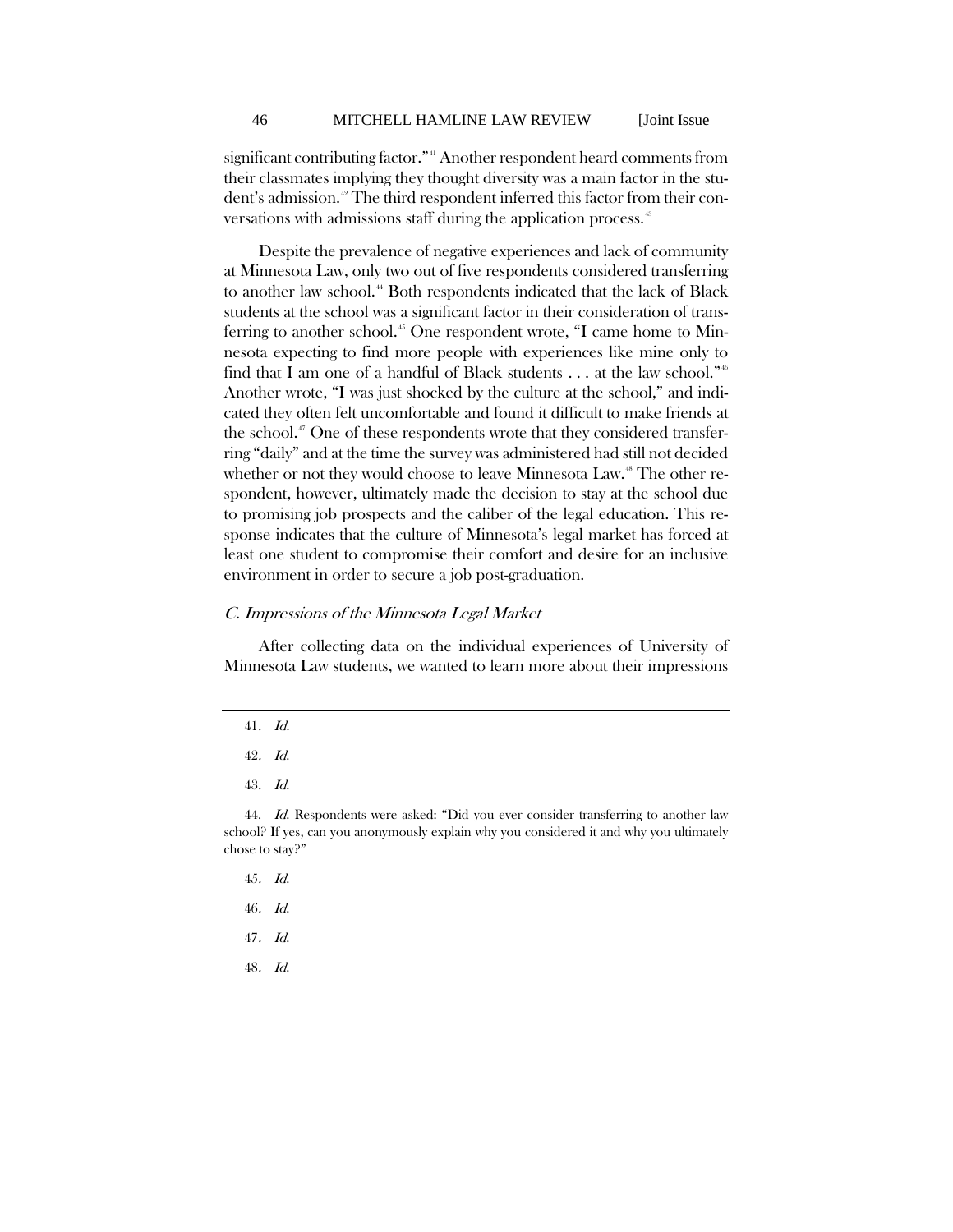of the Minnesota legal market. All respondents answered affirmatively when asked whether they believed Minnesota struggles to attract and retain Black attorneys.[49](#page-23-0) The respondents each posed their own theories for these struggles. One respondent wrote that because "Minnesota is a 'White' state in general . . . the pipeline isn't there to attract Black attorneys to retain them in the first place."[50](#page-23-1) Another posited that the reason firms struggle to retain

the attorneys they do attract is because "many of our firms and legal employers lack a critical mass of Black attorneys . . . [so] it's hard to be the only one."[51](#page-23-2) Another respondent wrote that even though firms in Minnesota openly discuss this issue and their desire to correct it, they are often unsuccessful because "Minnesota is not an appealing destination for out-of-state, well-qualified lawyers."<sup>[52](#page-23-3)</sup>

All five respondents suggested different programs and initiatives that Minnesota firms and law schools could implement to address the low number of Black law students and attorneys. Three respondents suggested a direct pipeline program targeting Black middle school, high school, and col-lege students in Minnesota.<sup>[53](#page-23-4)</sup> One respondent specifically suggested that Black law students should earn law school credit for "tutor[ing] local Black middle school and high school students," and noted that this would "create face to face time with soon to be Black lawyers" and "ensure that they are getting the attention they need to learn, apply to college, and study for standardized tests."[54](#page-23-5) Two respondents wrote that the law school needs to increase recruiting efforts outside of Minnesota, focus these efforts on predominantly Black colleges, and increase financial support for Black students.<sup>[55](#page-23-6)</sup> Another

52. Id.

55. Id.

<span id="page-23-1"></span><span id="page-23-0"></span><sup>49.</sup> *Id.* Respondents were asked: "Do you think Minnesota struggles to attract and retain Black attorneys? Could you anonymously explain why you do or do not hold this opinion?"

<sup>50</sup>. Id.

<sup>51</sup>. Id.

<span id="page-23-6"></span><span id="page-23-5"></span><span id="page-23-4"></span><span id="page-23-3"></span><span id="page-23-2"></span><sup>53.</sup> Id. Respondents were asked: "What do you think the law school or the Minnesota legal field generally need to do in order to increase Black law student enrollment and retention of Black law school graduates?"

<sup>54</sup>. Id.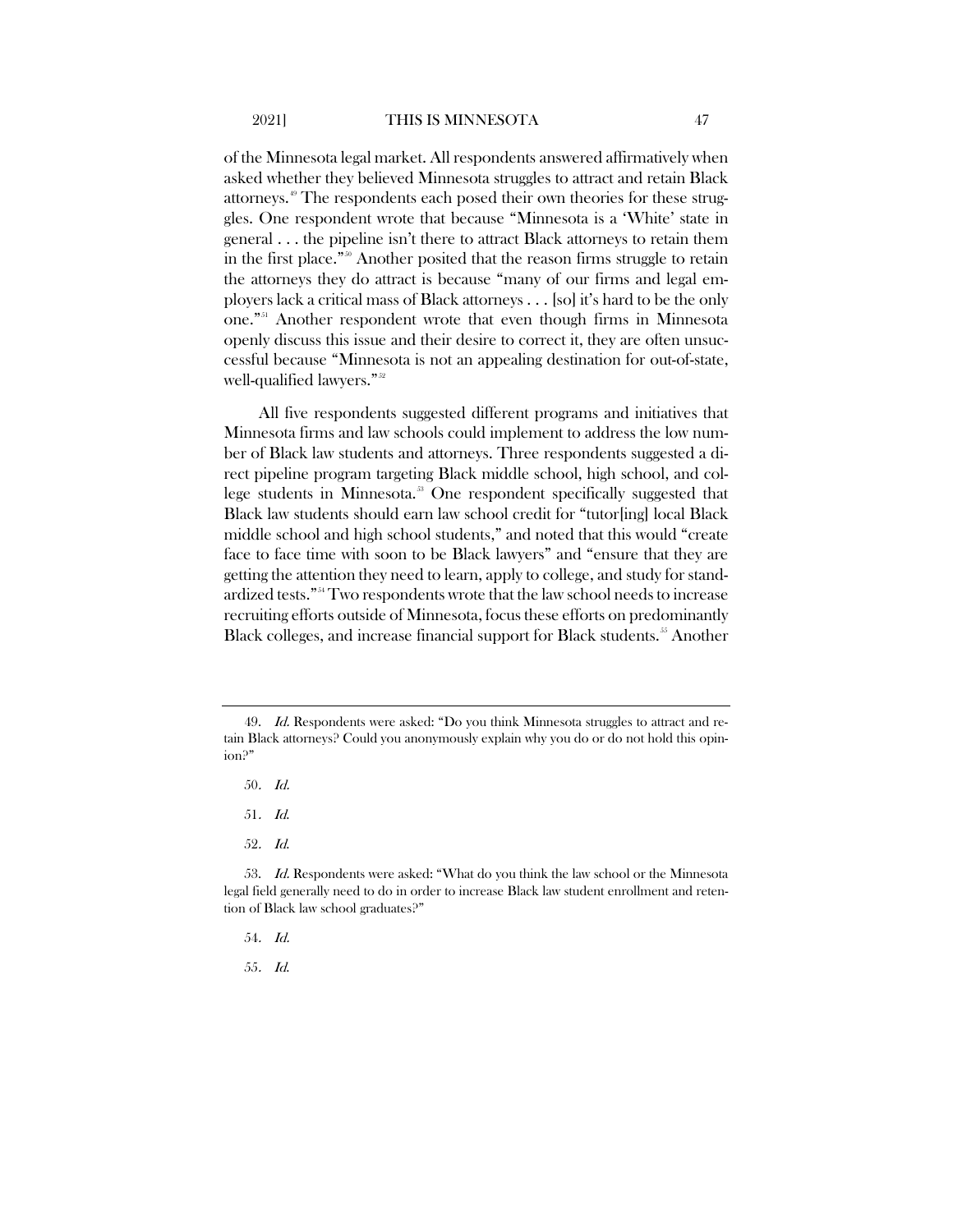respondent suggested that the law school focus more funding on hiring Black faculty.<sup>[56](#page-24-0)</sup>

In sum, our findings demonstrate that Black law students are not a monolith, and thus, Minnesota Law needs to take careful and calculated measures to address the needs of its current and future students. There was significant variance in the experiences, impressions, and overall attitudes of Black students at Minnesota Law. When asked to share any additional sentiments, one respondent wrote, "Black students, biracial students, and African students all come from different backgrounds and have extremely different life experiences. So until the school can increase the Black student population we will continue to feel a certain sense of isolation or unfulfill-ment."<sup>[57](#page-24-1)</sup> In the first section, we posited that one factor that may distinguish students who pursue law degrees from those who do not may be encouragement to attend college and seek out resume-building opportunities. As all five respondents suggested, in order to close this barrier, law schools should put energy and resources into connecting with Black middle and high school students who may lack this encouragement from members of their communities. By focusing on students before they decide whether or not to attend college, the law school can shape the future generation of prospective law students and drastically expand the pool of applicants. In turn, this will address the barriers and negative experiences we discovered in our research. Increasing the number of Black students at Minnesota Law will begin to correct instances of microaggressions by correcting the stereotypes held by some law students, faculty, and staff. Correcting these microaggressions and instances of blatant racism will prevent the alienation of Black law students and form a more cohesive student body. Continuing to grow the Black law student population will also help diversify the Minnesota legal market by creating a stronger community which will aid in the attraction and retention of Black attorneys and law students. Minnesota Law will need to take direct, purposeful, and sustained action in order to remove educational and social barriers and to foster a more inclusive environment on campus and in the broader Minnesota legal community.

<span id="page-24-0"></span><sup>56.</sup> See Anonymous Interview, supra note [8.](#page-16-1)

<span id="page-24-1"></span><sup>57.</sup> See Research Survey, supra note 8.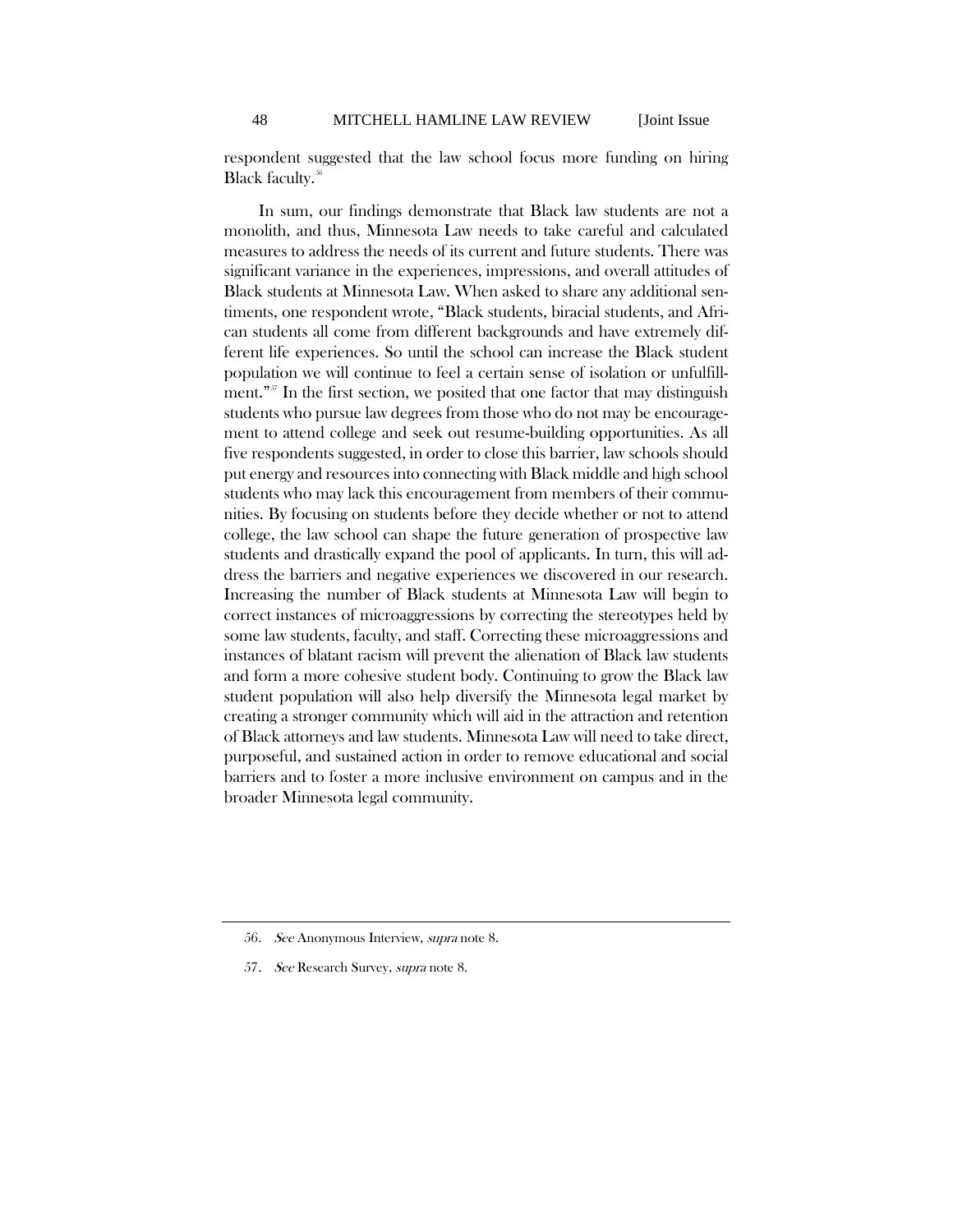## III. AN EMPIRICAL ANALYSIS OF BLACK STUDENT ENROLLMENT AT THE UNIVERSITY OF MINNESOTA LAW **SCHOOL**

In the 2019–20 academic year, Black students comprised 0.6 percent of Minnesota Law's enrolled Juris Doctor (J.D.) student body.<sup>[58](#page-25-0)</sup> Black students at Minnesota Law are disproportionately underrepresented compared to many of the law school's peers. Minnesota Law has consistently maintained the lowest percentage of enrollment for Black students in the Top 25 ranked law schools since 2017 and in Minnesota since 2014.<sup>[59](#page-25-1)</sup> This Part presents an empirical analysis depicting a sobering picture of consistent underrepresentation of Black students and exploring a series of comparisons examining whether the disparities present at Minnesota Law for Black student enrollment are present in peer law schools and educational institutions. At each level of comparison, Black student enrollment at Minnesota Law fails to align with its peers.

#### A. Data and Methodology

<span id="page-25-5"></span>In order to examine the nature of disparities in enrollment at Minnesota Law, we analyzed the law school amongst several comparison groups. We considered Minnesota Law amongst its peers in the U.S. News Top 25 Rankings (Top 25),<sup> $\circ$ </sup> law schools in the state of Minnesota, and American Bar Association (ABA) accredited law schools across the country using annual reports submitted to the ABA by each law school.<sup>[61](#page-25-3)</sup> Enrollment data is annually submitted by law schools to the ABA based on student selfidentification of race and ethnicity. Throughout this Part, we compare the percentage of enrollment of a single group of J.D. students within Minnesota Law's J.D. student body to the average enrollment of the same group of students at comparison institutions.<sup>[62](#page-25-4)</sup>

61. See ABA Required Disclosures, supra not[e 25.](#page-19-4)

<span id="page-25-4"></span><span id="page-25-3"></span>62. For example, we compare the enrollment of Black students at Minnesota Law as a percentage of the law school's student body and compare this percentage to the average percentage of enrollment of Black students at the top 25 highest ranked law schools.

<sup>58.</sup> ABA Required Disclosures, supra not[e 25.](#page-19-4)

<sup>59</sup>. Id.

<span id="page-25-2"></span><span id="page-25-1"></span><span id="page-25-0"></span><sup>60.</sup> 2021 Best Law Schools, U.S. NEWS & WORLD REP., https://www.usnews.com/ best-graduate-schools/top-law-schools/law-rankings.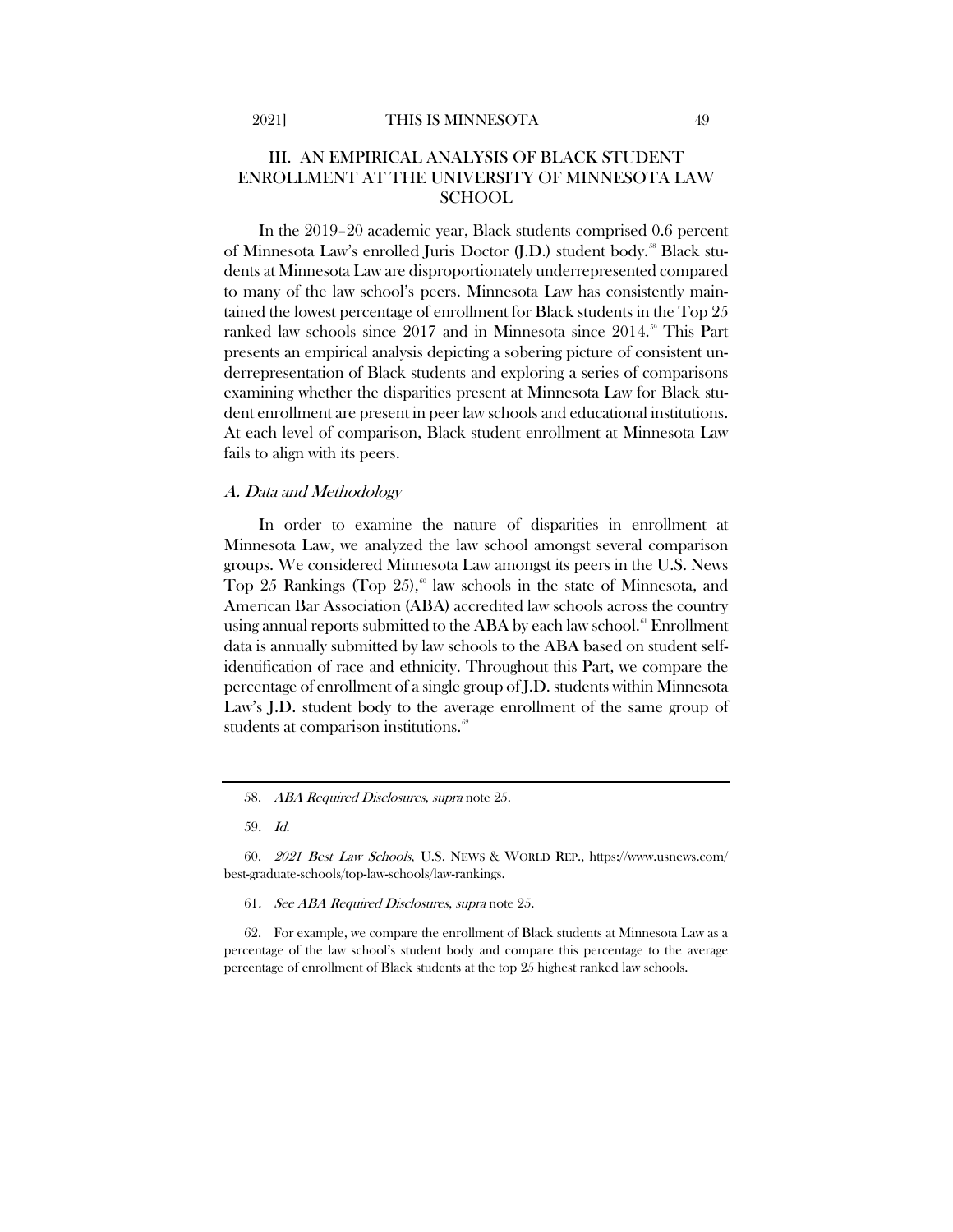#### <span id="page-26-9"></span><span id="page-26-8"></span><span id="page-26-7"></span>50 MITCHELL HAMLINE LAW REVIEW [Joint Issue

In order to contextualize the law school within the state of Minnesota's educational infrastructure, we analyzed enrollment rates using annual student-level data from the Minnesota Department of Education,<sup>[63](#page-26-0)</sup> high school graduation rates by state on an annual basis using the Common Core of Data from the National Center for Education Statistics (NCES),<sup>[64](#page-26-1)</sup> and suspension rates within Minnesota's public education system.<sup>[65](#page-26-2)</sup> Next, we compared Minnesota Law to the broader institution of the University of Minnesota by analyzing enrollment statistics for the undergraduate and graduate student populations using the Integrated Postsecondary Education Data Systems (IPEDS) from the NCES.<sup>[66](#page-26-3)</sup> Finally, we compared Minnesota Law, the broader University of Minnesota, and the Minnesota public school system to Iowa and Wisconsin using the same groups. $\mathfrak{S}$ 

## <span id="page-26-11"></span><span id="page-26-10"></span>B. A Comparison of Black Student Enrollment at the University of Minnesota Law School to Top 25 Law Schools and Minnesota Law Schools

In the 2019–20 academic year, Black students comprised 0.6 percent of Minnesota Law's student body, totaling four students in a school of 667.<sup>88</sup> Black student enrollment of 0.6 percent in 2019 is the most recent in a cascade of declining enrollment beginning in  $2015<sup>°</sup>$  Minnesota Law has seen

<span id="page-26-1"></span>64. Common Core of Data, NAT'L CTR. FOR EDUC. STATS., https://nces.ed.gov/ccd/ [https://perma.cc/ZE5G-XT3S].

<span id="page-26-2"></span>65. Discipline Data, MINN. DEP'T OF EDUC., https://public.education.mn.gov/ MDEAnalytics/DataTopic.jsp?TOPICID=133 [https://perma.cc/8LTL-6CX2].

<span id="page-26-3"></span>66. IPEDS Survey Components, NAT'L CTR. FOR EDUC. STATS., https://nces.ed.gov/ ipeds/use-the-data/survey-components [https://perma.cc/X6XB-K3GX].

<span id="page-26-4"></span>67. For data on enrollment at the University of Iowa and University of Wisconsin law schools, see *ABA Required Disclosures, supra* note [25.](#page-19-4) Data on enrollment in Iowa public schools was gathered from the Iowa Department of Education. See Education Statistics, IOWA DEP'T OF EDUC., https://educateiowa.gov/data-and-reporting/ education-statistics#Student\_Demographic\_Information [https://perma.cc/T7CQ -QK8Q]. Data on enrollment in Wisconsin public schools was gathered from the Wisconsin Department of Public Instruction. See WISEdash Data Files by Topic, WIS. DEP'T OF PUB. INSTRUCTION, https://dpi.wi.gov/wisedash/download-files/type?field\_ wisedash\_upload\_type\_value=Enrollment [https://perma.cc/AT7T-WHXJ].

<span id="page-26-6"></span><span id="page-26-5"></span>68. See ABA Required Disclosures, supra not[e 25.](#page-19-4)

69. Id.

<span id="page-26-0"></span><sup>63.</sup> Student, MINN. DEP'T OF EDUC., https://public.education.mn.gov/ MDEAnalytics/DataTopic.jsp?TOPICID=2 [https://perma.cc/K2YD-RZ5S].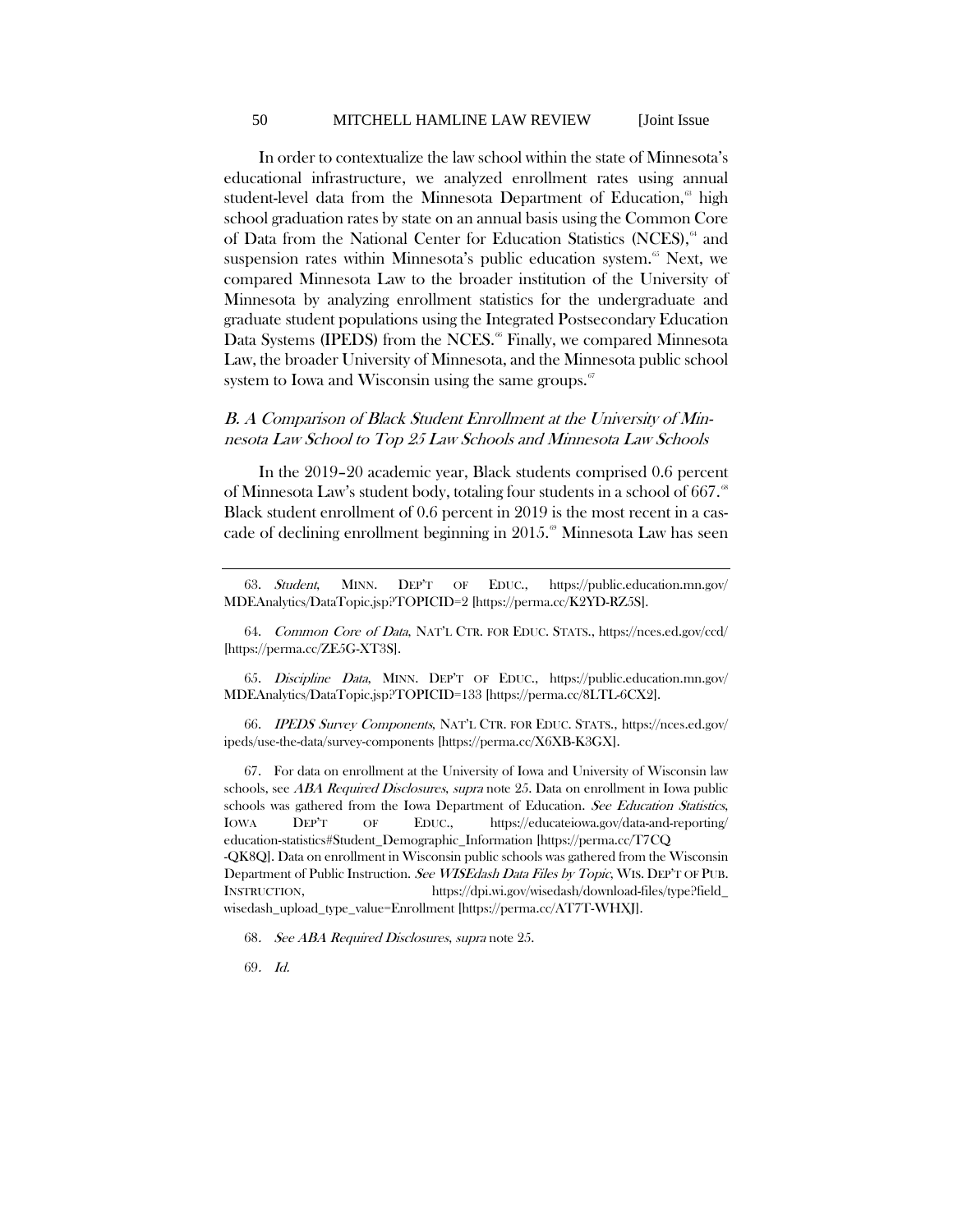<span id="page-27-7"></span>Black student enrollment decrease from 3.59 percent in 2011 to 0.60 per-cent in 2019, as depicted in Figure 1.<sup>[70](#page-27-0)</sup> While the law school celebrates improvements in overall student diversity and its successful efforts to enhance the racial and ethnic equity of the school, $\alpha$ <sup>1</sup> Minnesota Law enrolled fewer Black students than any of its peer schools in the Top 25 in 2014, 2017, 2018, and 2019.<sup>[72](#page-27-2)</sup> Average enrollment for Black students in the Top 25 hovered around six percent from 2011 to 2020. [73](#page-27-3) The smallest percentage of Black student enrollment at any law school in the Top 25, excluding Minnesota Law, was 1.61 percent, and only two institutions (Arizona State University and the University of Minnesota) saw Black student enrollment below two percent during this period. In stark contrast, White students are overrepresented at Minnesota Law and the percentage of White student enrollment has increased since 2014 from 65.33 percent to 72.85 percent in 2020.<sup>[74](#page-27-4)</sup> Minnesota Law also diverges from its peers in the Top  $25$  where the average enrollment percentage of White students has remained rela-tively constant at just below 60 percent since 2011.<sup>[75](#page-27-5)</sup> While Minnesota Law has either remained close to the average enrollment percentage as its peers in the Top 25 in many racial and ethnic categories as depicted in Table 1, enrollment trends of Black and White students display significant disparities at Minnesota Law.[76](#page-27-6)

<span id="page-27-1"></span><span id="page-27-0"></span>71. See generally Minnesota Law's Commitment to Social Justice, UNIV. OF MINN. L. SCH., https://www.law.umn.edu/admissions/equity-diversity-inclusion/commitment -racial-justice [https://perma.cc/5FCL-PF4T]; Todd Nelson, Law School Expands Racial Equity and Justice Offerings, UNIV. OF MINN. L. SCH. (Oct. 9, 2020), https://www.law .umn.edu/news/2020-10-09-law-school-expands-racial-equity-and-justice-offerings [https://perma.cc/3VH5-CRQ5].

- <span id="page-27-3"></span><span id="page-27-2"></span>72. See ABA Required Disclosures, supra not[e 25.](#page-19-4)
- 73. Id.
- <span id="page-27-5"></span><span id="page-27-4"></span>74. Id.
- 75. Id.
- <span id="page-27-6"></span>76. Id.

<sup>70</sup>. Id.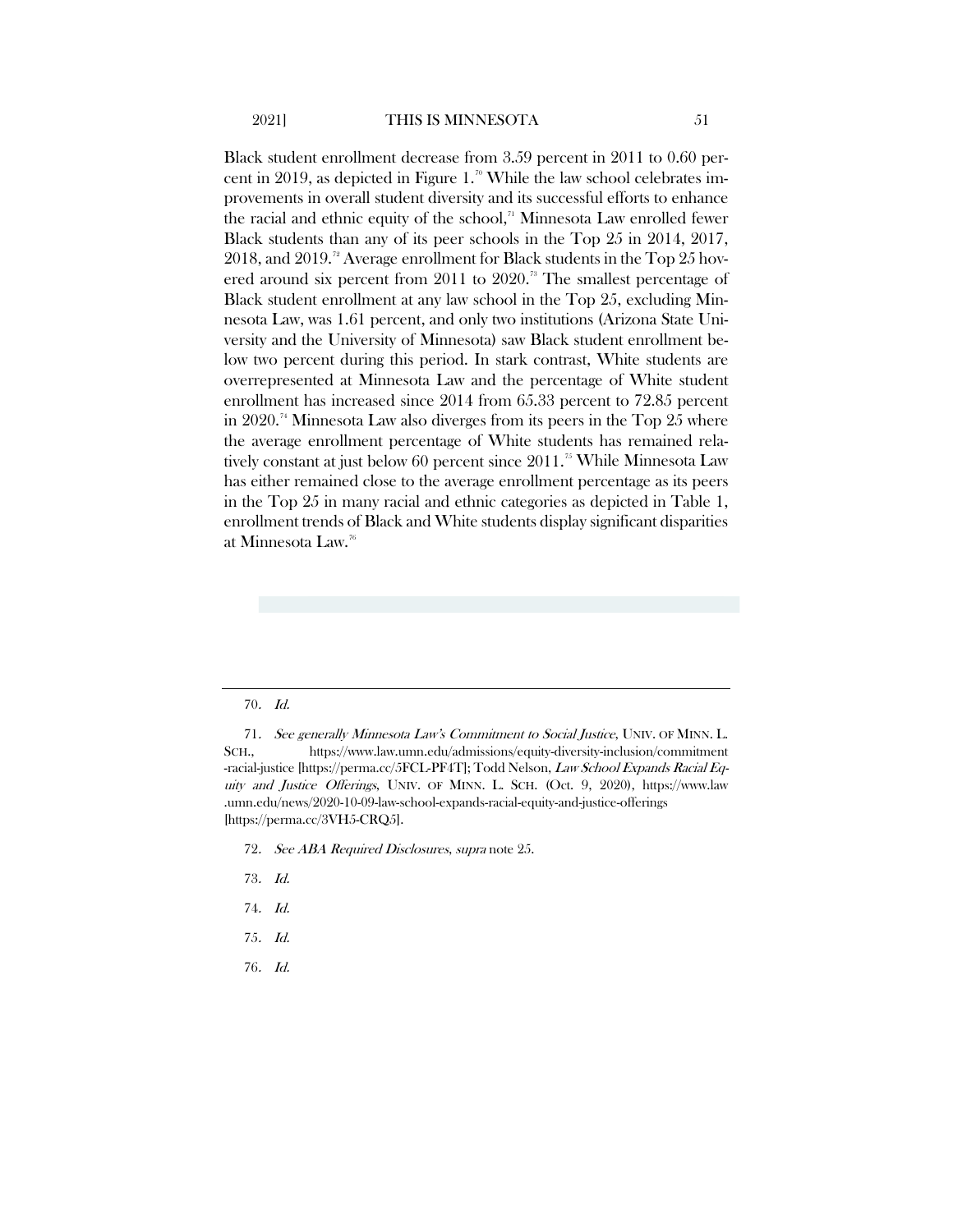Figure 1. $\mathrm{^{77}}$  $\mathrm{^{77}}$  $\mathrm{^{77}}$ 

<span id="page-28-0"></span><sup>77.</sup> ABA Required Disclosures, supra not[e 25.](#page-19-4)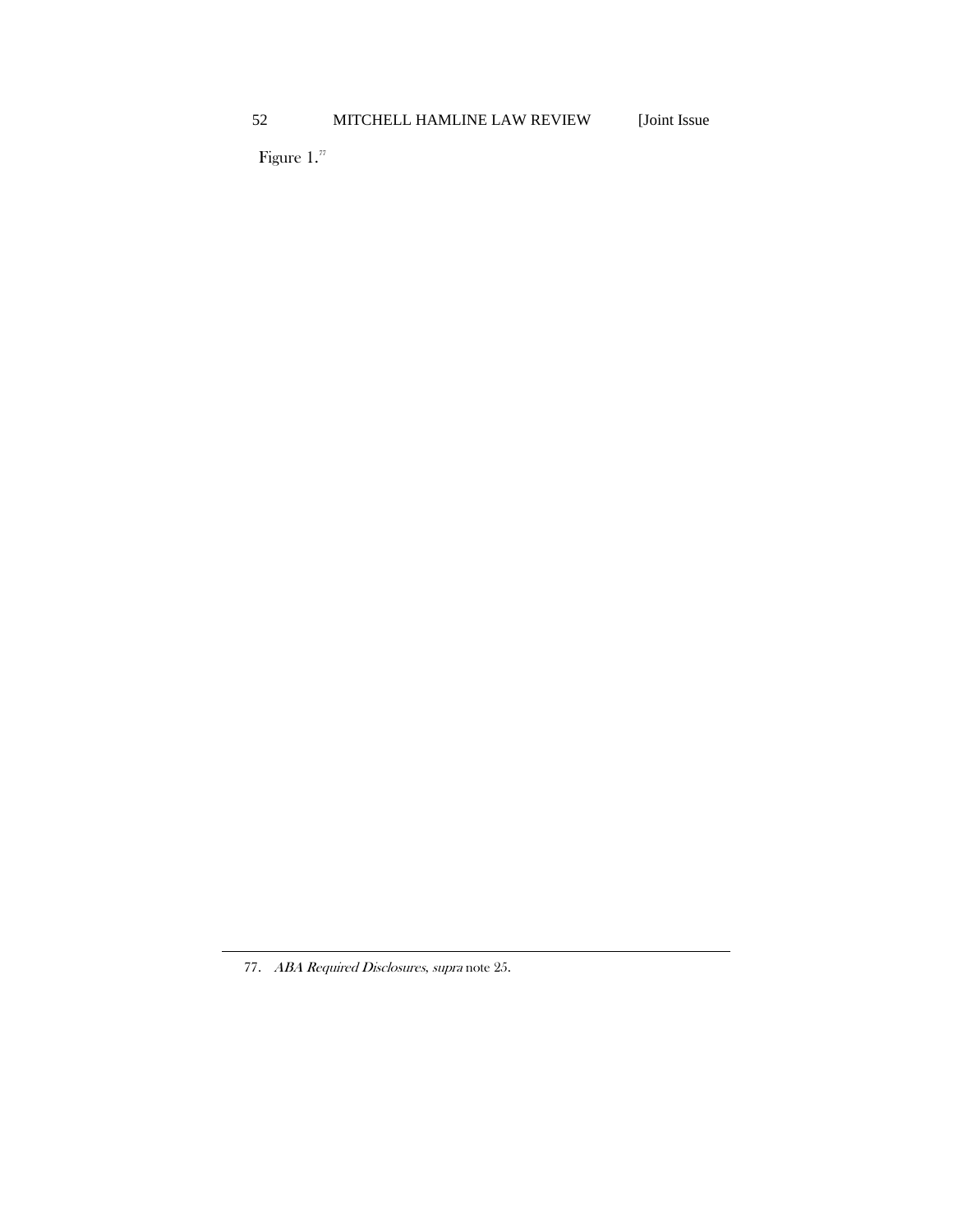| Table 1. Student Enrollment Percentage at the University of Minnesota Law<br>School Compared to the Average Percentage of Top 25 Ranked Schools <sup>78</sup> |                |               |                   |               |          |                |  |                                                                                                  |                      |  |
|---------------------------------------------------------------------------------------------------------------------------------------------------------------|----------------|---------------|-------------------|---------------|----------|----------------|--|--------------------------------------------------------------------------------------------------|----------------------|--|
|                                                                                                                                                               |                |               |                   |               |          |                |  |                                                                                                  |                      |  |
| Self-<br>Identified<br>Race or<br>Ethnicity                                                                                                                   |                |               |                   |               |          |                |  | $2$ $2$ $2$ $2$ $2$ $2$ $2$ $2$ $2$ $2$<br>$012$ $013$ $014$ $015$ $016$ $017$ $018$ $019$ $020$ |                      |  |
| Black<br>or African-<br>American                                                                                                                              |                |               |                   |               |          |                |  | $3 \t 2 \t 1 \t 2 \t 2 \t 1 \t 0 \t 0 \t 2$<br>.56 .86 .86 .50 .43 .41 .85 .60 .08               |                      |  |
| (Aver-<br>age)                                                                                                                                                |                |               |                   |               |          |                |  | 5.97) 5.86) 5.98) 6.09) 6.20) 6.16) 6.19) 6.17) 6.46)                                            |                      |  |
| White<br>(Aver-<br>age)                                                                                                                                       |                |               |                   |               |          |                |  | 6 6 6 6 6 7 7 7 7<br>8.91 6.71 5.33 7.08 8.80 0.67 3.22 5.26 2.95                                |                      |  |
|                                                                                                                                                               | 6)             |               | 4) 3) 4) 9) 6) 1) |               |          |                |  | 58.1 59.2 58.5 58.2 59.7 59.5 59.5 59.7 59.7<br>6) 5)                                            |                      |  |
| Asian<br>(Aver-<br>age)                                                                                                                                       | 9<br>.62       | .73           | .17               |               |          |                |  | 8 9 8 7 6 5 4 4<br>.74 .45 .18 .59 .95 .30                                                       |                      |  |
|                                                                                                                                                               | $\left($<br>3) | 9)            | 8)                | 4)            | 5)       |                |  | 10.4 10.2 10.3 10.4 10.0 9.56) 9.40) 9.53) 9.71)                                                 |                      |  |
| His-<br>panic of<br>any race                                                                                                                                  | .90            | 2 1<br>.91    |                   |               |          |                |  | $2 \quad 1 \quad 2 \quad 3 \quad 5 \quad 6 \quad 8$<br>.01 .56 .08 .89 .25 .75 .46               |                      |  |
| (Aver-<br>age)                                                                                                                                                | $\sqrt{2}$     |               |                   |               |          |                |  | 8.01) 7.90) 8.12) 8.08) 8.60) 9.15) 9.62) 9.83) 10.3                                             | $\overline{a}$<br>3) |  |
| Native<br>Hawaiian                                                                                                                                            | $\theta$<br>(  | $\theta$<br>( | $\overline{0}$    | $\sim 0$<br>( | $\left($ | $\overline{0}$ |  | $\begin{array}{ccccccccc}\n0 & 0 & 0 & 0\n\end{array}$<br>$\frac{17}{15}$ .15 .15                |                      |  |

<span id="page-29-0"></span>78. ABA Required Disclosures, supra not[e 25.](#page-19-4)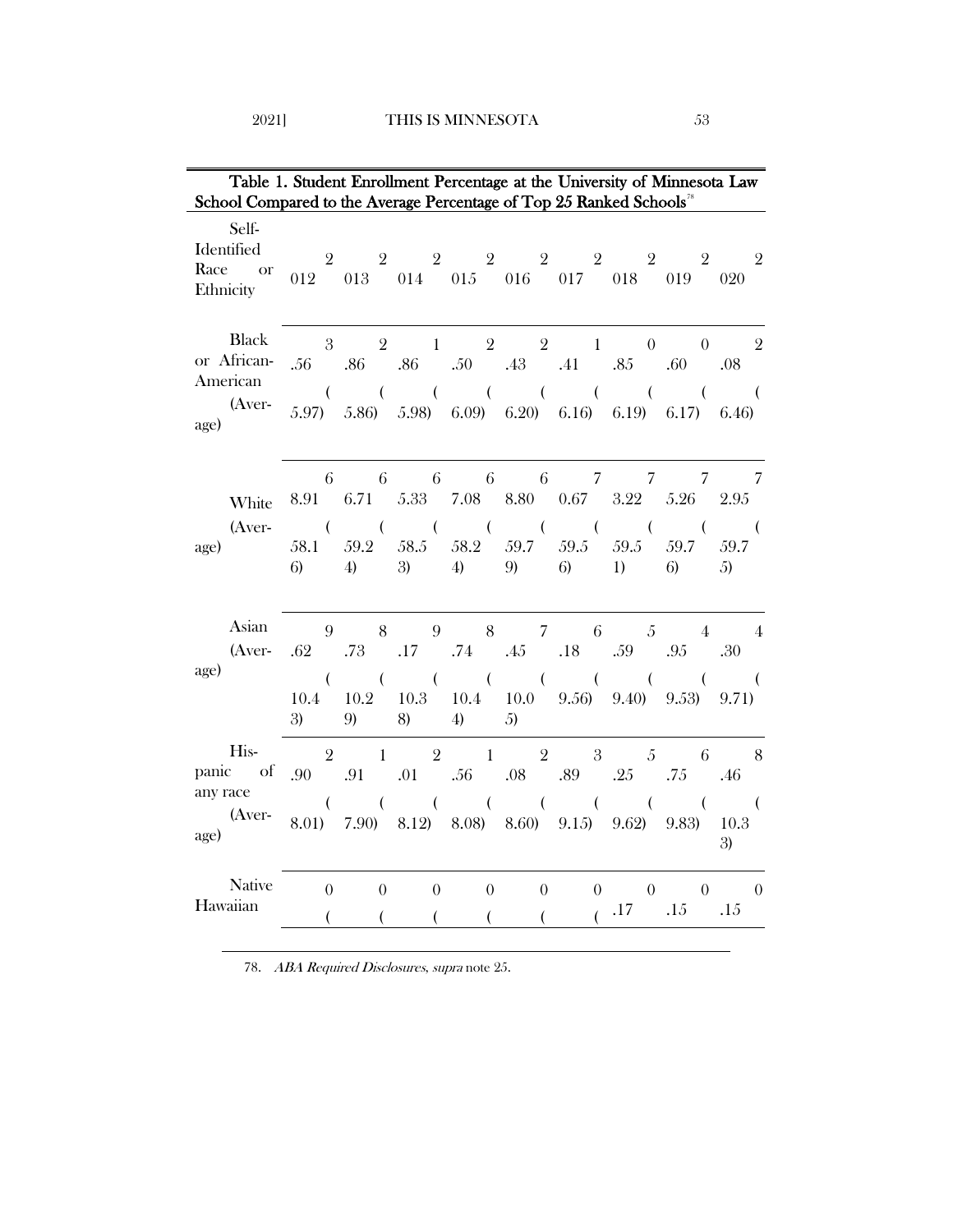| Other<br><b>or</b><br>Pacific Is-<br>lander<br>(Aver-<br>age)                    | 0.08)             | 0.04)                    | 0.11)                    | 0.07)                    | 0.08)                    | 0.09                     | 0.06              | 0.06)                    | 0.06)                    |  |
|----------------------------------------------------------------------------------|-------------------|--------------------------|--------------------------|--------------------------|--------------------------|--------------------------|-------------------|--------------------------|--------------------------|--|
| Amer-<br>ıcan<br>Indian<br><sub>or</sub><br>Alaska Na-<br>tive<br>(Aver-<br>age) | 1<br>.05<br>0.53) | $\Omega$<br>.82<br>0.52) | $\Omega$<br>.86<br>0.54) | $\theta$<br>.78<br>0.55) | $\theta$<br>.52<br>0.51) | $\theta$<br>.53<br>0.41) | .12<br>0.37)      | $\theta$<br>.15<br>0.35) | $\theta$<br>.30<br>0.60) |  |
| Non-<br>resident<br>(Aver-<br>age)                                               | 6<br>.06<br>3.82) | 9<br>.55<br>4.68)        | -1<br>2.03<br>5.21)      | -1<br>1.23<br>6.25)      | 9<br>.53<br>6.02)        | -1<br>0.25<br>6.57)      | 9<br>.32<br>6.50) | 7<br>.80<br>6.19         | 6<br>.68<br>5.53)        |  |

54 MITCHELL HAMLINE LAW REVIEW [Joint Issue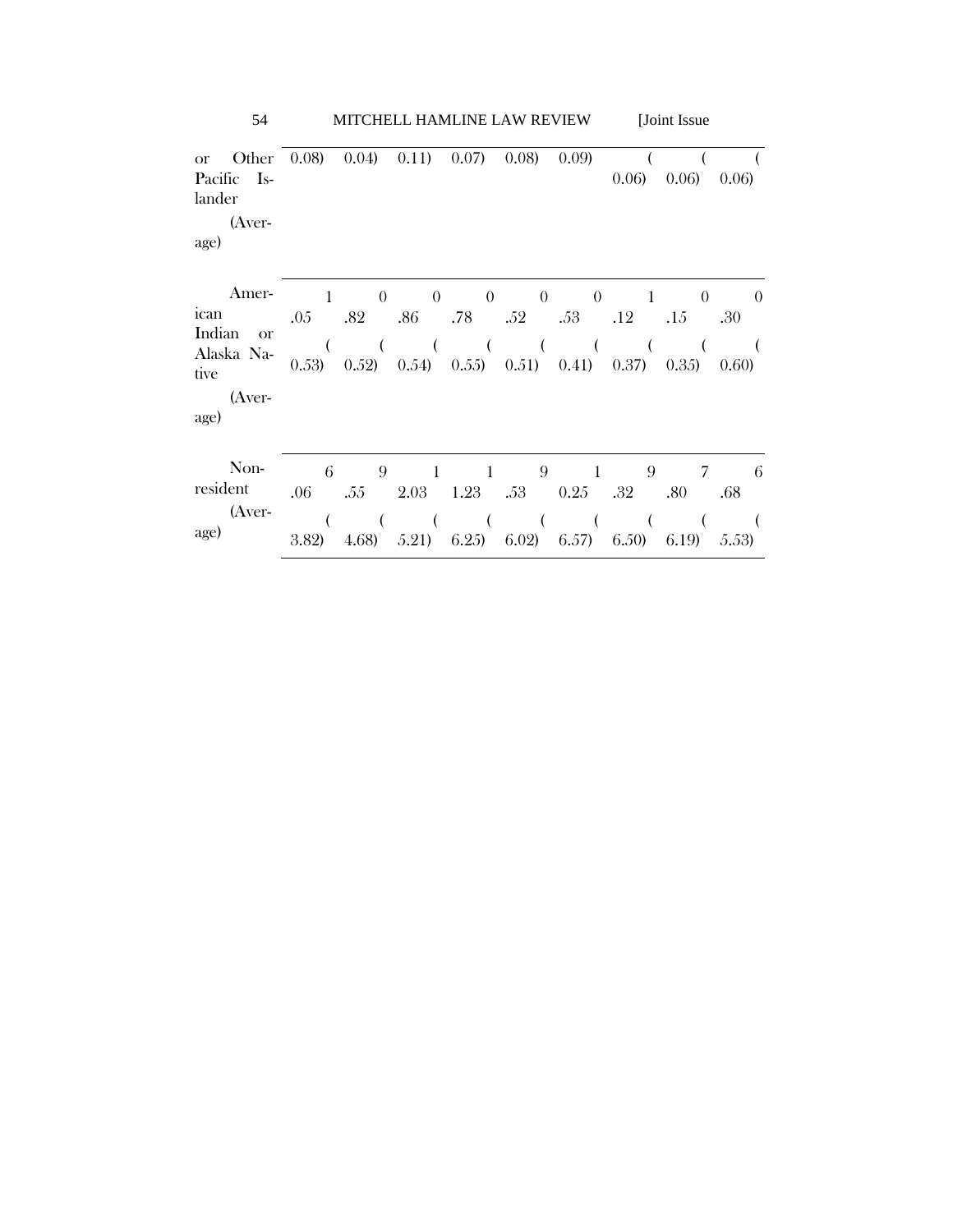#### <span id="page-31-5"></span>2021] THIS IS MINNESOTA 55

Minnesota Law has recently touted its success in reducing some of these disparities during the  $2020-21$  academic year.<sup>[79](#page-31-0)</sup> The school's administration stated that, "[s]ince 2016, [the law school's] percentage of students of color (American Indian, Asian, Black, and Latino combined) has risen from 13% in 2016 to 24% of this fall's incoming class."<sup>[80](#page-31-1)</sup> The increased diversity of the first-year class is cause for some enthusiasm and relief, with Black student enrollment increasing to  $4.27$  percent.<sup>[81](#page-31-2)</sup> Yet even with this drastic increase, Minnesota Law still maintains the fourth lowest percentage of first-year Black students in the Top 25.<sup>[82](#page-31-3)</sup> Similarly, Minnesota Law has the second-lowest percentage of Black students and the highest percentage of enrolled White students in its J.D. program amongst the Top  $25.^{8}$  While the more diverse representation of the law school's incoming class is certainly one step into the right direction, this single year's divergence from the trend of previous years, as illustrated in Table 2, does not guarantee a longterm solution to the years of decreasing enrollment for Black students.

<span id="page-31-4"></span>83. Id.

<span id="page-31-0"></span><sup>79.</sup> Dean Garry Jenkins Responds to the Open Letter from Students, UNIV. OF MINN. L. SCH. (Aug. 19, 2020), https://www.law.umn.edu/news/2020-08-19-dean-garry -jenkins-responds-open-letter-students [https://perma.cc/6N6B-H8TX].

<span id="page-31-3"></span><span id="page-31-2"></span><span id="page-31-1"></span><sup>80.</sup> Based on the recently released 2020–21 ABA disclosures, this number is roughly 25 percent, rather than 24 percent. See ABA Required Disclosures, supra note [25.](#page-19-4)

<sup>81</sup>. Id.

<sup>82</sup>. Id.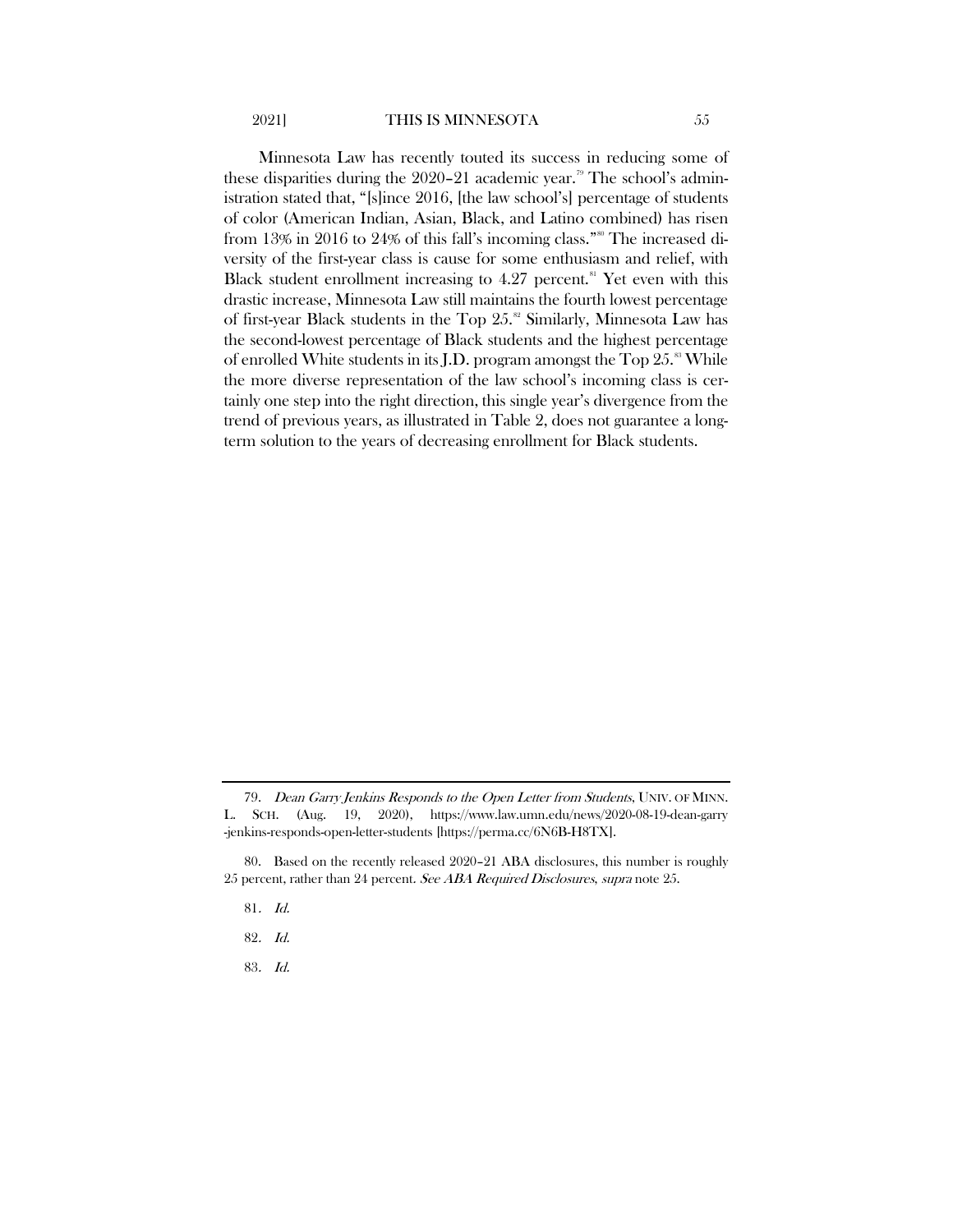| Table 2. First-Year Student Enrollment & Percentage at the University of                    |                              |                                  |                              |                                |         |                            |                                        |                            |                                 |                |                                              |                     |                                             |                |                            |                     |                 |                      |
|---------------------------------------------------------------------------------------------|------------------------------|----------------------------------|------------------------------|--------------------------------|---------|----------------------------|----------------------------------------|----------------------------|---------------------------------|----------------|----------------------------------------------|---------------------|---------------------------------------------|----------------|----------------------------|---------------------|-----------------|----------------------|
| Minnesota Law School <sup>84</sup>                                                          |                              |                                  |                              |                                |         |                            |                                        |                            |                                 |                |                                              |                     |                                             |                |                            |                     |                 |                      |
| Self-<br>Identified<br>Race or Eth-<br>nicity                                               | 012                          | $\overline{2}$                   | 013                          | $\overline{2}$                 |         |                            |                                        |                            |                                 |                | 2 2 2 2<br>014 015 016 017                   |                     | 018                                         | $\overline{2}$ | 019                        | $\overline{2}$      | 020             | $\overline{2}$       |
| <b>Black</b><br>Student En-<br>rollment<br>(Per-<br>cent of First-<br>Year Class)           | 1.95)                        | $\overline{4}$<br>(              | 0.90)                        | $\mathbf{2}$<br>$\overline{ }$ | 1.04)   | $\overline{2}$<br>$\left($ | 2.87)                                  | - 5<br>$\overline{(}$      | 1.14)                           | 2<br>$\left($  | 0.51)                                        | 1<br>(              | 0.90)                                       | 2              | (0.83)                     | 2<br>$\overline{(}$ | 4.27)           | 9<br>$\overline{(}$  |
| Enroll-<br>ment of Stu-<br>of<br>dents<br>Color<br>$(Per-$<br>cent of First-<br>Year Class) | $\overline{2}$<br>20.4<br>9) | $\overline{4}$<br>$\overline{(}$ | $\overline{7}$<br>16.7<br>4) | $\boldsymbol{3}$<br>$\left($   | 7<br>7) | 3 <sup>1</sup><br>$\left($ | $\overline{7}$<br>19.1 15.5 14.2<br>2) | 2 <sup>1</sup><br>$\left($ | $\sqrt{5}$<br>$\left( 0\right)$ | $\overline{ }$ | $\overline{2}$<br>$\mathbf{1}$<br>15.6<br>6) | 3<br>$\overline{(}$ | $\overline{5}$<br>15.7<br>$\left( 0\right)$ | 3<br>$\left($  | $\mathbf{1}$<br>17.0<br>8) | 4<br>$\overline{(}$ | 4<br>25.5<br>9) | .5<br>$\overline{ }$ |
| First-<br>Year Class<br>Enrollment                                                          | 05                           | $\overline{2}$                   | 21                           | $\overline{2}$                 | 93      | $\mathbf{1}$               | $74\,$                                 | 1                          | 76                              | $\mathbf{1}$   | 98                                           | 1                   | 23                                          | 2              | 40                         | $\overline{2}$      | 11              | $\overline{2}$       |

Discrepancies in enrollment of Black students at Minnesota Law are not limited to comparisons with our peers in the Top 25 but extend to comparisons with law schools in Minnesota. Between 2011 and 2013, Black students were enrolled in Minnesota Law at rates that mirrored the average Black student enrollment at law schools in Minnesota, as depicted in Figure 3.<sup>[85](#page-32-1)</sup> However, beginning in 2013, Black student enrollment at Minnesota

84. ABA Required Disclosures, supra not[e 25.](#page-19-4)

<span id="page-32-1"></span><span id="page-32-0"></span>85. From 2011 to 2015, there were four ABA-certified law schools in Minnesota: The University of Minnesota Law School, The University of St. Thomas School of Law, William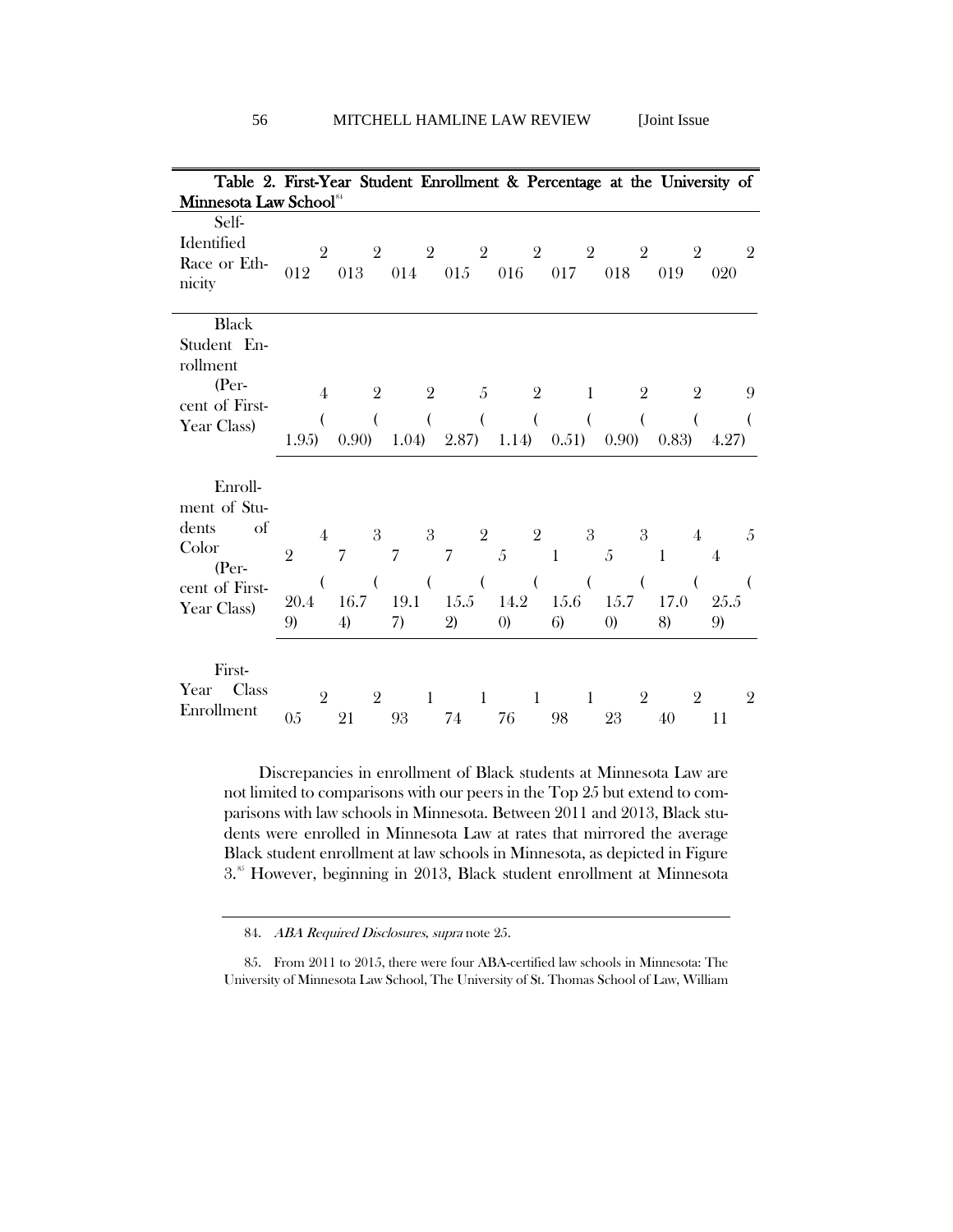Law declined sharply while average Black student enrollment at other law schools in Minnesota began to rise.<sup>[86](#page-33-0)</sup> Between 2013 and 2018, the average Black enrollment at law schools in Minnesota increased from 2.84 to 4.63 percent.<sup>[87](#page-33-1)</sup> At the same time, Black student enrollment at Minnesota Law decreased from 2.86 to 0.85 percent.<sup>[88](#page-33-2)</sup> While Minnesota Law is the highest ranked law school within Minnesota, the discrepancies between Black student enrollment between law schools in Minnesota are not due to distinctions in admissions standards. As shown in Figure 1, Black student enrollment at Top 25 law schools has remained constant since 2011, demonstrating that Black students can and do gain admission at highlyranked schools. Black students also remain attracted to Minnesota law schools as indicated by increased enrollment in Minnesota since 2011. These comparisons illustrate that Black students simply feel unwelcome or uninterested in attending Minnesota Law.

Figure 3.<sup>[89](#page-33-3)</sup>

When we extend our analysis to all ABA-accredited law schools, the discrepancies only expand. From 2011 to 2020, Black students comprised between seven and nine percent of the average law student population across all U.S. law schools.<sup>[90](#page-33-4)</sup> During this period, the University of Minnesota's Black student enrollment declined while the average of Black student

86. Id.

88. Id.

<span id="page-33-4"></span>90. Id.

Mitchell College of Law, and Hamline University School of Law. In 2016, William Mitchell and Hamline University merged to form Mitchell Hamline School of Law. See ABA Required Disclosures, supra not[e 25.](#page-19-4)

<span id="page-33-3"></span><span id="page-33-2"></span><span id="page-33-1"></span><span id="page-33-0"></span><sup>87.</sup> Id. This average incorporates the precipitous drop at Minnesota Law. Even with substantial decreases in Black student enrollment at Minnesota Law, average enrollment of Black law students in Minnesota increased.

<sup>89.</sup> ABA Required Disclosures, supra not[e 25.](#page-19-4)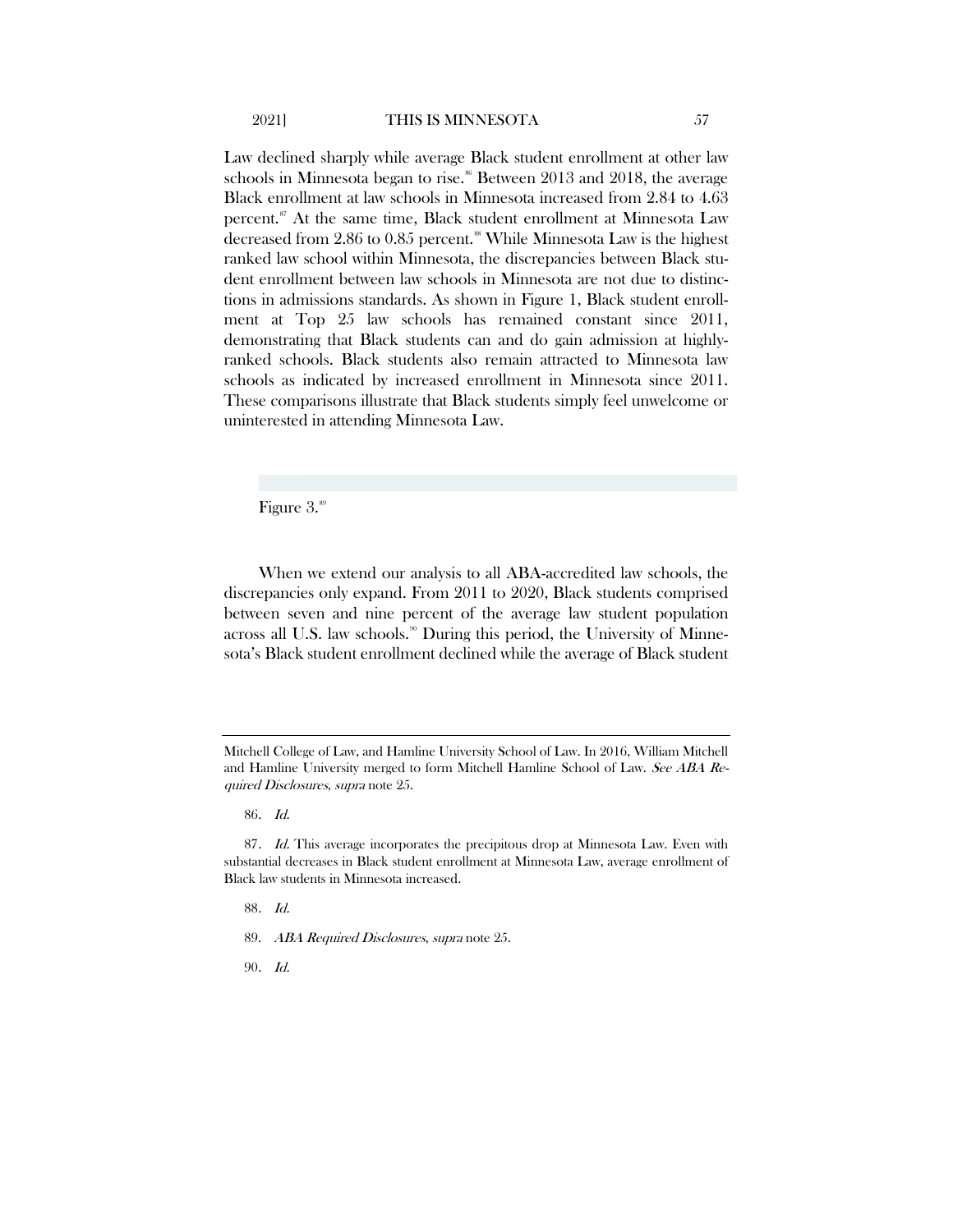enrollment across all U.S. law schools increased.<sup>[91](#page-34-0)</sup> By 2019, the enrollment gap between Black students at Minnesota Law and the average for U.S. law schools reached seven percentage points, doubling from only eight years earlier, when the gap was roughly 3.5 percentage points.<sup>[92](#page-34-1)</sup> In 2019, only four of the 203 ABA-accredited law schools had a smaller percentage of Black student enrollment than the University of Minnesota.<sup>[93](#page-34-2)</sup>

Whether the comparison is specific to Minnesota's peer schools within the Top 25, the state of Minnesota, or to the entire ABA-accredited law school community, Minnesota Law demonstrates a serious failure to attract Black students and create a law school environment where Black students are welcome and valued in the same way as other students.

## C. Disparities in Black Student Enrollment Within the Context of Education and Segregation in Minnesota

The disparities in Black student enrollment at Minnesota Law are not isolated. They are rooted in an underlying educational framework within the United States and Minnesota that continues to restrict the opportunities available for many Black students. Minnesota's state public school system, including the University of Minnesota, depicts a system of disparity in achievement and success for Black students. In the 2017–18 academic year, Minnesota had the second lowest high school graduation rate in the country for Black students at just  $67.40$  percent.<sup>[94](#page-34-3)</sup> This graduation rate is more than twenty percentage points lower than Minnesota's White high school stu-dents, who graduated at a rate of 88.40 percent.<sup>[95](#page-34-4)</sup> The graduation rate for Black students was ten percentage points lower than the national average of

91. Id.

<sup>92</sup>. Id.

<span id="page-34-2"></span><span id="page-34-1"></span><span id="page-34-0"></span><sup>93.</sup> Two schools, the University of Puerto Rico and the Pontifical Catholic University of Puerto Rico, each enrolled zero Black students. The University of Wyoming, with 0.44 percent, and the University of Nebraska, with 0.51 percent, were the two other lowest ranking schools in terms of Black student enrollment. This follows the trend from recent years: in 2018, the University of Minnesota had the seventh smallest percentage of Black student enrollment, and in 2017, it had the fourteenth smallest percentage of percentage. Id.

<span id="page-34-4"></span><span id="page-34-3"></span><sup>94.</sup> Student, supra not[e 63.](#page-26-7)

<sup>95</sup>. Id.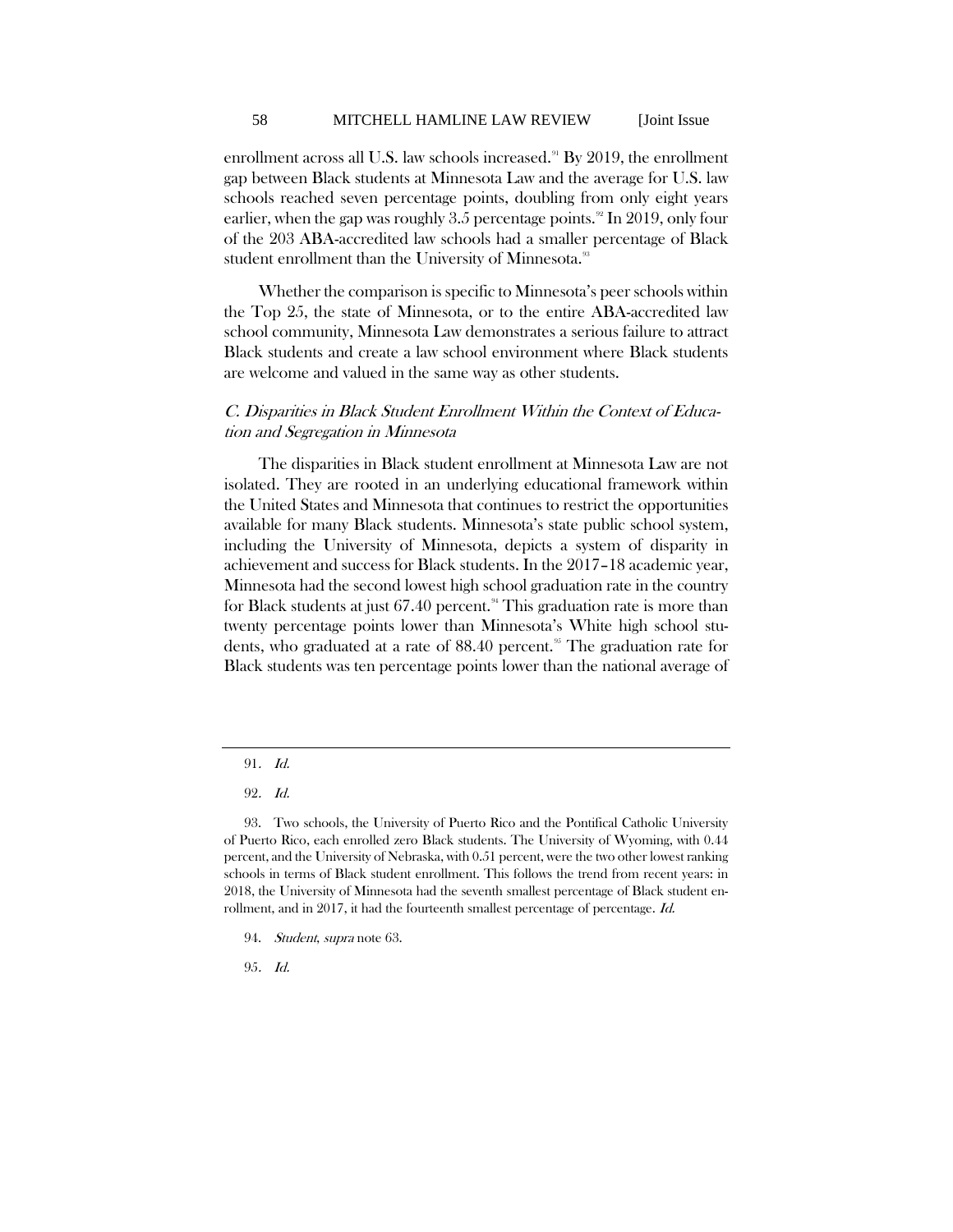77 percent, while the graduation rate for White students was equivalent to the national average of 88 percent. $96$ 

Black students in Minnesota public schools also receive disproportion-ately high disciplinary actions.<sup>[97](#page-35-1)</sup> Between 2014 and 2018, the enrollment percentage of Black students in Minnesota public K-12 schools was between ten and eleven percent, yet these students experienced between 38 and 40 percent of the disciplinary actions.<sup>[98](#page-35-2)</sup> White students accounted for between 65 and 70 percent of the student population, but made up between 34 and 37 percent of disciplinary actions.<sup>[99](#page-35-3)</sup> Students who are suspended at higher rates are likely to experience substantial reductions in academic achievement, and evidence is ambiguous as to whether suspensions are an effective way to discipline students.<sup>[100](#page-35-4)</sup> This reduction in opportunity for many Black students at the middle school and high school level is reflective of the broader history of racism within Minnesota's educational framework and inhibits more equitable enrollment of Black students at the undergraduate and graduate levels.

These disparities within Minnesota are indicative of larger trends toward increasing inequality, racism and segregation within the Minneapolis-St. Paul community and Minnesota.<sup>[101](#page-35-5)</sup> The culture of racism and segregation

98. Id.

<span id="page-35-3"></span><span id="page-35-2"></span>99. These disparities in discipline have been the subject of action by the Minnesota Department of Human Rights. Nina Moini, Human Rights Department Analyzes Discipline Disparities at MN Schools, MPRNEWS (Aug. 3, 2018), https://www.mprnews .org/story/2018/08/03/discipline-disparities-minnesota-schools-addressed-human -rights-department [https://perma.cc/H5Y2-6LSQ]; see Discipline Data, supra note [65.](#page-26-9)

<span id="page-35-4"></span>100. Johanna Lacoe & Matthew P. Steinberg, Do Suspensions Affect Student Outcomes?, 41 EDUC. EVALUATION & POL'Y ANALYSIS 34 (2019); The Consequences of Suspension and What Schools Can Do Instead, EDMENTUM (Apr. 11, 2018), https://blog .edmentum.com/consequences-suspension-and-what-schools-can-do-instead [https://perma.cc/R77D-G8MZ].

<span id="page-35-5"></span>101. Alana Semuels, Segregation Has Gotten Worse, Not Better, and It's Fueling the Wealth Gap Between Black and White Americans, TIME (June 19, 2020), https://time .com/5855900/segregation-wealth-gap/ ("Because of policy decisions at the federal, state, and

<span id="page-35-0"></span><sup>96.</sup> While the graduation rate for Black students in Minnesota has been slowly decreasing from 57.80 percent in 2012 and 62 percent in 2013, these rates continue to lag far behind the rest of the country. Common Core of Data, supra not[e 64.](#page-26-8)

<span id="page-35-1"></span><sup>97.</sup> A disciplinary action for purposes of this Article is defined as an "out of school suspension for one day or more, expulsion, or exclusion." Discipline Data, supra note [65.](#page-26-9)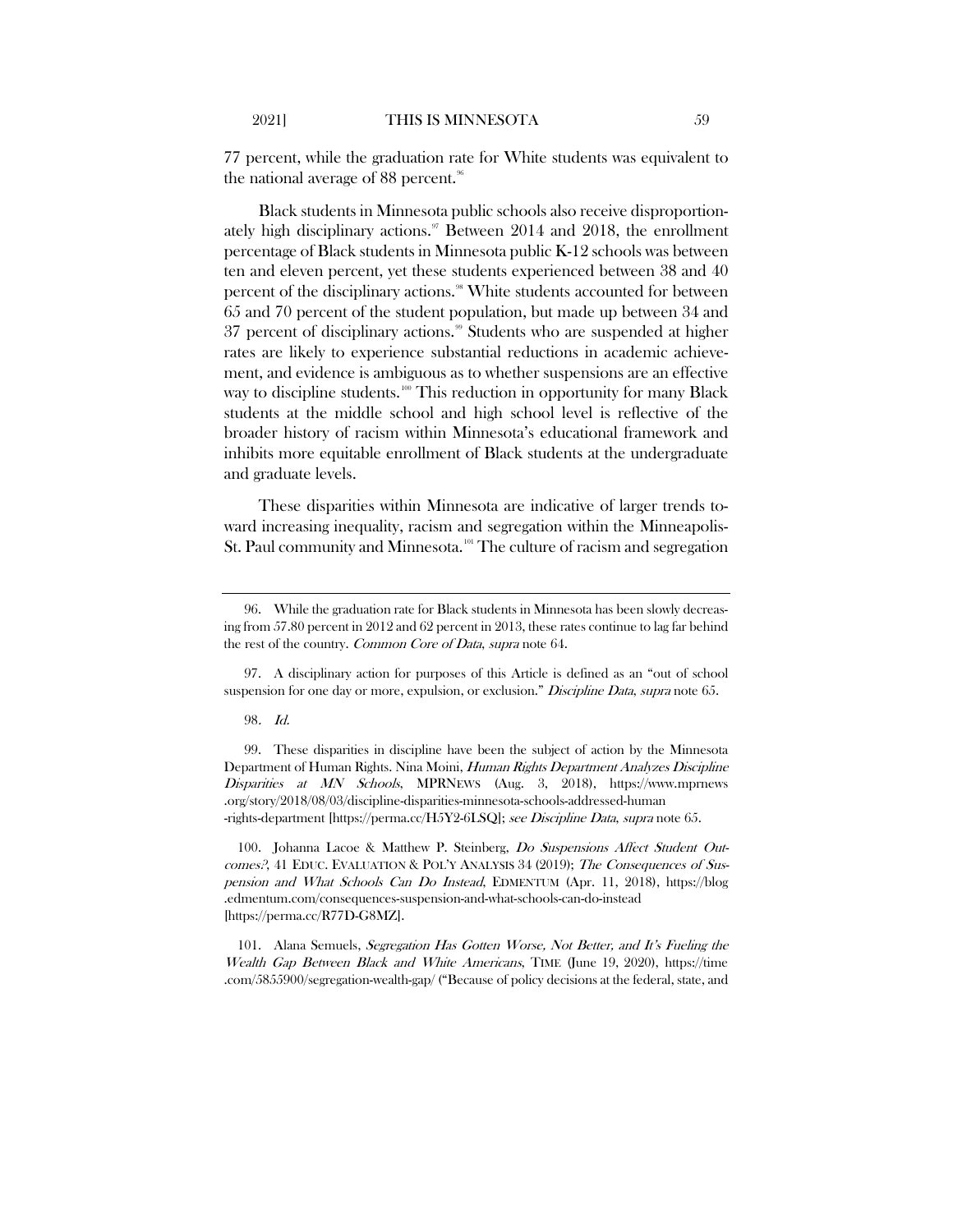continues to pervade life for Black Minnesotans in housing, transportation and policing, amongst other areas. As one example, the Twin Cities and the state of Minnesota now exhibit some of the widest racial disparities in the country:

Recent data show alarming gaps between whites and nonwhites in income, unemployment, health, and education. Poverty rates for black Minnesotans are more than four times those for whites while household incomes for blacks are less than half of those for whites; reading proficiency rates for black students are less than half those for whites in most school grades and years; incarceration rates for blacks are 20-25 times greater than for whites; and black unemployment rates are two to three times those for whites. All of these disparities put the region and state near the bottom of national rankings.<sup>[102](#page-36-0)</sup>

Systemic reductions in required levels of affordable housing for suburban areas allowed "intentionally racially segregated schools to persist indefinitely without penalty" increasing the need for affordable housing in urban areas.<sup>[103](#page-36-1)</sup> At the same time, goals for affordable housing in majority-white suburbs were reduced, which had the effect of "revers[ing] progress towards integration."[104](#page-36-2) These disparities are deep within the state of Minnesota and are reflected not only in the educational and housing infrastructure, but also within state government, where state legislators planned interstate highways to split majority-Black neighborhoods and demanded residents sell their homes for a fraction of their value.<sup>[105](#page-36-3)</sup> The culture of racism, segregation, and

104. Id.

<span id="page-36-3"></span><span id="page-36-2"></span>105. Ehsan Alam, Before It was Cut in Half by I-94, St. Paul's Rondo Was a Thriving African-American Cultural Center, MINN. POST (June 19, 2017), https://www.minnpost .com/mnopedia/2017/06/it-was-cut-half-i-94-st-paul-s-rondo-was-thriving-african

-american-cultural-center/ [https://perma.cc/7MEB-8LJ9]; Emma Nelson, From Ashes to Asphalt: St. Paul's Systematic Destruction of Black Neighborhoods, MEDIUM (Mar. 1,

local levels, Minneapolis, like many places in America, has become more segregated, not less, in the past three decades. As a result, Black Americans have been left behind in the nation's economic growth.").

<span id="page-36-0"></span><sup>102.</sup> Id. at 8 (citing Jonathan M. Rose, *Disparity Analysis: A Review of Disparities Be*tween White Minnesotans and Other Racial Groups, COUNCIL ON BLACK MINNESOTANS (2013)).

<span id="page-36-1"></span><sup>103.</sup> INST. ON METRO. OPPORTUNITY, WHY ARE THE TWIN CITIES SO SEGREGATED? (2015), https://scholarship.law.umn.edu/cgi/viewcontent.cgi?article=1123&context=imo\_ studies [https://perma.cc/ZV5C-GDN7].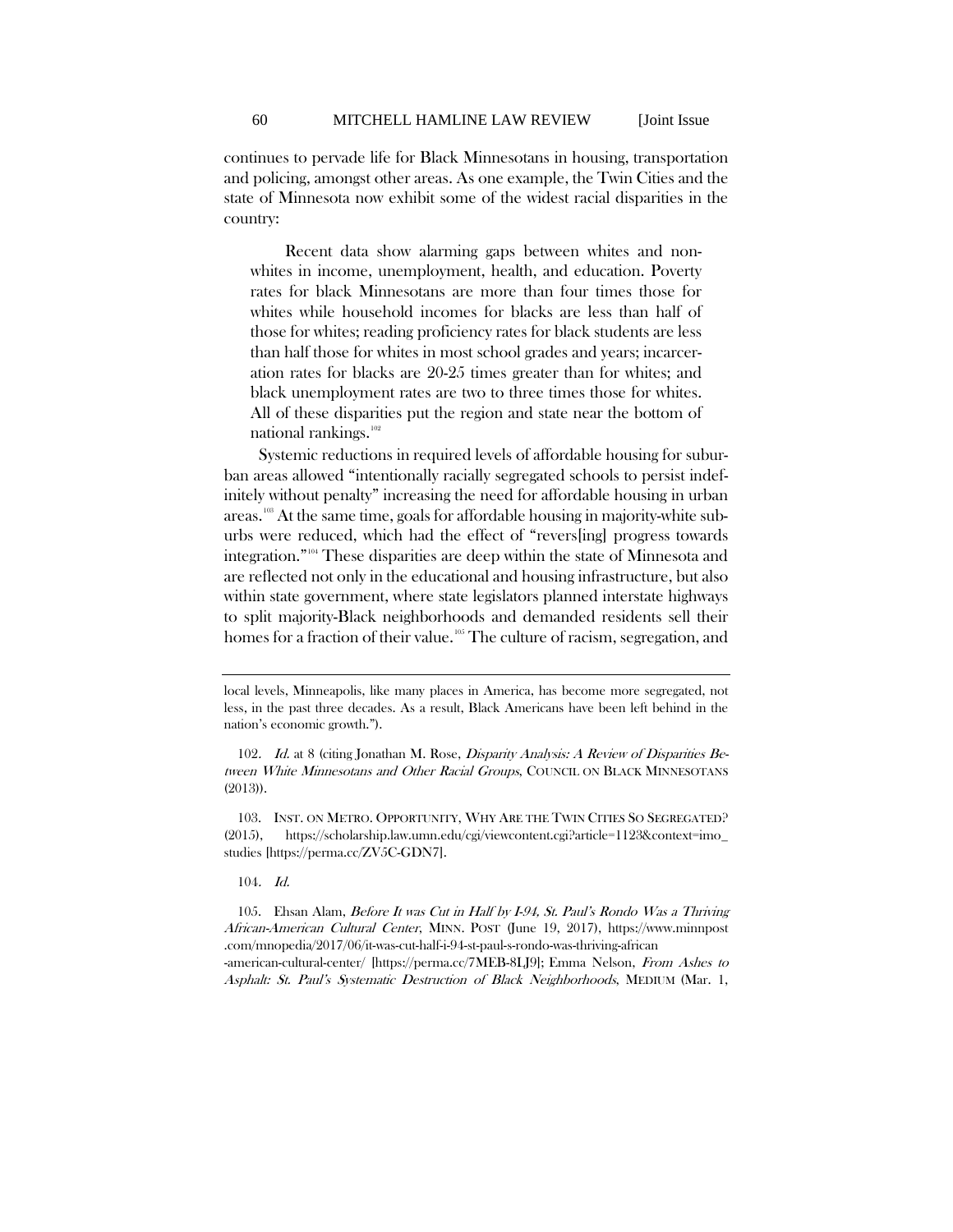inequality has been pervasive throughout Minnesota for centuries and continues to be fervently present within recent decades. As is well-known now, this culture of racism extends to the police killings of Philando Castille, George Floyd, Thurman Blevins, Jamar Clark, Alfred Abuka Sanders, Tycel Nelson, and many others.[106](#page-37-0) While Minnesota Law is only one small indication of these effects, the stature of the law school requires attention and action that can be beneficial for its students, community, and the entire state.

### D. Comparison of the University of Minnesota Law School to the Broader University of Minnesota

While some of the disparities at Minnesota Law can be attributed to the history of segregation and inequality within Minnesota and its educational environment of Minnesota, the law school also displays discrepancies in student enrollment that are not present at the University of Minnesota's undergraduate or graduate levels. The University of Minnesota's Black undergraduate student population steadily increased from 4.06 percent in 2011 to 4.92 percent in 2018.<sup>[107](#page-37-1)</sup> At the same time, the Black graduate student population increased from 2.58 percent in 2011 to 3.16 percent in 2018.  $^{\scriptscriptstyle 108}$  $^{\scriptscriptstyle 108}$  $^{\scriptscriptstyle 108}$ In 2011, the law school enrolled Black students as 3.59 percent of its student body, exceeding the average of the graduate schools at the University of Minnesota and closely aligning with the undergraduate student population

<sup>2017),</sup> https://medium.com/@enelson009/from-ashes-to-asphalt-st-pauls

<sup>-</sup>systematic-destruction-of-black-neighborhoods-54ea9c0c25f [https://perma.cc/

<sup>739</sup>J-848D] ("A lush and vibrant neighborhood was effectively sliced in half, displacing nearly 600 families, 300 businesses and forcing thousands of African-Americans to seek alternative housing in a highly segregated city.").

<span id="page-37-0"></span><sup>106.</sup> Lianna Matt McLernon, This Minneapolis Street Is a Growing List of People Killed by Police, MINN. MONTHLY (June 8, 2020), https://www.minnesotamonthly.com/ lifestyle/people/this-minneapolis-street-is-a-growing-list-of-people-killed-by

<sup>-</sup>police/ [https://perma.cc/DVC2-EE84]; Matt Furber, John Eligon & Audra D. S. Burch, Minneapolis Police, Long Accused of Racism, Face Wrath of Wounded City, N.Y. TIMES (May 27, 2020), https://www.nytimes.com/2020/05/27/us/minneapolis-police.html [https://perma.cc/94EE-7XYE]; Jeff Hargarten, Jennifer Bjorhus, Mary Jo Webster & Kelly Smith, Every Police-Involved Death in Minnesota Since 2000, STAR TRIB. (Oct. 2, 2020), https://www.startribune.com/fatal-police-encounters-since-2000/502088 871/ [https://perma.cc/M9UZ/E8PM].

<span id="page-37-1"></span><sup>107.</sup> IPEDS Survey Components, supra not[e 66.](#page-26-10)

<span id="page-37-2"></span><sup>108</sup>. Id.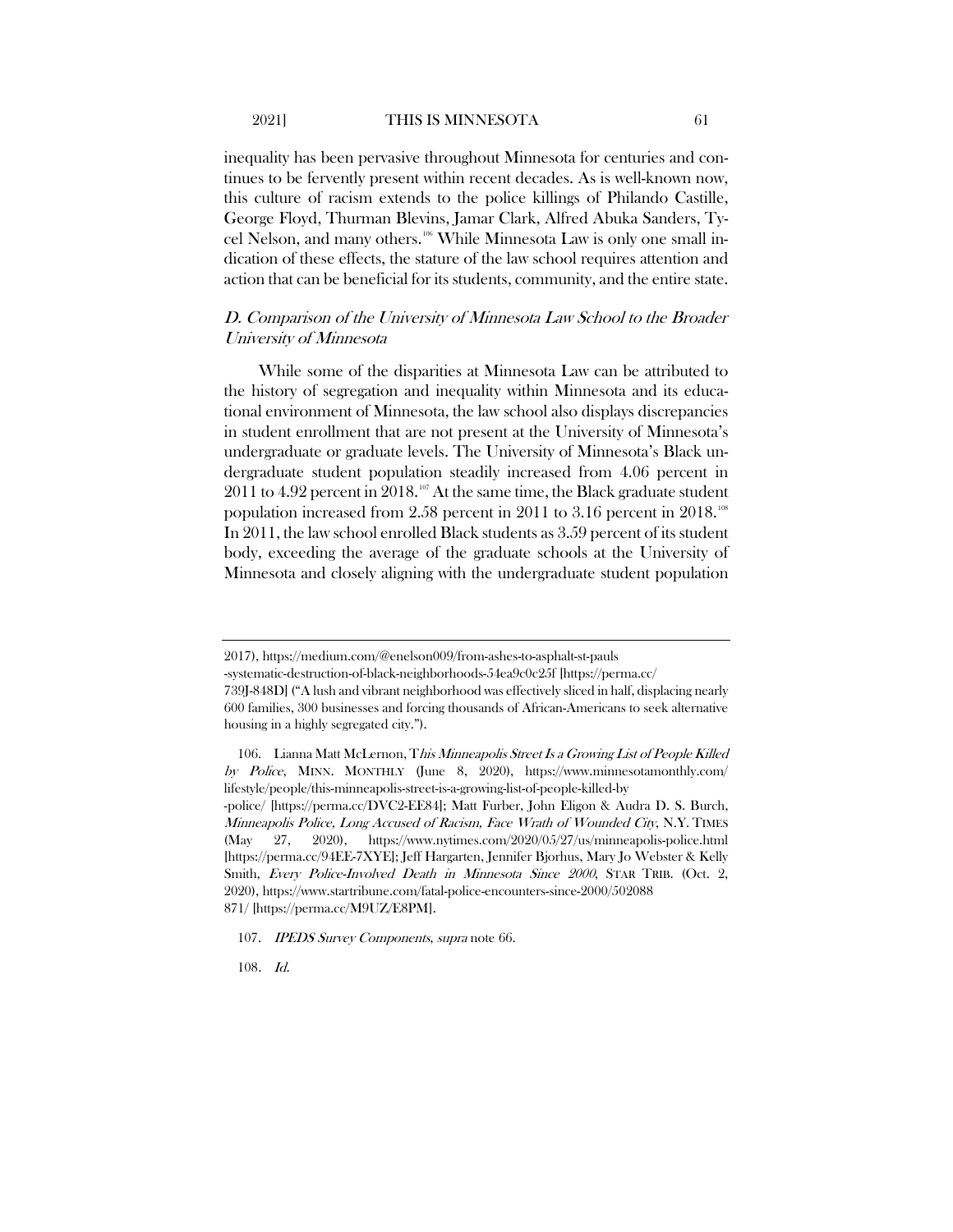of 4.06 percent.[109](#page-38-0) However, Black student enrollment at the law school sharply diverged from the undergraduate and graduate student population since 2013, as indicated in Figure  $5.^{10}$  The lowest percentage of Black student enrollment in either the undergraduate or graduate student population in this time period was 2.46 percent of enrolled graduate students in 2013, far from the law school's  $0.6$  percent in  $2019$ .<sup>[111](#page-38-2)</sup>

In our comparison of Minnesota Law to the broader public education infrastructure within the state of Minnesota, $112$  the only institution experiencing a decrease in the percentage of enrollment of Black students since 2011 is Minnesota Law.[113](#page-38-4) In fact, the law school is the only one of these institutions to experience any decrease in the percentage of enrollment of Black students in any individual year since 2013. This comparison illustrates that the disparities present within the law school for Black student enrollment are not present because of a lack of available or talented students.

Figure  $5.^{114}$  $5.^{114}$  $5.^{114}$ 

Examination of White student enrollment in Minnesota public schools and the University of Minnesota depicts an even more sobering picture. Each of these five institutional groups, except for the law school, experienced a decrease in its percentage of White student enrollment by more than five percent since  $2011$ , as depicted in Figure 6.<sup>[115](#page-38-6)</sup> The law school mir-

110. Id.

111. Id.

<span id="page-38-3"></span><span id="page-38-2"></span><span id="page-38-1"></span>112. For purposes of this Article, this infrastructure includes the University of Minnesota graduate and undergraduate institutions, as well as public middle schools and high schools.

<span id="page-38-6"></span><span id="page-38-5"></span><span id="page-38-4"></span>113. See ABA Required Disclosures, supra Note [25;](#page-19-4) Student, supra note [63;](#page-26-7) IPEDS Survey Components, supra not[e 66.](#page-26-10) 

114. ABA Required Disclosures, supra not[e 25.](#page-19-4)

115. Id. Student, supra note [63;](#page-26-7) IPEDS Survey Components, supra note 66.

<span id="page-38-0"></span><sup>109</sup>. Id.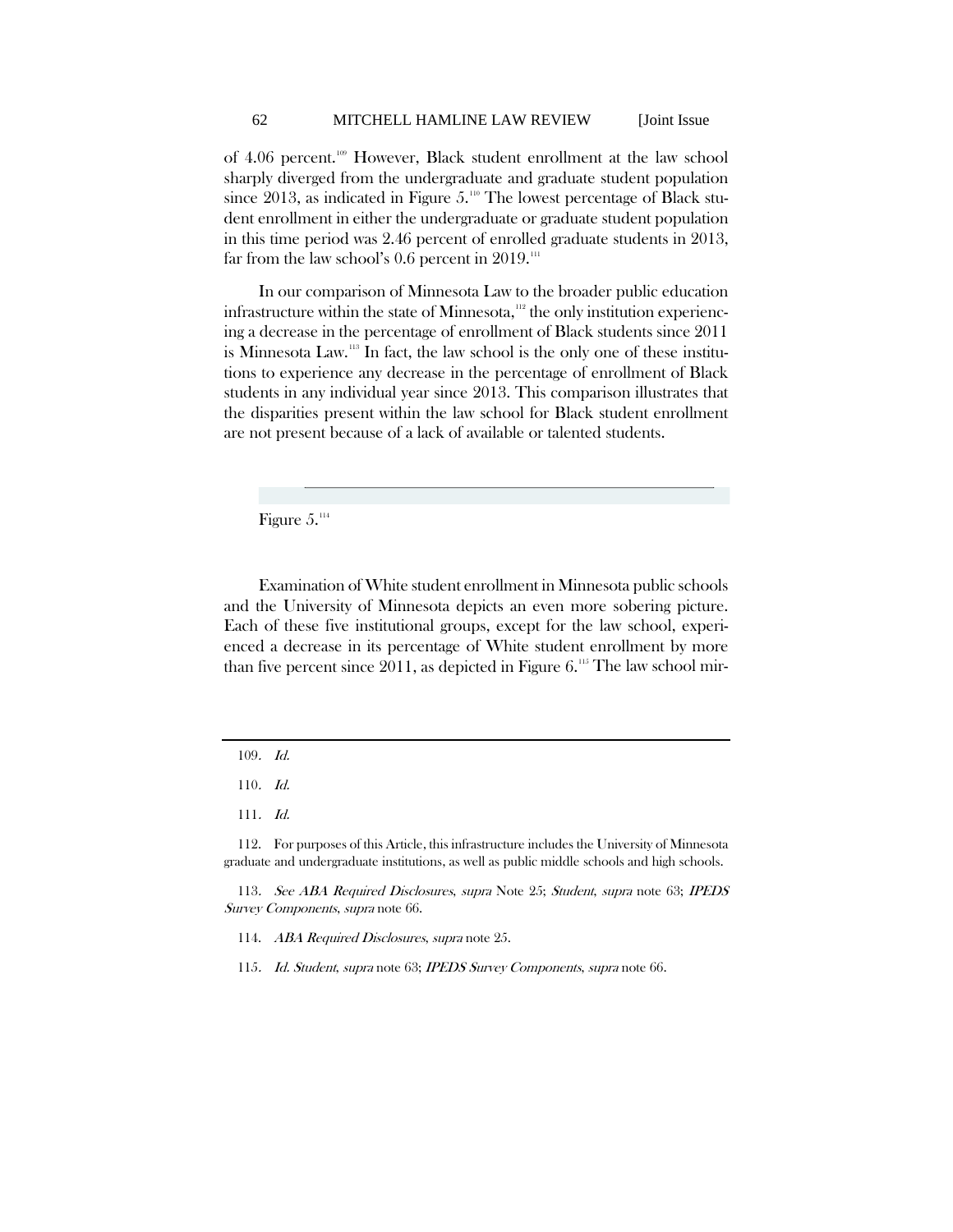rored these changes from 2011 to 2014, experiencing a decrease in the en-rollment of White students by more than five percent.<sup>[116](#page-39-0)</sup> Since 2014, however, the law school increased its enrollment of White students from 65.33 percent in 2014 to 75.26 percent in 2019.<sup>[117](#page-39-1)</sup> The law school is the only one of these five institutions exhibiting any increase in the percentage of White student enrollment since 2014.

Figure 6.<sup>[118](#page-39-2)</sup>

#### E. A Final Comparison: How the University of Minnesota Deviates From Iowa and Wisconsin

While the University of Minnesota's Law School's Black student enrollment may diverge from the trends of the University of Minnesota and the Minnesota public school system, the law school's peers may be experiencing similar deviations. In considering this explanation, we analyzed whether Wisconsin and Iowa displayed similar trends. Wisconsin and Iowa act as reasonable comparisons because of their geographic similarity, comparable situation as major Big Ten research institutions, and comparable law school ranking.[119](#page-39-3) Figure 5 shows that Minnesota Law deviated from the University of Minnesota undergraduate and graduate student bodies, as well as the Minnesota public school system in its enrollment of Black students. Neither law school at the University of Iowa nor the University of Wisconsin displayed similar trends over the same period. The University of Iowa Law School increased the enrollment percentage of Black students from 2.88 percent in 2011 to 4.02 percent in 2020.<sup>[120](#page-39-4)</sup> This result was similar to in-

- 117. See ABA Required Disclosures, supra not[e 25.](#page-19-4)
- 118. ABA Required Disclosures, supra not[e 25.](#page-19-4)

<span id="page-39-1"></span><span id="page-39-0"></span><sup>116.</sup> See ABA Required Disclosures, supra note [25;](#page-19-4) Student, supra note [63;](#page-26-7) IPEDS Survey Components, supra not[e 66.](#page-26-10) 

<span id="page-39-4"></span><span id="page-39-3"></span><span id="page-39-2"></span><sup>119.</sup> The University of Minnesota ranks as #21, the University of Iowa ranks as #27, and the University of Wisconsin ranks as #38 as of the most recent rankings. 2021 Best Law Schools, supra note [60.](#page-25-5)

<sup>120.</sup> See ABA Required Disclosures, supra not[e 25.](#page-19-4)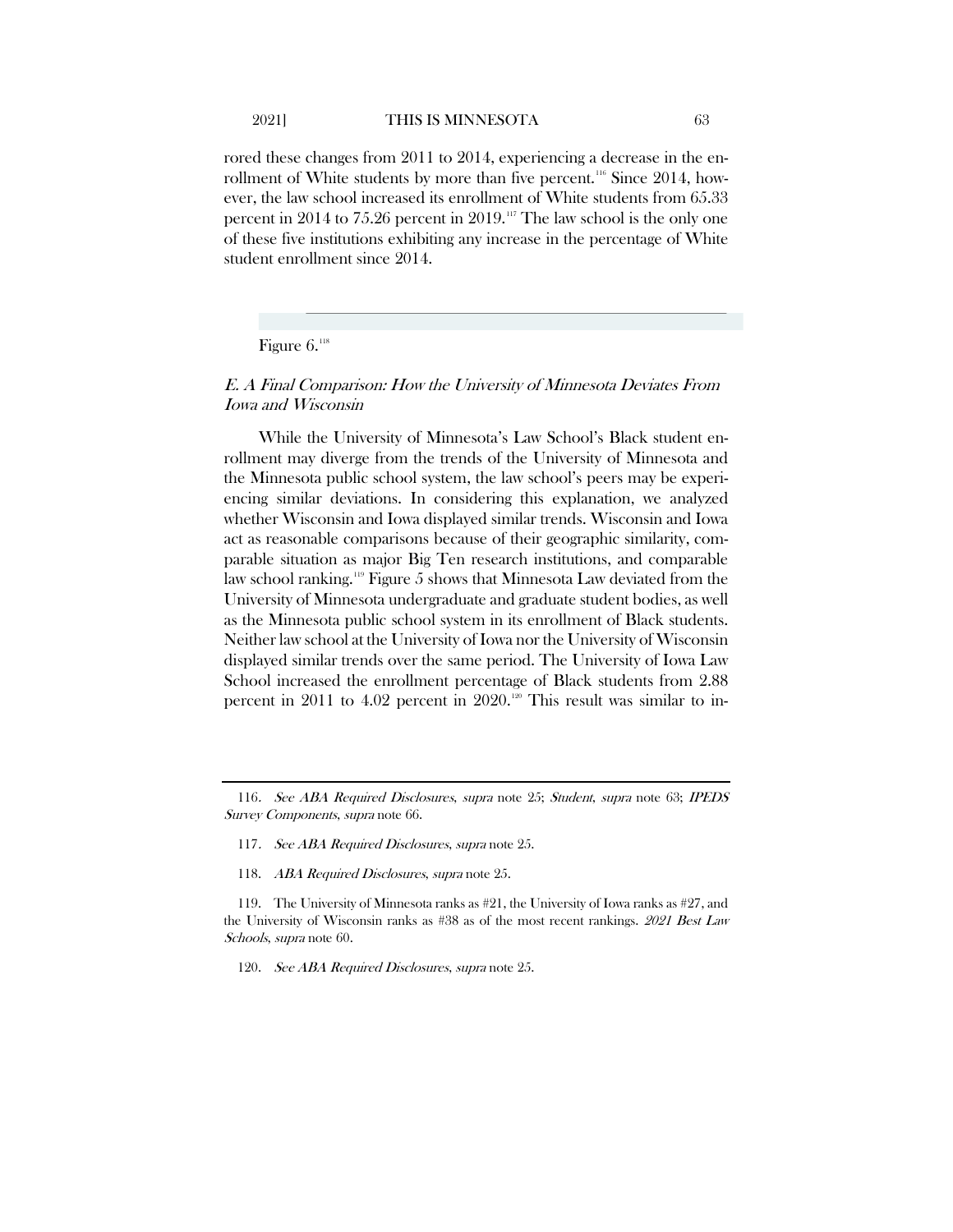creases in Black student enrollment at the University of Iowa at the undergraduate and graduate level since  $2014$ .<sup>[121](#page-40-0)</sup> The Iowa K-12 public school system also displayed a steady increase in Black student enrollment from 5.13 percent in 2011 to 6.49 percent in 2019.<sup>[122](#page-40-1)</sup> Black student enrollment at the University of Wisconsin Law School has decreased since 2011, falling from 6.43 percent to 3.73 percent in 2020.<sup>[123](#page-40-2)</sup> While this decrease remains a cause for concern, the University of Wisconsin's Black student enrollment decreased at both the undergraduate and graduate level from 2011 to 2019.[124](#page-40-3) These patterns indicate that the decrease is not specifically limited to the law school but is indicative of broader institutional decline in Black student enrollment, which remains a cause for alarm. In addition, the Wisconsin public school system has seen a reduction in the percentage of Black student enrollment from 9.77 percent in 2011 to 8.98 percent in 2019.<sup>[125](#page-40-4)</sup>

At each level of analysis, Minnesota Law is an outlier from its peers. Within recent years, Minnesota Law has failed to cultivate an educational environment that is welcoming and attractive for Black students. As the law school has experienced a precipitous decrease in Black student enrollment, while enrollment for White students increased by over ten percent between 2014 and 2019. [126](#page-40-5) This enrollment trend makes Minnesota Law an outlier

- <span id="page-40-0"></span>121. See IPEDS Survey Components, supra not[e 66.](#page-26-10)
- <span id="page-40-1"></span>122. See Education Statistics, supra not[e 67.](#page-26-11)
- 123. See ABA Required Disclosures, supra not[e 25.](#page-19-4)
- 124. See IPEDS Survey Components, supra not[e 66.](#page-26-10)

<span id="page-40-4"></span><span id="page-40-3"></span><span id="page-40-2"></span>125. Student and School Data, WIS. DEP'T OF PUB. INSTRUCTION, https://dpi.wi.gov/ families-students/data [https://perma.cc/K2RP-K9JG].

<span id="page-40-5"></span>126. The timing of reductions in enrollment of Black students and increases in enrollment of White students following the 2012 and 2013 academic years is particularly alarming since the disparities in enrollment coincide with increasing pressure to reduce budget shortfalls at the University of Minnesota Law School and subsidies from the University of Minnesota. Josh Verges, UMN Subsidy for Law School Soars as Applications Suffer a Steep Drop, PIONEER PRESS (May 10, 2018), https://www.twincities .com/2018/05/10/umn-subsidy-for-law-school-soars-as-applications-suffer-a-steep -drop/ (last visited Feb. 6, 2021) ("Since 2012-13, the U has given the law school \$39.9 million to cover budget shortfalls. The ongoing annual subsidy has reached \$7.5 million.); Peter Cox, Law School Reckoning: University of Minnesota Wants More Subsidies to Stay Selective, MPRNEWS (May 23, 2018), https://www.mprnews.org/story/2018/ 05/23/law-school-reckoning-university-of-minnesota-wants-more-money-to-stay -selective; Elizabeth Olson, Minnesota Law School, Facing Waning Interest, Cuts Admissions, N.Y. TIMES (May 12, 2016), https://www.nytimes.com/2016/05/13/business/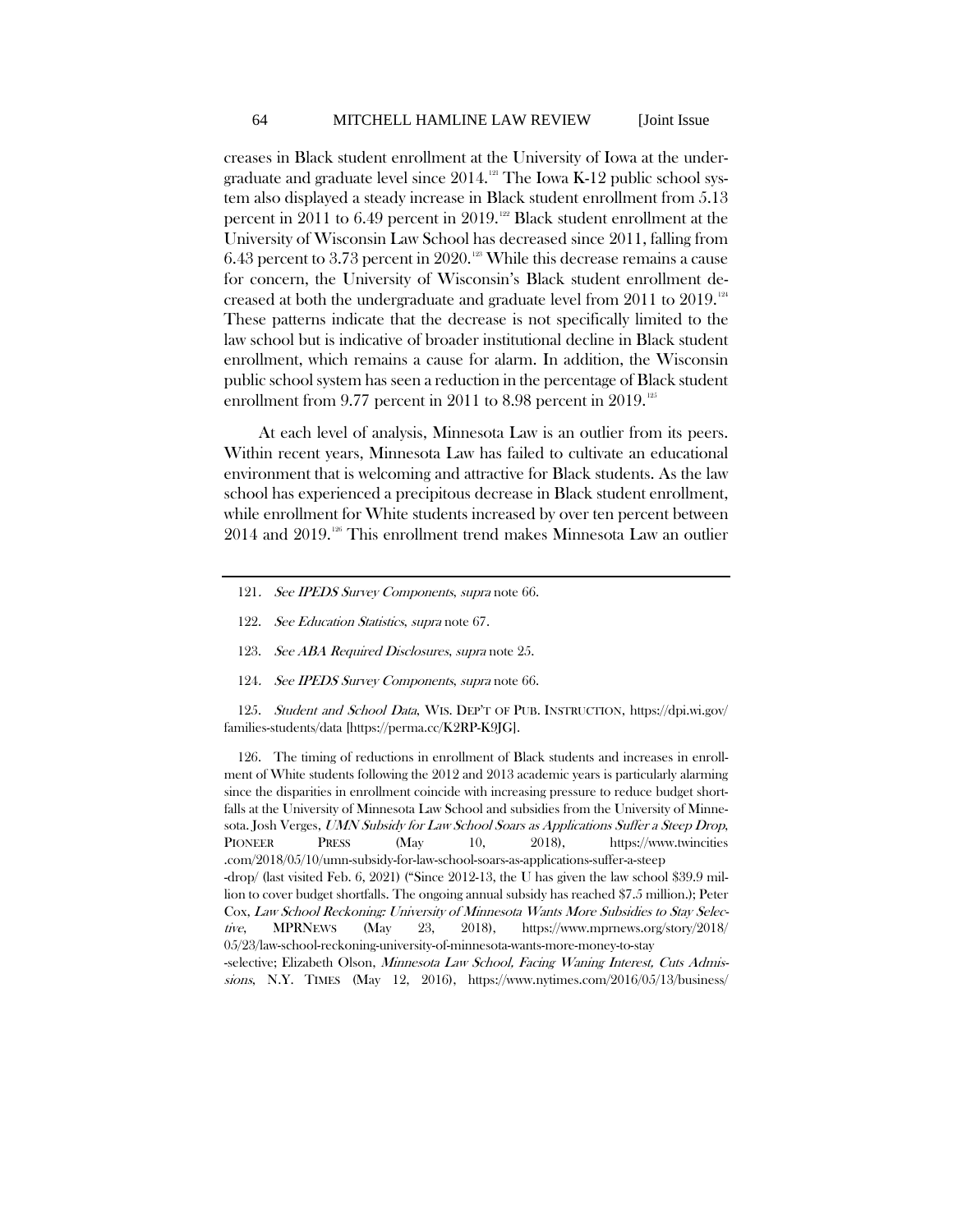when compared to its peer law schools, the broader University of Minnesota, and the public school system within the state of Minnesota. The disparities within the law's school enrollment are not a Midwest problem and they are not a Minnesota problem. They are a Minnesota Law problem. The law school has only exacerbated disparities that are present within the educational framework of Minnesota and has failed to take meaningful action to repair these discrepancies.

## IV. WHY LAW SCHOOLS AND THE LEGAL PROFESSION MUST ADDRESS DISPARITIES IN BLACK STUDENT ENROLLMENT

The path to becoming an attorney for Black students and other students of color is one littered with barriers in education, transportation, finance, and housing due to systemic racism. These discriminatory and prejudicial barriers necessitate action at each level of our education system. This Part examines the pervasive nature of these injustices and the ways in which they fundamentally hamper the capacity of the legal profession to effectively advocate and represent all members of our society. Parts I, II, and III exposed the realities of the numerous additional obstacles in education and life to become students at Minnesota Law. Yet, these realities are not isolated to these individuals or students in Minnesota. This section examines the detrimental effect of these barriers on representation and advocacy within the legal system profession.

There are well-documented negative effects from a law school experience that fails to incorporate interactions with individuals and ideas built on different life experiences. An education setting that values and incorporates diverse life experiences can lead to "reductions in prejudice, appreciation of other's perspectives, improved critical thinking, greater connection to the institution, improved self-confidence, greater civic engagement, and en-hancement of leadership and professional skills."<sup>[127](#page-41-0)</sup> These effects are so

<span id="page-41-1"></span>dealbook/minnesota-law-school-facing-waning-interest-cuts-admissions.html [https://perma.cc/T8UC-7VAM].

<span id="page-41-0"></span><sup>127.</sup> Louis M. Rocconi, Aaron N. Taylor, Heather Haeger, John D. Zilvinskis, & Chad R. Christensen, Beyond the Numbers: An Examination of Diverse Interactions in Law School, 12 J. OF DIVERSITY IN HIGHER EDUC. 27 (2019); Kevin R. Johnson, The Importance of Student and Faculty Diversity in Law Schools: One Dean's Perspective, 96 IOWA L. REV. 1549, 1556 (2011) (A "racially diverse student body contributes to a better learning environment for students and a higher-quality legal education.").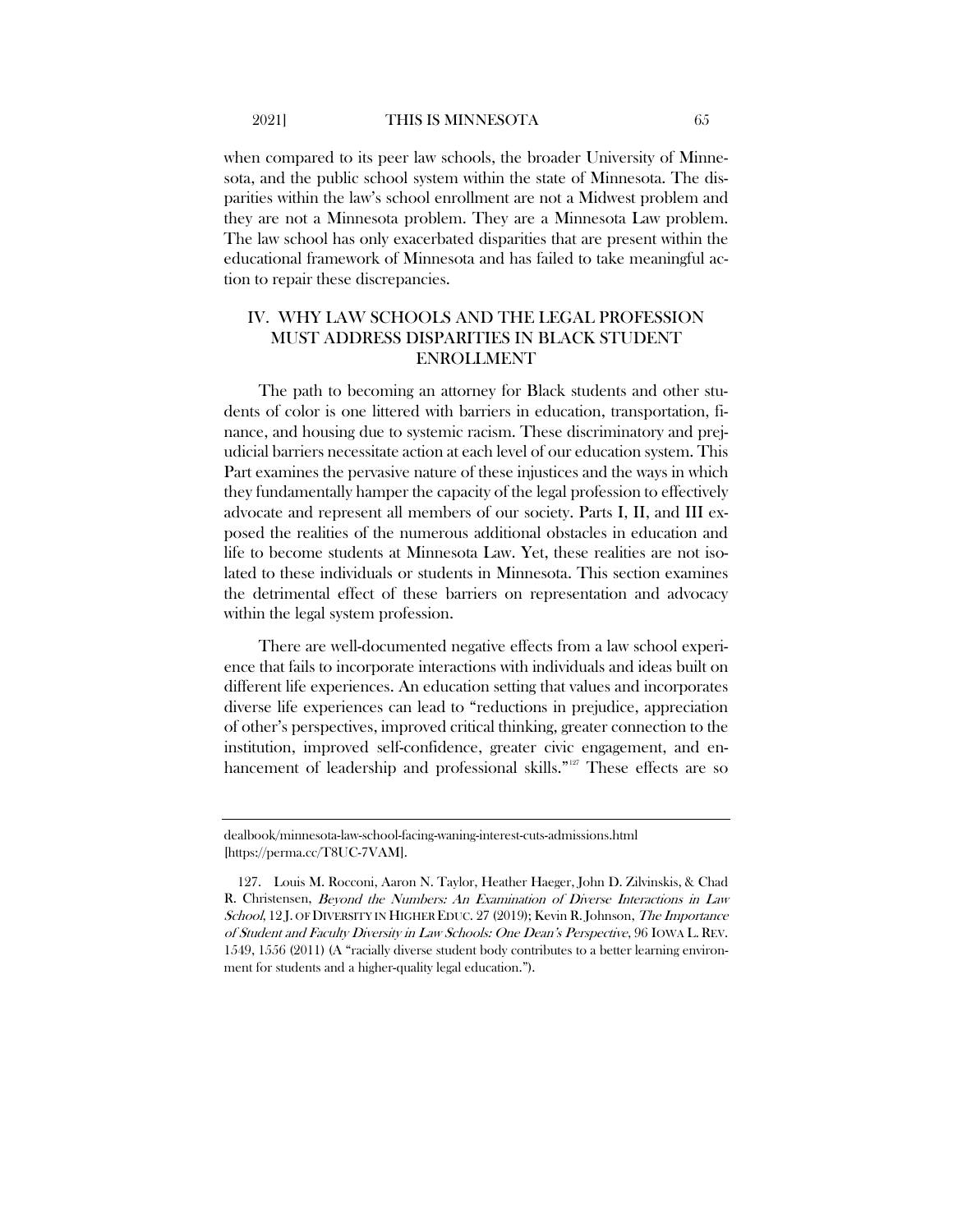strong that the United States Supreme Court has recognized that student body diversity in higher education "promotes learning outcomes, and 'better prepares students for an increasingly diverse workforce and society, and bet-ter prepares them as professionals."<sup>[128](#page-42-0)</sup> A lack of representation and community for many Black students in law school may inhibit the ability of all students to become better practicing attorneys in the future.<sup>[129](#page-42-1)</sup> A critical component of this gap in meeting students' potential is the tradition, format, and guise of legal education. Professor Aaron Taylor explored the ways in which our legal education, one "rooted in the centrality of White racial and cultural norms," creates additional barriers for Black students once they reach law school.<sup>[130](#page-42-2)</sup>

<span id="page-42-4"></span>These norms are reflected most notably in the racial and ethnic demographics of most law schools and the "race neutral" manners in which courses are often designed and presented. The further removed a student is from the default norms, the more taxing the law school experience. . . . An example of how this form of incomplete assimilation plays out is the "bifurcated thinking" that Black students and other underrepresented students often have to adopt as an academic survival tactic. On one end, issues of race are typically unspoken or ignored in case analyses and class discussions; in many cases these issues are framed as irrelevant. But on the other end, these students live in a world where they have observed, if not experienced first-hand, the relevance of race in the provision and durability of rights and privileges. In the end, they often have to take the extra mental step of disassociating their life experiences from their efforts to appease their professors.<sup>[131](#page-42-3)</sup>

131. *Id.* at 509-10.

<sup>128.</sup> Grutter v. Bollinger, 539 U.S. 306, 330 (2003).

<span id="page-42-1"></span><span id="page-42-0"></span><sup>129.</sup> Kevin R. Johnson & Angela Onwuachi-Willig, Cry Me a River: The Limits of A Systemic Analysis of Affirmative Action in American Law Schools, 7 AFR.-AM. L. & POL'Y REP. 1, 15 (2005) (arguing that the isolating environment for many African American students because of significant underrepresentation in law school inhibits these students from performing to their potential).

<span id="page-42-3"></span><span id="page-42-2"></span><sup>130.</sup> Aaron N. Taylor, *The Marginalization of Black Aspiring Lawyers*, 13 FIU L. REV. 489, 509 (2019).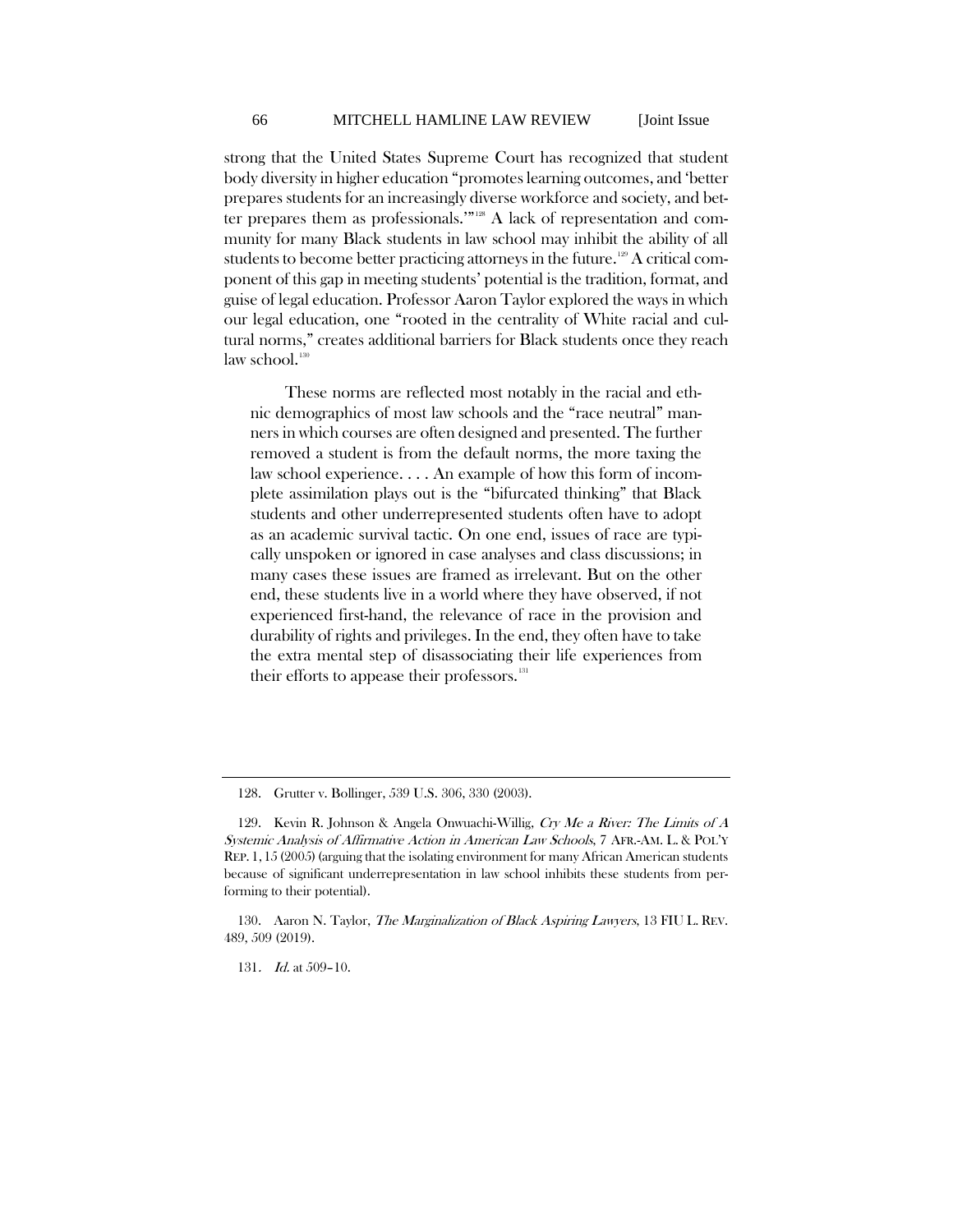#### 2021] THIS IS MINNESOTA 67

<span id="page-43-0"></span>Taylor's arguments also address a key component of legal education: the desire to maintain an objective and neutral lens to ensure that one's individual experiences and perspectives do not impinge upon their legal logic. Professor Taunya Lovell Banks also considers the harms of legal education's reliance on "objectively reasoned arguments, often devoid of any humanistic concern."[132](#page-43-1) Not only does this focus create an illusion of a truly objective logic, but it often excludes and devalues life experiences, which raises "legal, social, and moral issues that are worthy of discussion and should be addressed by legal scholars because they reflect the law as it operates."[133](#page-43-2) Our understanding of "objective" reasoning is also rooted in White racial and cultural norms and serves to disadvantage students who have not grown up adhering to or living within those norms.<sup>[134](#page-43-3)</sup> A legal education that serves to diminish the importance of life experience and individual perspective both reinforces the legal system's emphasis on White culture and restricts students' future ability to engage with and advocate for clients with varied experiences and perspectives. In addition, educational environments lacking diverse life experiences "impoverishes the imagination of law students and other legal academics."[135](#page-43-4)

<span id="page-43-6"></span>A legal education that diminishes and devalues varied life experiences serves to reduce the engagement and involvement of many students of color within the legal profession. This creates a cycle where fewer legal professionals are able or willing to incorporate these various experiences within their practice. Black students also receive fewer significant opportunities within law school, such as in law reviews and law journals.<sup>[136](#page-43-5)</sup> Research indicates that law journal membership has been "associated with lower levels of diverse interactions," which may be due to the "insulated nature of journal

<span id="page-43-1"></span><sup>132.</sup> Taunya Lovell Banks, Two Life Stories: Reflections of One Black Woman Law Professor, 6 BERKELEY WOMEN'S L.J. 46, 48 (1991) (noting that "the nature of traditional legal dialogue within law schools and legal education devalues life experiences.").

<sup>133.</sup> *Id.* at 48-49.

<span id="page-43-3"></span><span id="page-43-2"></span><sup>134.</sup> See Kevin R. Johnson, The Importance of Student and Faculty Diversity in Law Schools: One Dean's Perspective, 96 IOWA L. REV. 1549 (2011) ("[A]n African-American man might understandably bring an entirely different set of perspectives, experiences, and knowledge to bear on the classroom discussion of the phenomenon of racial profiling by police in a criminal-law or criminal-procedure course than the average White colleague might be able to offer."); Taylor, supra not[e 130.](#page-42-4)

<span id="page-43-4"></span><sup>135.</sup> Banks, *supra* not[e 132,](#page-43-0) at 47.

<span id="page-43-5"></span><sup>136.</sup> Rocconi et al., *supra* not[e 127.](#page-41-1)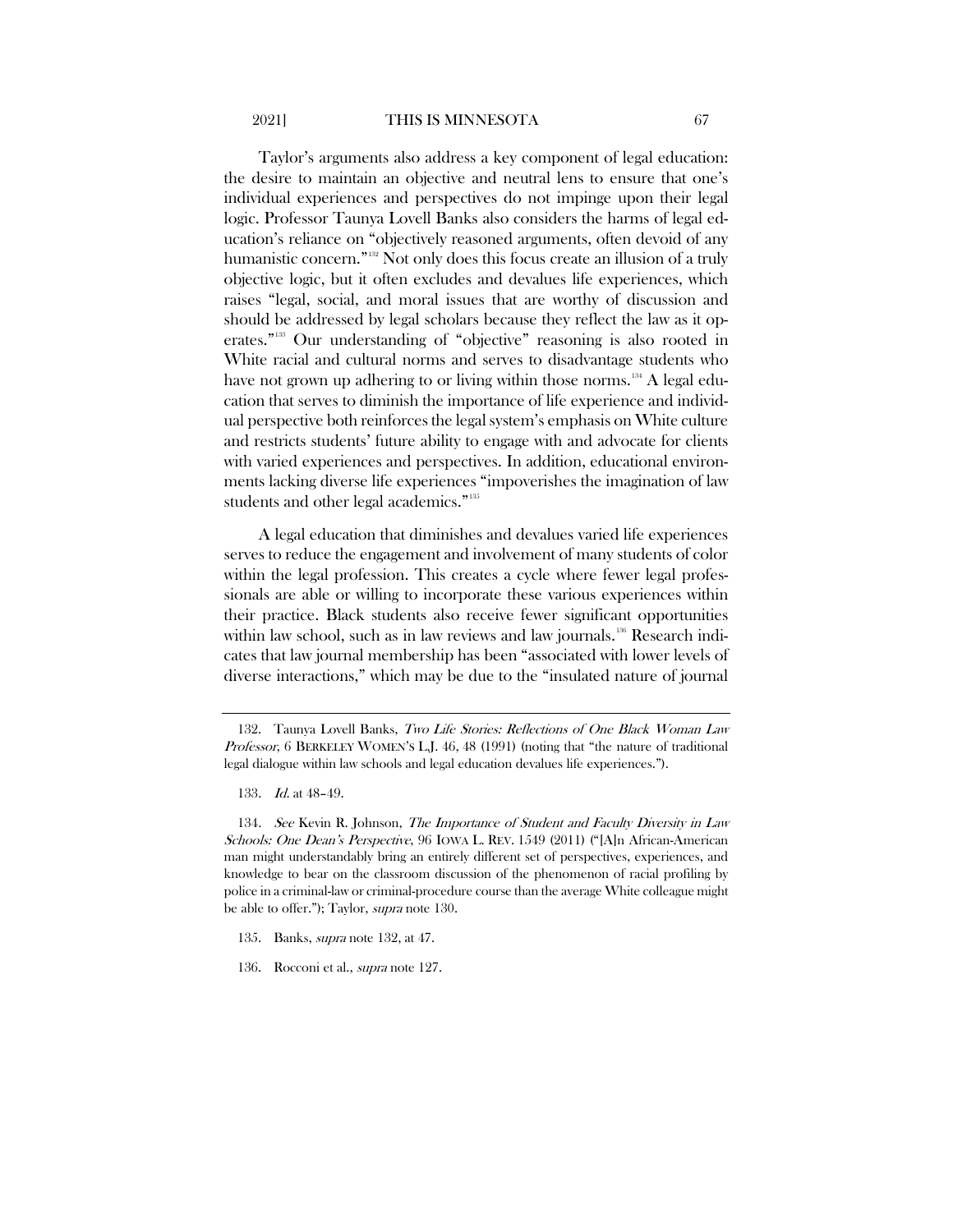membership and work."<sup>[137](#page-44-0)</sup> Especially given the weighted role that law reviews and journals serve in publishing articles affecting tenure and professorship decisions, retaining a collection of students that come from diverse racial and ethnic backgrounds is critical to ensure that scholarship does not only fit into norms of White legal scholarship. Professors play a critical role in this cycle, but White professors are still heavily overrepresented in law faculty positions, making up 79 percent of full-time and 84 percent of part-time faculty positions, as of 2020.<sup>[138](#page-44-1)</sup> At Minnesota Law, White professors represented over 90 percent of both full- and part-time faculty in 2020. [139](#page-44-2) Enhanced opportunities for Black professors and other professors of color is critical to improving the current state of legal education by contributing to a more rich and robust legal education experience.<sup>[140](#page-44-3)</sup> Additionally, increased numbers of professors of color throughout the country can show prospective and incoming students that they can achieve to the same levels as their White counterparts and that their experiences and perspectives are also valued by law schools.

The presence of historically underrepresented minorities on law faculties sends an unmistakable message to students of color—and most effectively "teaches" them—that they in fact belong in law school and the legal profession, as well as that they have the ability to be top-flight lawyers, scholars, judges, and policy makers.<sup>141</sup>

As law students transition into attorneys, the legal field continues to reflect similar disparities. Black attorneys and attorneys of color continue to

139. See ABA Required Disclosures, supra not[e 25.](#page-19-4)

<span id="page-44-3"></span><span id="page-44-2"></span>140. Banks, *supra* not[e 132,](#page-43-0) at 56 ("My life stories influence my perspective, a perspective unable to function within a single paradigm because I am too many things at one time. My perspective often transcends race and gender and is sometimes fully or partially conscious of the complexities and intersection of race, gender, and class. It is a multiple perspective not represented in our casebooks or legal literature.").

<span id="page-44-4"></span>141. Johnson, *supra* not[e 134,](#page-43-6) at 1558.

<span id="page-44-0"></span><sup>137.</sup> Id. at 35. The authors also note that "law schools should audit student journals to assess the amount of bias inherent in the selection process." Id.

<span id="page-44-1"></span><sup>138.</sup> Erika Kubick, How Diverse are the Law School Faculty in the United States?, ILL. SUP. CT. COMM'N OF PROFESSIONALISM (Aug. 29, 2016), https://www.2civility.org/ diverse-law-school-faculty-united-states/ [https://perma.cc/9AQ5-FV24] (noting that, as of 2013, about 79% of full-time faculty members were White; 82.7% of full-time male faculty members were White; 75.9% of full-time female faculty members were White); see ABA Required Disclosures, supra not[e 25.](#page-19-4)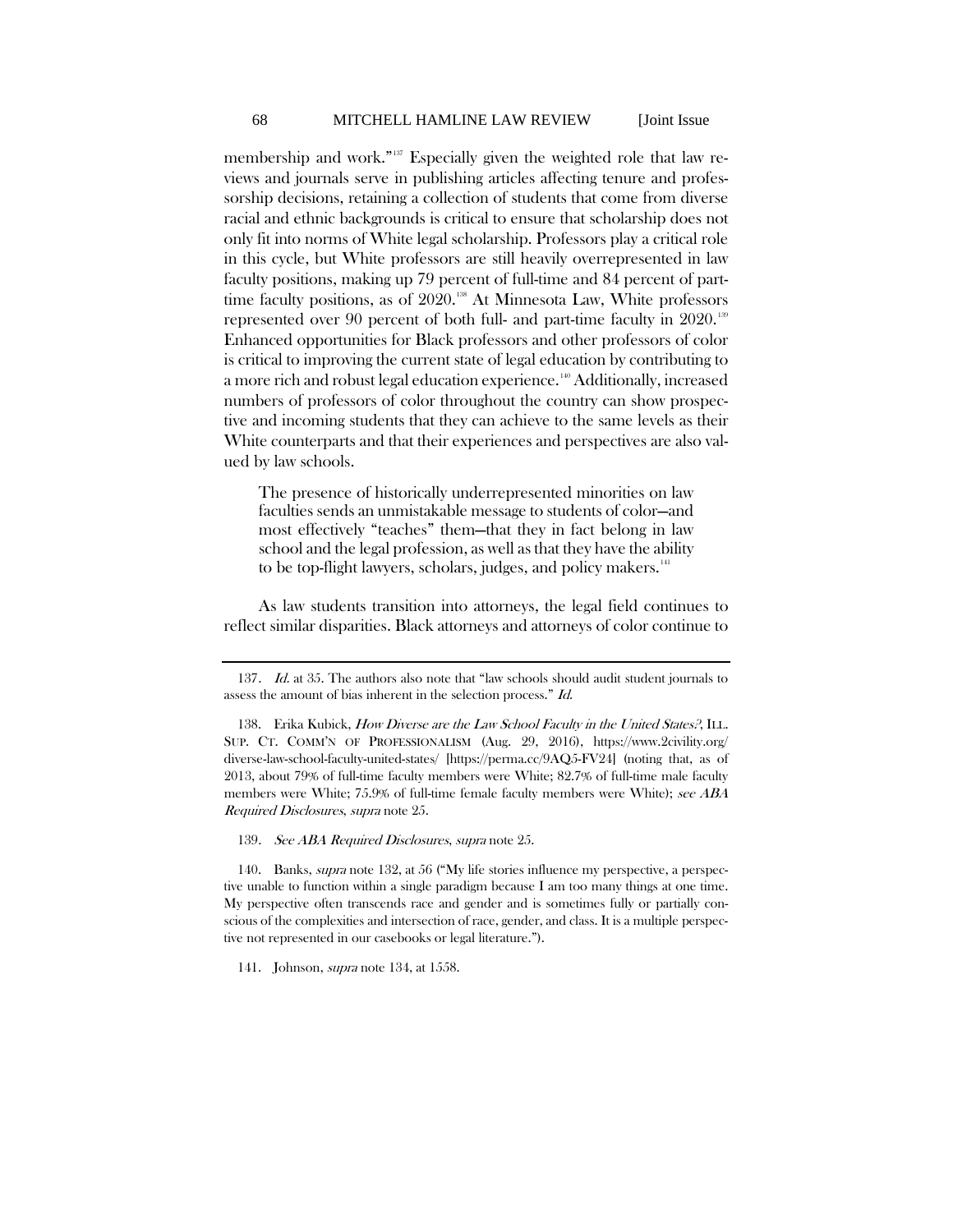<span id="page-45-0"></span>face an uphill battle as they enter the legal market. As of 2019, Black workers comprised 12.5 percent of the workforce and 10.6 percent of the legal workforce.<sup>[142](#page-45-1)</sup> However, in a survey of large law firms, Black attorneys made up only "4.83% of associates and only 1.94% of equity partners."[143](#page-45-2) In 1996, Professors Wilkins and Gulati considered barriers that Black associates face:

Black associates face three significant barriers to getting on the training track. First, they are less likely than whites to find mentors who will give them challenging work and provide them with advice and counseling about how to succeed at the firm. Second, they face higher costs from making mistakes than their white peers. Third, their future employment prospects with other elite firms diminish more rapidly than those of similarly situated asso-ciates.<sup>[144](#page-45-3)</sup>

<span id="page-45-6"></span><span id="page-45-5"></span>These same barriers continue to be reflected in recent stories. Professor Tsedale Melaku described stories from a few Black women attorneys who explained that they were being asked to make copies for their White colleagues, many of whom were in more junior positions, and that there were expectations that associates of color must "assimilate to firm culture."<sup>[145](#page-45-4)</sup> Black attorneys are constantly required to restrict part of their identities to become more like their White counterparts in these firms because the

143. *See* McEvoy, *supra* not[e 142.](#page-45-0)

<span id="page-45-3"></span><span id="page-45-2"></span>144. David B. Wilkins & G. Mitu Gulati, *Why Are There So Few Black Lawyers in* Corporate Law Firms? An Institutional Analysis, 84 CAL. L. REV. 493, 568 (1996).

<span id="page-45-1"></span><sup>142.</sup> Meg McEvoy, Analysis: Black Workers Are Under-Represented in Legal Industry, BLOOMBERG L. (June 11, 2020), https://news.bloomberglaw.com/bloomberg-law -analysis/analysis-black-workers-are-under-represented-in-legal-industry [https:// perma.cc/C2DN-KKFL] (In contrast, "White lawyers made up 73.38% of associates and 89.87% of equity partners. Black lawyers are also underrepresented relative to other minorities."); Tracy Jan, The Legal Profession Is Diversifying. But Not at the Top, WASH. POST. (Nov. 27, 2017), https://www.washingtonpost.com/news/wonk/wp/2017/11/ 27/the-legal-profession-is-diversifying-but-not-at-the-top/ [https://perma.cc/36Y4 -JBKZ] (discussing that, as of 2017, more than 90 percent of equity partners were White, even though one in four law firm associates was a person of color).

<span id="page-45-4"></span><sup>145.</sup> Tsedale M. Melaku, Why Women and People of Color in Law Still Hear "You Don't Look Like a Lawyer, HARV. BUS. REV. (Aug. 7, 2019), https://hbr.org/2019/08/ why-women-and-people-of-color-in-law-still-hear-you-dont-look-like-a-lawyer [https://perma.cc/7F4W-P9PL].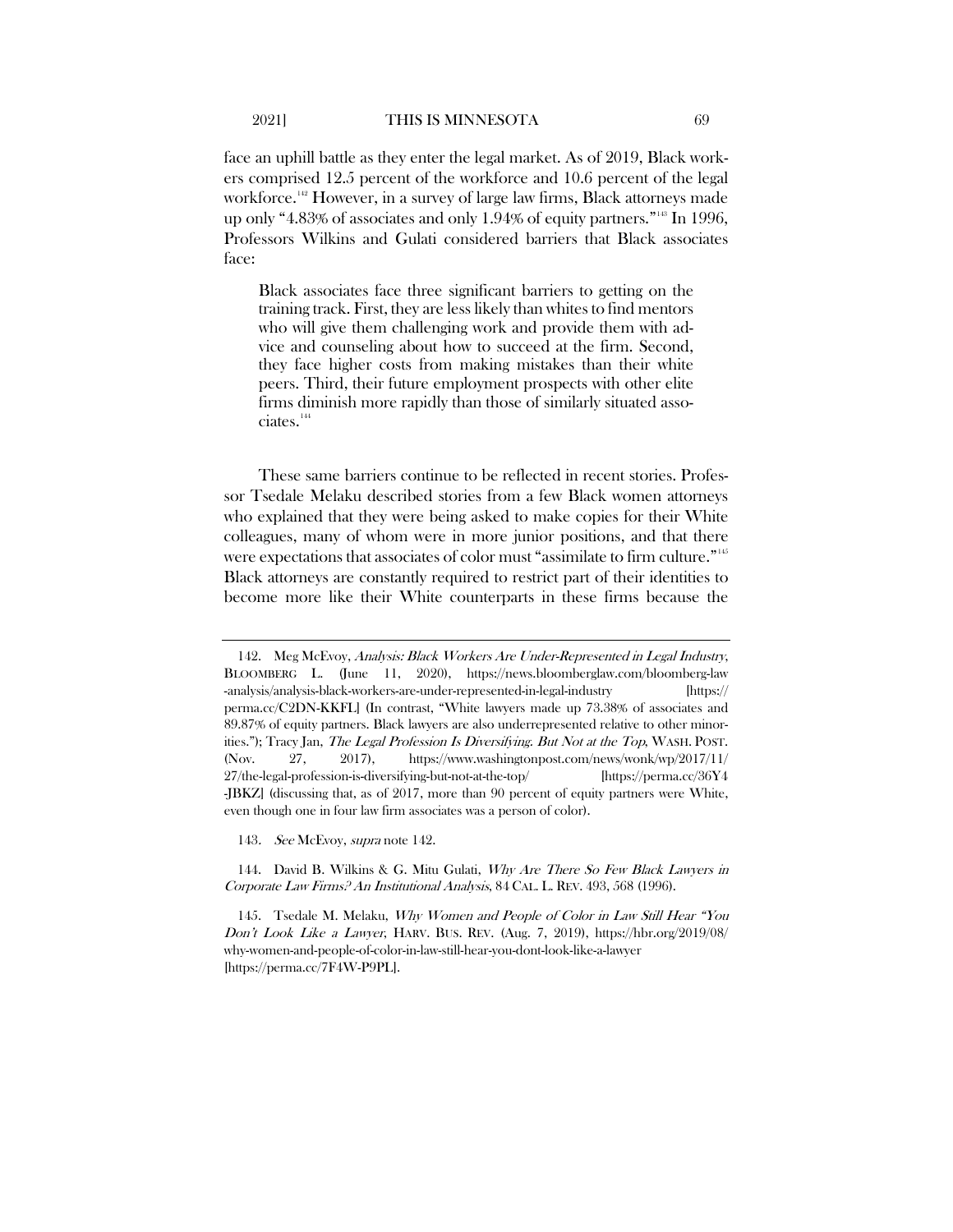<span id="page-46-0"></span>"dominant value of the legal profession is a commitment to colorblindness in lawyers' conduct so that professional socialization 'bleaches out' racial differences among lawyers."<sup>[146](#page-46-1)</sup> In addition, another attorney stated that the culture of racism and microaggressions within law firms continues to be pervasive because "people tend to gravitate to people who are similar to them, and I know I'm different than a lot of the people at the firm."<sup>[147](#page-46-2)</sup> Commitment to engage and mentor Black attorneys can also act as a detriment to future success. Time spent on social commitments (diversity committees, outreach programs, tokenism, etc.) is perceived as less valuable within the firm and takes away from other opportunities for meaningful mentorship and networking.<sup>[148](#page-46-3)</sup> The nature of these harms are complex and systemic; the "fact that [B]lacks have had little success breaking into the upper echelons of the elite bar is emblematic of a deeper and more intractable set of problems facing those interested in workplace integration."[149](#page-46-4) In addition, it is increasingly difficult for Black women and women of color who simultane-ously experience racism and sexism within the legal system and workplace.<sup>[150](#page-46-5)</sup> The "very processes by which BigLaw extracts value from its lawyers' gender and racial identities tend to undermine the success of women and minority lawyers at the firm."[151](#page-46-6) Wald illustrates this challenge with the example that by "overburdening a Latina associate with service on the diversity and hiring committees, by expecting her to actively participate in firm events, and even by publicly displaying her image on its website, the firm distracts her and undermines her performance contrasted with her White male counterparts."[152](#page-46-7) It is critical that individuals throughout the legal profession continue to question the norms of the workplace and ask "[w]hy attrition rates

<span id="page-46-4"></span><span id="page-46-3"></span><span id="page-46-2"></span>148. Eli Wald, Biglaw Identity Capital: Pink and Blue, Black and White, 83 FORDHAM L. REV. 2509, 2511 (2015) (discussing that minority associates are pressured to attend more events and their absence is more noted because they are expected to be the face of diversity at all firm events).

- 149. See Wilkins & Gulati, supra note [144.](#page-45-6)
- 150. See Melaku, supra not[e 145.](#page-45-5)
- 151. See Wald, supra note 148.

<span id="page-46-7"></span><span id="page-46-6"></span><span id="page-46-5"></span>152. "Fundamentally then, the core root of minority underrepresentation in positions of power and influence at BigLaw appears to boil down to this: while White male associates essentially get to exchange their labor for relatively low economic capital in the present (a

<span id="page-46-1"></span><sup>146.</sup> Carla D. Pratt, Way to Represent: The Role of Black Lawyers in Contemporary American Democracy, 77 FORDHAM L. REV. 1409, 1412 (2009).

<sup>147.</sup> See Melaku, supra note 145.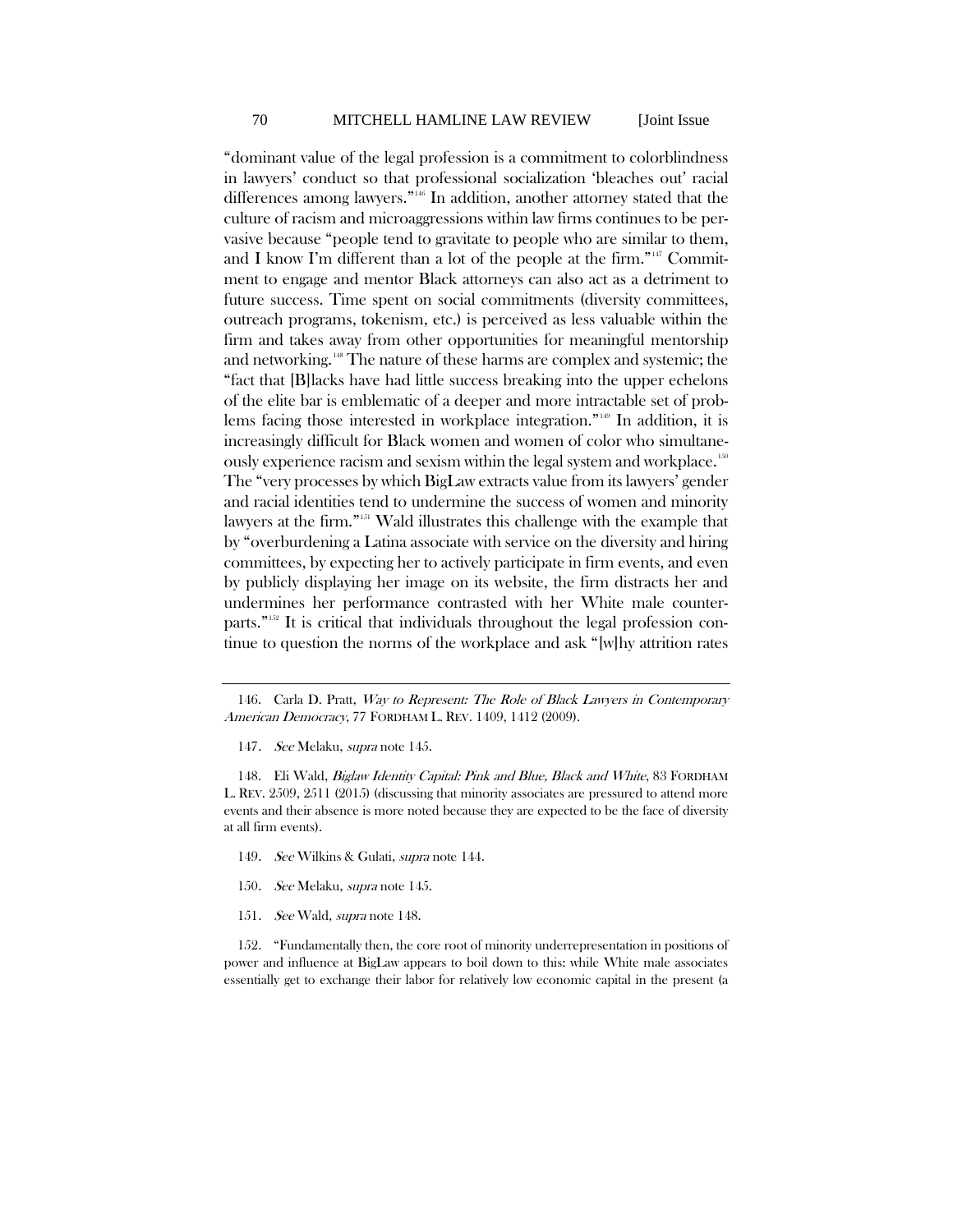among women and people of color remain high, and their advancement rates so low? Why Black female associates are hired in greater numbers than Black male associates but are promoted to partner far, far less often.?"<sup>[153](#page-47-0)</sup> These questions highlight just one aspect of racism and sexism that Black attorneys face in the legal profession, but these experiences are by no means limited to the environment of large law firms.<sup>[154](#page-47-1)</sup>

Diverse voices are also necessary to interpret and inform our understanding of the laws to ensure that all of those who seek refuge, mercy, and justice receive equitable treatment. This can only be done when we allow varied life experience to "contribute to our interpretation and understanding of legal doctrine."[155](#page-47-2) The "exclusion of African Americans from judicial decision-making, like the wholesale exclusion of men or women from judging, removes critical analytical resources from judicial decision-making."[156](#page-47-3)

At every step of the path for a Black student or a student of color to become an attorney, our legal system and education structure has erected barriers to ensure that these students work twice as hard to make it half as far. As this Article depicts, these barriers may be pronounced here in Minnesota, but they extend throughout the country and are deeply rooted within our legal framework. The expansive scope of these barriers requires action and response from the entire legal system that reckons with the gravity of the problem.

salary) and a shot at cultural, social, and high economic capital in the future, female and minority associates exchange their labor as well as identity capital for relatively low economic capital in the present."  $Id$  at 2539.

<sup>153</sup>. Id.

<span id="page-47-1"></span><span id="page-47-0"></span><sup>154</sup>. See Wilkins & Gulati, supra note [144,](#page-45-6) at 610 ("America's long history of discrimination against [B]lacks exercises a similar hold on the problems we discuss . . . this history is partly responsible for the fact that high wages, pyramiding, and tracking are likely to have an especially adverse effect on the career opportunities of [B]lack lawyers. Slavery set this nation on a path in which it was necessary to portray [B]lacks as mentally, emotionally, and spiritually incapable of self-determination. Almost a generation after the last de jure remnants of this vicious system were put to rest, the stereotypes and predispositions that can be traced back to this ignoble past continue to shape race relations in this country.").

<sup>155</sup>. Id.

<span id="page-47-3"></span><span id="page-47-2"></span><sup>156.</sup> Sherrilyn A. Ifill, Racial Diversity on the Bench: Beyond Role Models and Public Confidence, 57 WASH. & LEE L. REV. 405, 414 (2000).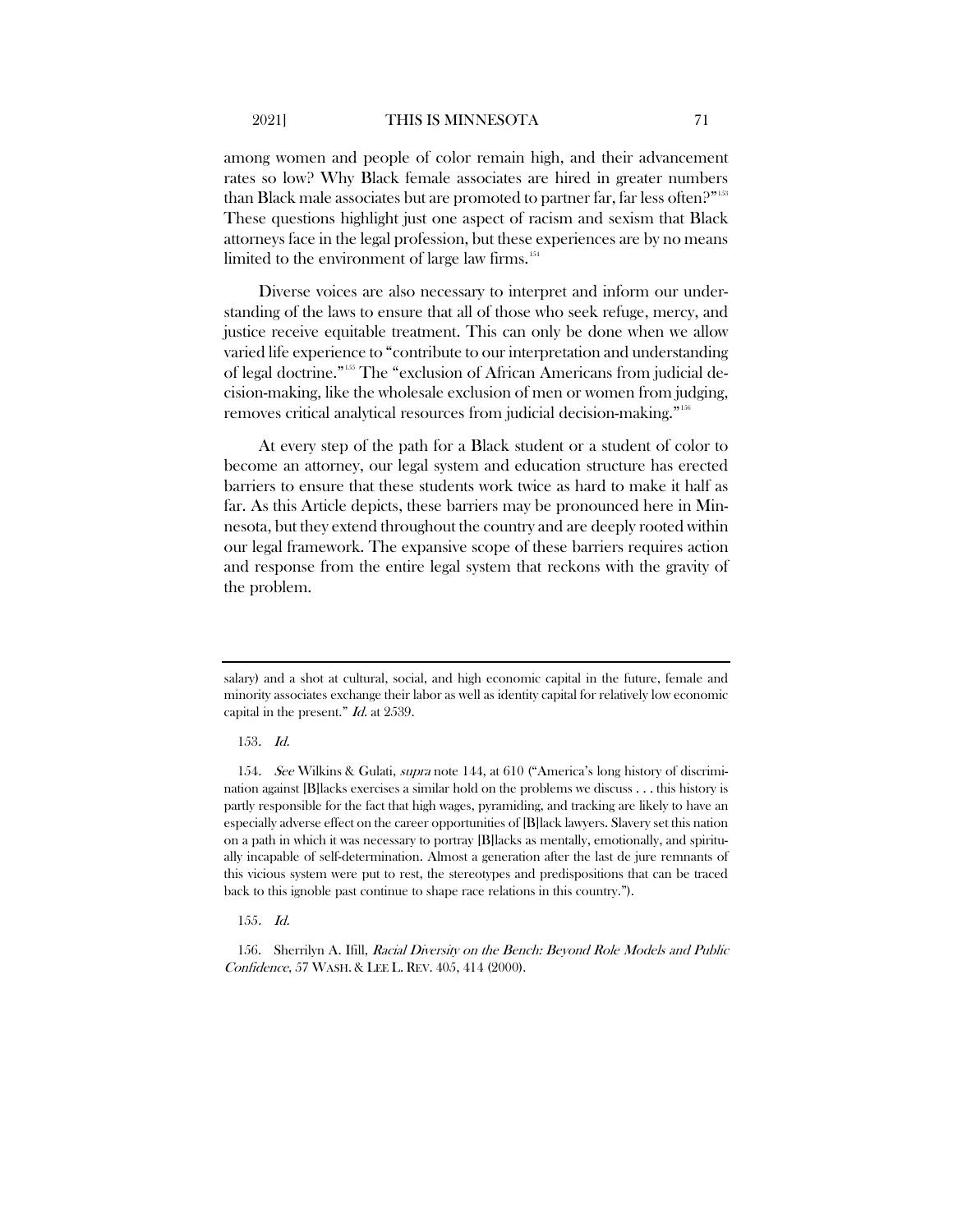## V. RECOMMENDATIONS FOR CHANGE AT THE UNIVERSITY OF MINNESOTA LAW SCHOOL

<span id="page-48-4"></span>"If there is any occupation in which one would expect to see meaningful equality of opportunity and results, given the profession's lofty ideals and pronouncements, it should be the legal profession, but the reality is quite the contrary."[157](#page-48-0) Regardless of whether change comes at an industry or organizational level, institutions like Minnesota Law must act in a manner that considers the massive harms of these barriers. Racism within the law has depleted legal institutions of attorneys who can make groundbreaking change and innovate our field in ways that we have failed. This Part proposes a series of actions that Minnesota Law should take to remedy some of the harms caused by these disparities and enhance the educational environment to contend with the realities of racism within the law.

## A. Create a Racial Justice Clinic That Takes Part in Impact Litigation and Community Mentoring with Priority Enrollment for Black Students

The clinical program at Minnesota Law encompasses 25 clinics which provide "free legal services, education, and outreach to those in our community in a wide variety of areas, addressing both individual legal needs and systemic issues, all while training students for practice."<sup>[158](#page-48-1)</sup> As "[s]tudent interest truly drives the success of [the law school's] clinical programs,"[159](#page-48-2) the law school should add a clinic specifically devoted to issues of racial justice in the Twin Cities and Minnesota. This clinic should take part in impact litigation, direct legal services, and community engagement on issues that disproportionately affect Black individuals and other individuals of color within our communities. There have been recent instances in Minnesota where major lawsuits have been brought to remedy discrimination and seg-regation against Black individuals and individuals of color.<sup>[160](#page-48-3)</sup> This clinic can

<span id="page-48-1"></span><span id="page-48-0"></span><sup>157.</sup> Alex M. Johnson Jr., The Underrepresentation of Minorities in the Legal Profession: A Critical Race Theorist's Perspective, 95 MICH. L. REV. 1005, 1006 (1997).

<sup>158.</sup> Dean Garry Jenkins Responds to the Open Letter from Students, supra not[e 79.](#page-31-5)

<sup>159</sup>. Id.

<span id="page-48-3"></span><span id="page-48-2"></span><sup>160.</sup> Civil Rights Lawsuit Alleges Roseville Elementary School Teacher Assaulted, Segregated Black Students, WCCO CBS MINN. (Sept. 28, 2020), https://minnesota .cbslocal.com/2020/09/28/civil-rights-lawsuit-alleges-roseville-elementary-school -teacher-assaulted-segregated-black-students/ (last visited Feb. 6, 2021); Erin Golden, Twin Cities School Segregation Case Proceeds After Ruling on Charter Schools, STAR TRIB. (June 12, 2019), https://www.startribune.com/school-segregation-case-proceeds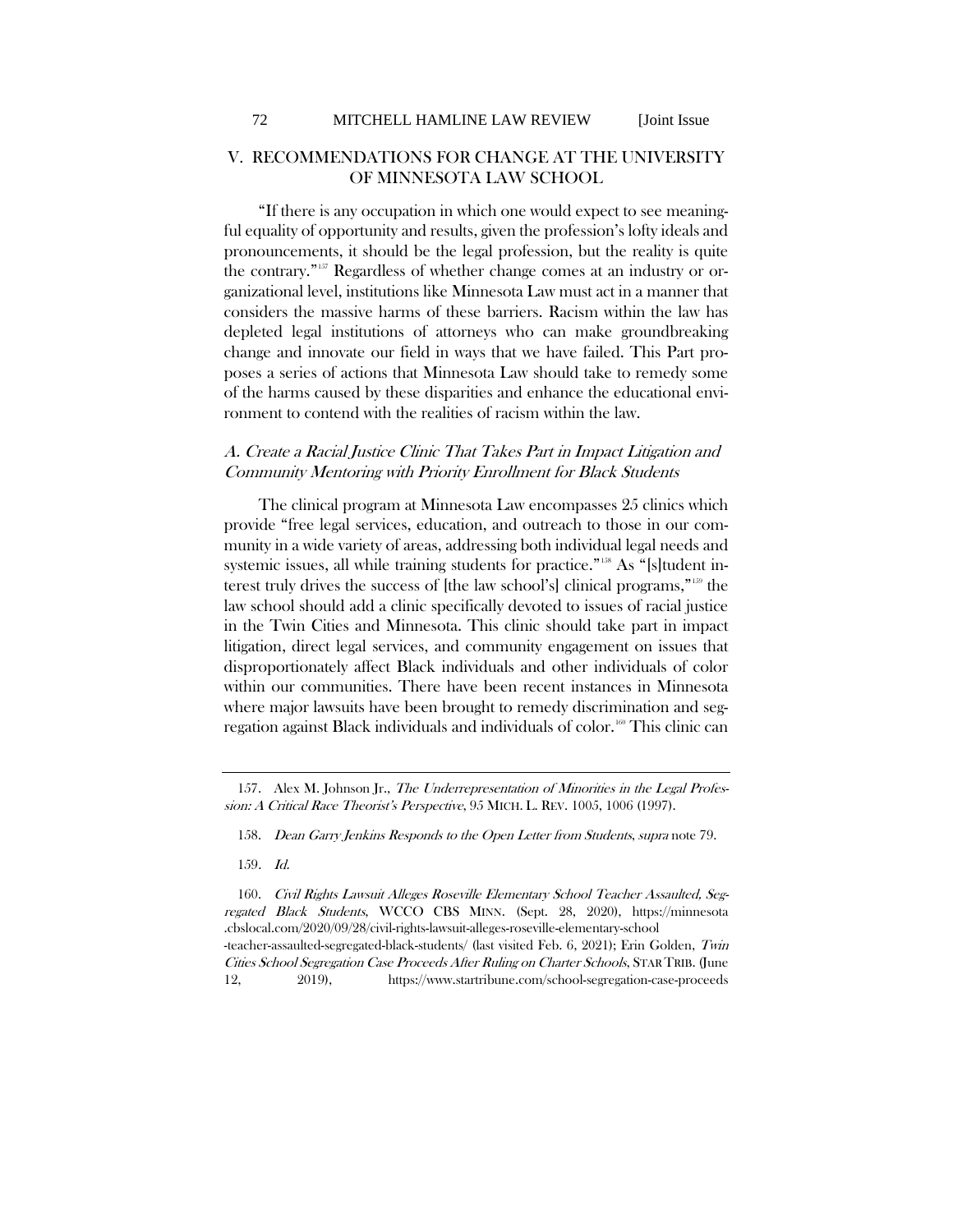contribute to the fight to reduce the history of racism and segregation throughout Minnesota.<sup>161</sup> A racial justice clinic can provide opportunity for Black students and students of color to develop robust litigation experience in an environment where they may be able to help others who have faced similar barriers of racism. While this clinic should not be exclusively limited to Black students and students of color at Minnesota Law, it should allow priority enrollment for these students.

This clinic should also serve to engage younger students within the Twin Cities in the form of a pipeline program. While students at Minnesota Law currently take part in the Minnesota Justice Foundation's Street Law<sup>[162](#page-49-1)</sup> program for law students to teach middle school and high school students about the law, the racial justice clinic should also learn from programs like the one at the University of Denver's Sturm College of Law (SCOL).<sup>[163](#page-49-2)</sup> Using its partnerships, law students at SCOL created a pipeline program with the Denver Urban Debate League (DUDL).<sup>[164](#page-49-3)</sup> SCOL provided a physical space for DUDL and its executive director in SCOL's offices, as well as spaces for DUDL students to "practice and compete in the moot court facilities and use the resources of the law library."[165](#page-49-4) In addition, law students, staff and faculty are judges, coaches and volunteers with DUDL.<sup>[166](#page-49-5)</sup> Professor Catherine Smith emphasized that SCOL has a "broad interest in breaking down barriers that impede the success of marginalized individuals and

<span id="page-49-1"></span>162. "Law student volunteers teach fundamental legal rights, responsibilities, and resources to low-income, at-risk juveniles at various sites throughout Minnesota. During the academic year, many volunteers serve at local alternative learning centers, charter schools, or other educational/after-school programs." Street Law, MINN. JUST. FOUND., https://www.mnjustice.org/street-law/ [https://perma.cc/C9VQ-5AG5].

<span id="page-49-4"></span><span id="page-49-3"></span><span id="page-49-2"></span>163. Catherine E. Smith, Seven Principles: Increasing Access to Law School Among Students of Color, 96 IOWA L. REV. 1677 (2011).

- 164. *Id.* at 1690.
- 165. Id.
- <span id="page-49-5"></span>166. Id.

<sup>-</sup>after-ruling-on-charter-schools/511209602/?refresh=true [https://perma.cc/QK06 -89KQ].

<span id="page-49-0"></span><sup>161</sup>. See supra Part III.C; Elizabeth Shockman, Minnesota District Uses Student Voice to Combat Racism, MPRNEWS (Sept. 13, 2019), https://www.mprnews.org/story/ 2019/09/13/district-uses-student-voice-to-combat-racism [https://perma.cc/7SBY -TT95].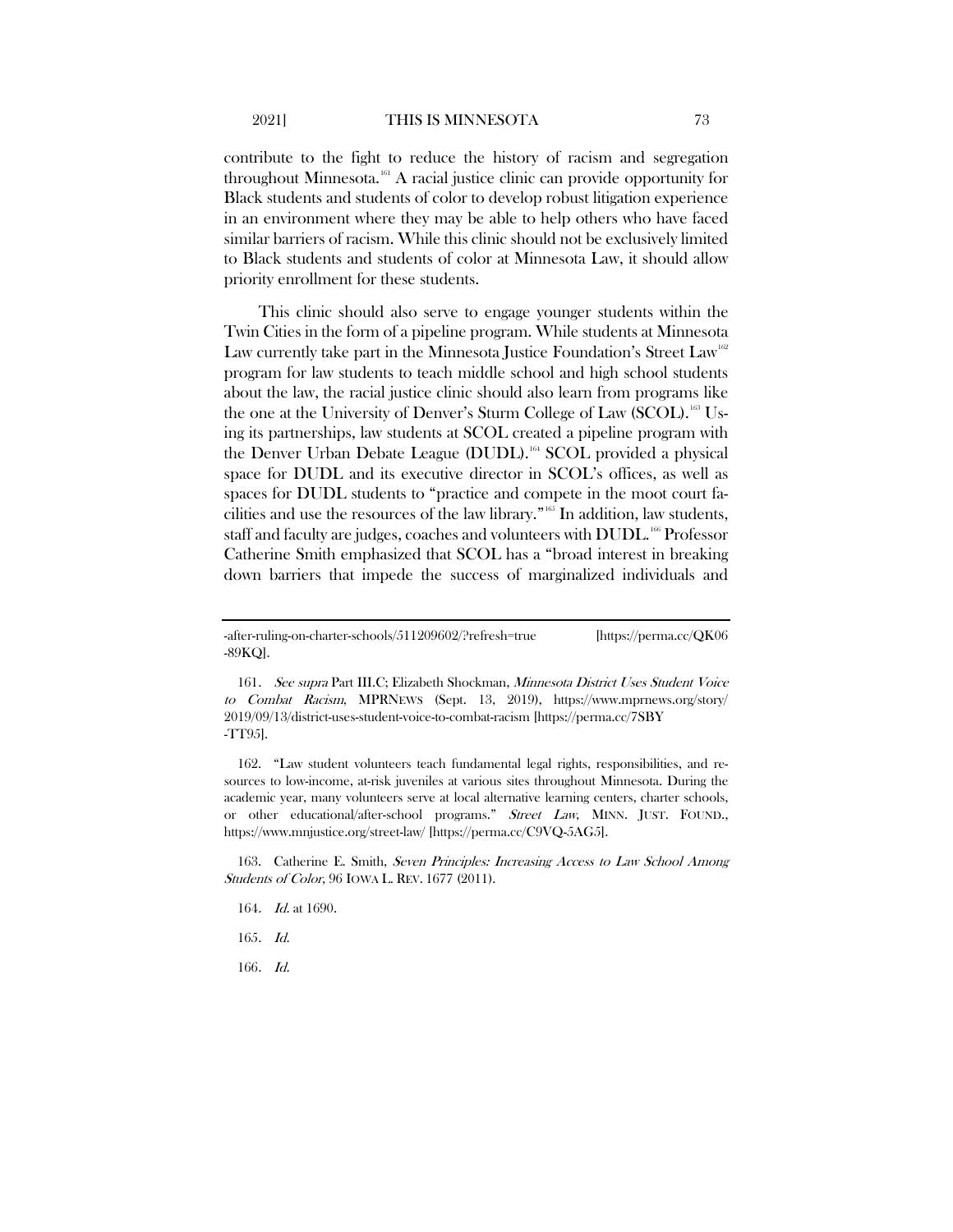groups in our communities and in society."[167](#page-50-0) Similar to SCOL's pipeline program with DUDL, Minnesota Law should commit to engage with local communities, whether through debate leagues or similar programs.

As discussed in Part III.D., discrepancies in Black student enrollment in comparison to middle schools and high schools in Minnesota identify a critical opportunity for outreach and engagement. As Minnesota Law considers how to increase Black student enrollment, it should look within Minnesota and the Twin Cities. Deep and meaningful connections with Black students near the law school's community can be a great opportunity to increase interest in the law school, but also drive curiosity and attention in the collection of undergraduate and graduate opportunities throughout the University of Minnesota. A new clinic at Minnesota Law focused on racial justice can position the law school as a leader and innovator in advancing racial equality within the state of Minnesota and across the country. Not only would this clinic be a signal that the residents of Minnesota will gain an additional hand in the fight to remove the effects of systemic racism within our communities, but it will also provide momentum for other graduate schools and undergraduate departments within the University of Minnesota to partner with local organizations in similar ways. Partnership from the University of Minnesota with consistent and thoughtful investment in our local communities is critical to remove barriers to educational access and representation within Minnesota.

## B. Adapt the Current 1L Foundations Curriculum to Teach and Incorporate Critical Race Theory into the Cases that Students Learn About in Their 1L Courses

Minnesota Law must find a way to adapt its curriculum to consistently incorporate critical race theory.<sup>[168](#page-50-1)</sup> The ideal way to include critical race theory within the curriculum would be to provide regular or required courses

<sup>167.</sup> *Id.* at 1688.

<span id="page-50-1"></span><span id="page-50-0"></span><sup>168.</sup> "The critical race theory (CRT) movement is a collection of activists and scholars interested in studying and transforming the relationship among race, racism, and power. The movement considers many of the same issues that conventional civil rights and ethnic studies discourses take up, but places them in a broader perspective that includes economics, history, context, group- and self-interest, and even feelings and the unconscious. Unlike traditional civil rights, which embraces incrementalism and step-by-step progress, critical race theory questions the very foundations of the liberal order, including equality theory, legal reasoning, Enlightenment rationalism, and neutral principles of constitutional law." RICHARD DELGADO & JEAN STEFANCIC, CRITICAL RACE THEORY, NEW YORK UNIVERSITY PRESS 2–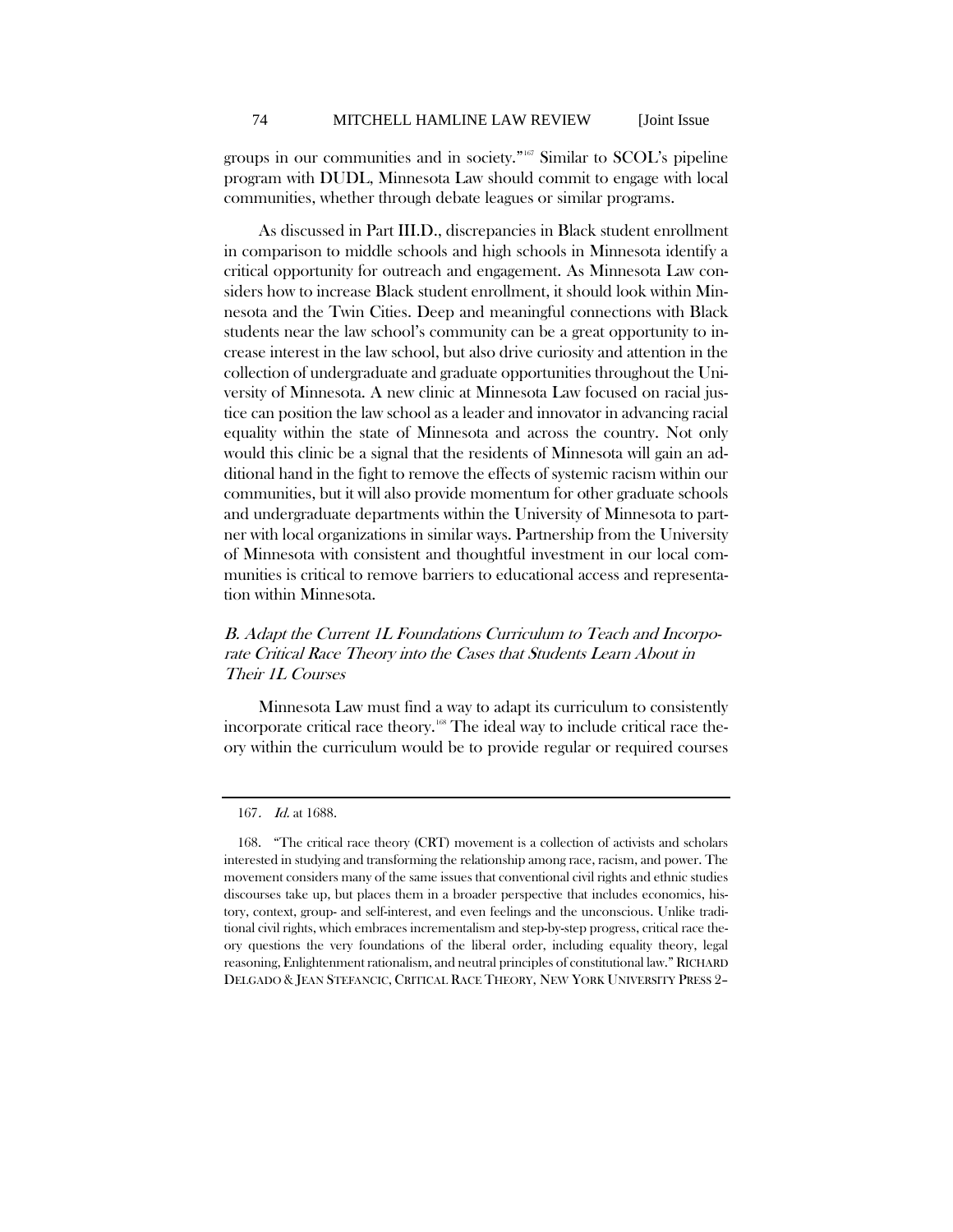on critical race theory and those that emphasize the lens of critical race theory within its pedagogy. While the law school has been unsuccessful in hiring faculty to teach in this area and is currently under a mandatory hiring freeze, the law school should begin by supplementing or adapting the cur-rent 1L Foundations curriculum<sup>[169](#page-51-0)</sup> to include short lectures on foundational topics within critical race theory. Minnesota Law should first engage professors and faculty within the University of Minnesota who have studied and taught critical race theory. Enhanced connection with local professors and scholars can provide opportunity for enriched engagement between Minnesota Law and members of our local community.

These lectures should be followed by group discussions within students' main section or legal writing sections and facilitated by professors and upper-level students regarding how critical race theory interacts with the cases they have recently discussed in their classes. It would be critical that Minnesota Law invite scholars who have spent a considerable amount of time studying critical race theory, whether in legal practice or other academic areas, to provide an enriching base of knowledge for 1L students. For Minnesota Law to cultivate an environment that is welcoming and attractive for Black students, it is imperative that the curriculum educate the entire student body on the ways in which racism acts as a foundational concept of our legal system and the methods of reform.

## C. Employ and Award Tenure to a More Diverse Collection of Professors and Endow Professorships in the Areas of Critical Race Theory, Racism, and the Law

As of the 2019–20 academic year, Minnesota Law reported that nine percent of its full-time faculty members self-identified as a "minority" and nine percent of non-full-time faculty members self-identified as a "minority."[170](#page-51-1) While the Dean of the law school has stated that the school has "doubled [its] adjunct faculty of color" since his arrival in 2016, this doubling represents increasing the group from just five professors out of 136 total

<sup>3 (2001).</sup> 

<span id="page-51-1"></span><span id="page-51-0"></span><sup>169.</sup> 1L Foundations is a weekly required lecture series for 1L students. Previous sessions have included lectures on maintaining personal health and well-being as attorneys and students, academic success in the first semester of law school, speeches from the founder of the non-profit organization "We Are All Criminals," and Financial Planning Courses.

<sup>170.</sup> See ABA Required Disclosures, supra not[e 25.](#page-19-4)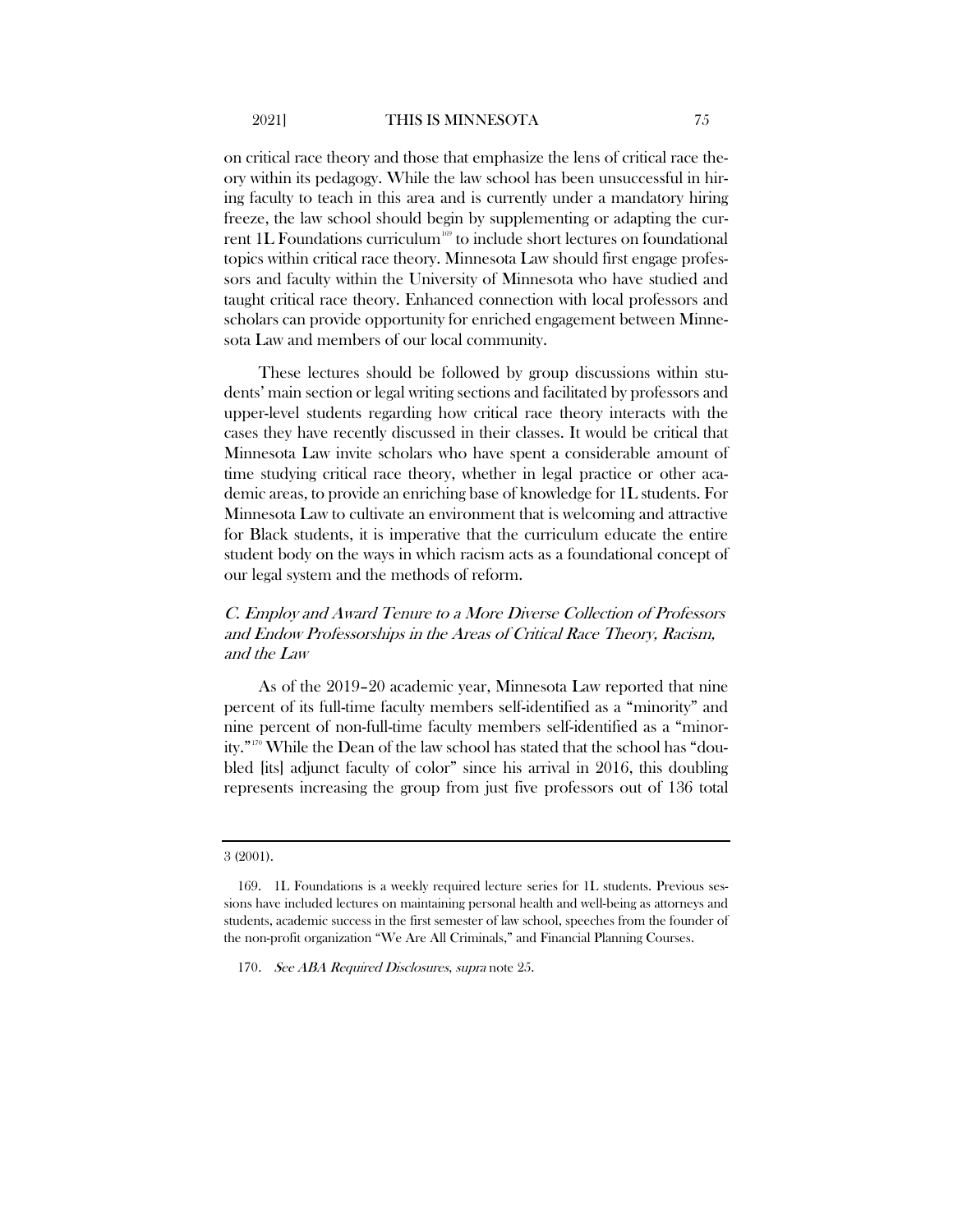adjunct faculty in 2016.<sup>[171](#page-52-0)</sup> At the same time, however, the percentage of fulltime faculty of color has decreased, dropping from thirteen percent in the 2016–17 academic year to nine percent in the  $2019-20$  academic year.<sup>[172](#page-52-1)</sup> While doubling adjunct faculty of color is an important step forward, fulltime faculty play a unique and essential role in the law school environment. While the Dean has stated that "recruiting a race and the law scholar to join our community remains one of our top priorities," recent hiring indicates an inability to meet this goal.<sup>[173](#page-52-2)</sup> Future opportunities to meet this goal may also be difficult because the law school is "currently under a mandatory hiring freeze due to the pandemic."[174](#page-52-3)

It is imperative that the law school commit to hiring candidates that have diverse racial and ethnic backgrounds. One way to do so is to partner with the Twin Cities legal community to endow professorships with a specific focus on critical race theory, racism, and the law. These professorships would ensure that Minnesota Law is not required to rely exclusively on its own funds to create these positions. In addition, it provides an opportunity to successfully meet the law school's goal to recruit a race and the law scholar. Hiring new faculty members, especially full-time faculty members, who come from diverse racial and ethnic backgrounds or have engaged in meaningful scholarship on topics of race and the law can help to create a more attractive and welcoming environment for Black students. Minnesota Law must commit to bring in numerous professors from diverse racial and ethnic backgrounds to ensure they can thrive and grow as a part of the law school's community.

## D. Ensure that Black students Have a Strong Community Within Their 1L Sections.

Since 2011, the number of incoming Black law students at Minnesota Law has not exceeded nine students.<sup>[175](#page-52-4)</sup> As is typical, first-year students are

<span id="page-52-0"></span><sup>171.</sup> Dean Garry Jenkins Responds to the Open Letter from Students, supra note [79;](#page-31-5) ABA Required Disclosures, supra not[e 25.](#page-19-4)

<sup>172.</sup> See ABA Required Disclosures, supra not[e 25.](#page-19-4)

<span id="page-52-3"></span><span id="page-52-2"></span><span id="page-52-1"></span><sup>173.</sup> Minnesota Law Welcomes Three to Faculty, UNIV. OF MINN. L. SCH. (Aug. 20, 2019), https://www.law.umn.edu/news/2019-08-20-minnesota-law-welcomes -three-faculty [https://perma.cc/R3WD-DU4N].

<sup>174.</sup> Dean Garry Jenkins Responds to the Open Letter from Students, supra not[e 79.](#page-31-5)

<span id="page-52-4"></span><sup>175.</sup> See ABA Required Disclosures, supra not[e 25.](#page-19-4)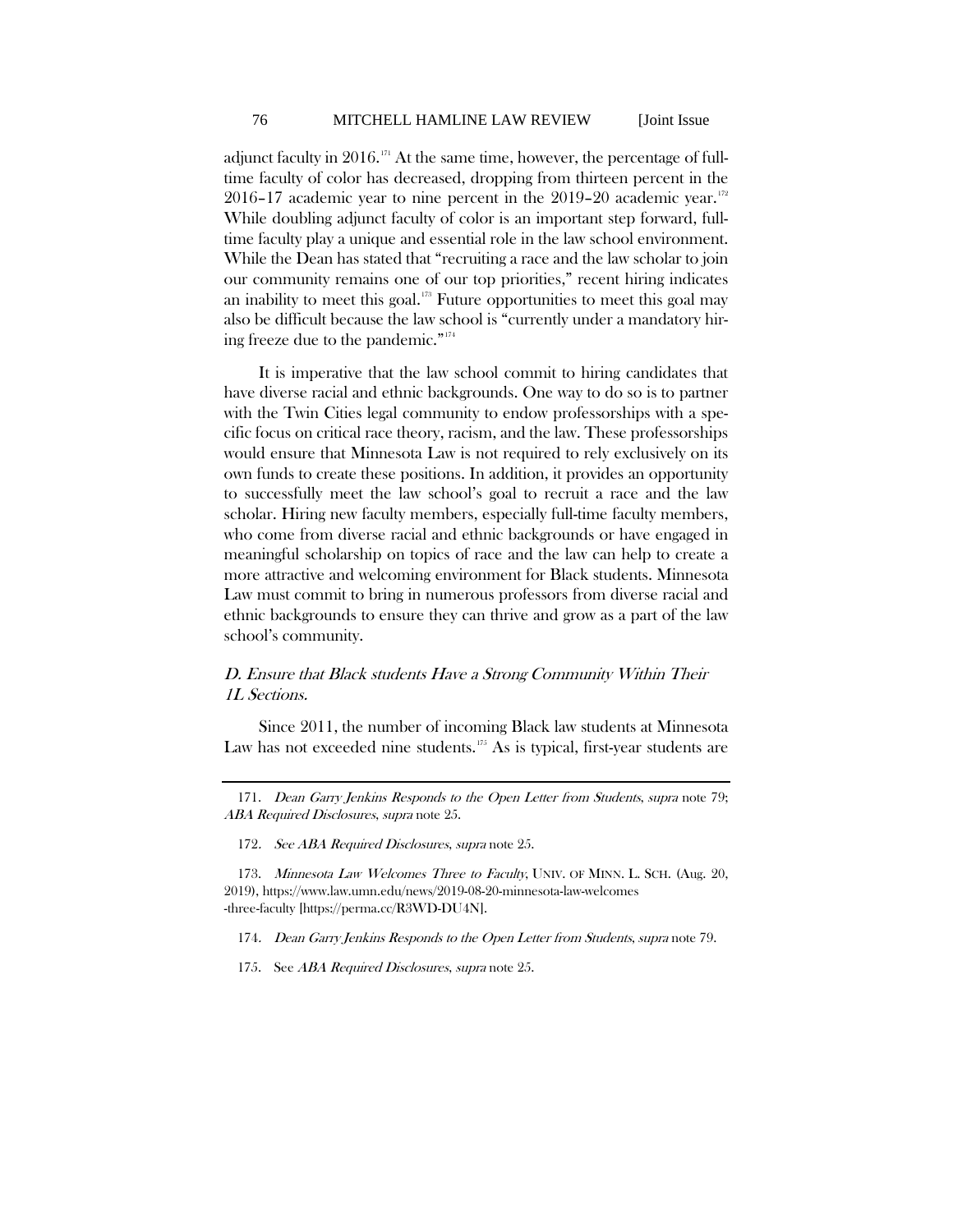divided into sections and spend much of their academic experience with the same collection of students. In many cases, the small number of Black students are separated into different sections. This exacerbates the isolation that many Black students already feel in this environment. To remedy this, Minnesota Law should ensure that Black students, for as long as their enrollment continues to be disproportionately small, can choose to be within a section with the other Black students within their class. For example, if there are six Black students within the first-year class, all six of these students should have the option be placed in one section. While arguably this could inhibit the learning experience of students in other sections by reducing the diversity of experiences in their classrooms, fostering a sense of community and belonging for the small number of Black students within the University of Minnesota's Law School should be the priority. In addition, an easy way for the law school to balance these two interests is simply to enroll more Black students and make the school more attractive for Black students in the future.

## E. Develop and Expand Current Connections with Undergraduate Black Students and Students of Color at the University of Minnesota in the Form of a Pipeline Program

Minnesota Law should recommit itself to outreach to undergraduate students at the University of Minnesota to provide opportunities to learn about the law school, volunteer within the legal community, and prepare for the Law School Admissions Test (LSAT). The law school should expand upon current programs, such as the Minnesota Pre-Law Scholars (MPLS)<sup>[176](#page-53-0)</sup> or programs from other law schools,<sup>[177](#page-53-1)</sup> and directly partner with student organizations for Black students and students of color at University of Minnesota campuses. The law school should engage these students to ensure they have opportunities to become engaged in classes at the law school and within the broader Twin Cities legal community. In addition, the law school

<span id="page-53-0"></span><sup>176.</sup> The MPLS program "offers a select number of students a free LSAT prep class each summer" and provides the opportunity to "learn about law school admissions preparation." Minnesota Pre-Law Scholars Program, UNIV. OF MINN. L. SCH., https:// www.law.umn.edu/admissions/minnesota-pre-law-scholars-mpls-program [https:// perma.cc/R696-YA6K].

<span id="page-53-1"></span><sup>177.</sup> Summer Pre-Law Programs, B.U., https://www.bu.edu/prelaw/preparing-for -law-school/summer-pre-law-programs/ [https://perma.cc/63X3-GJEB]; UHLC Pre-Law Pipeline Program, UNIV. OF HOUS. L. CTR., https://www.law.uh.edu/pipeline/about .asp [https://perma.cc/JB9N-MVDS].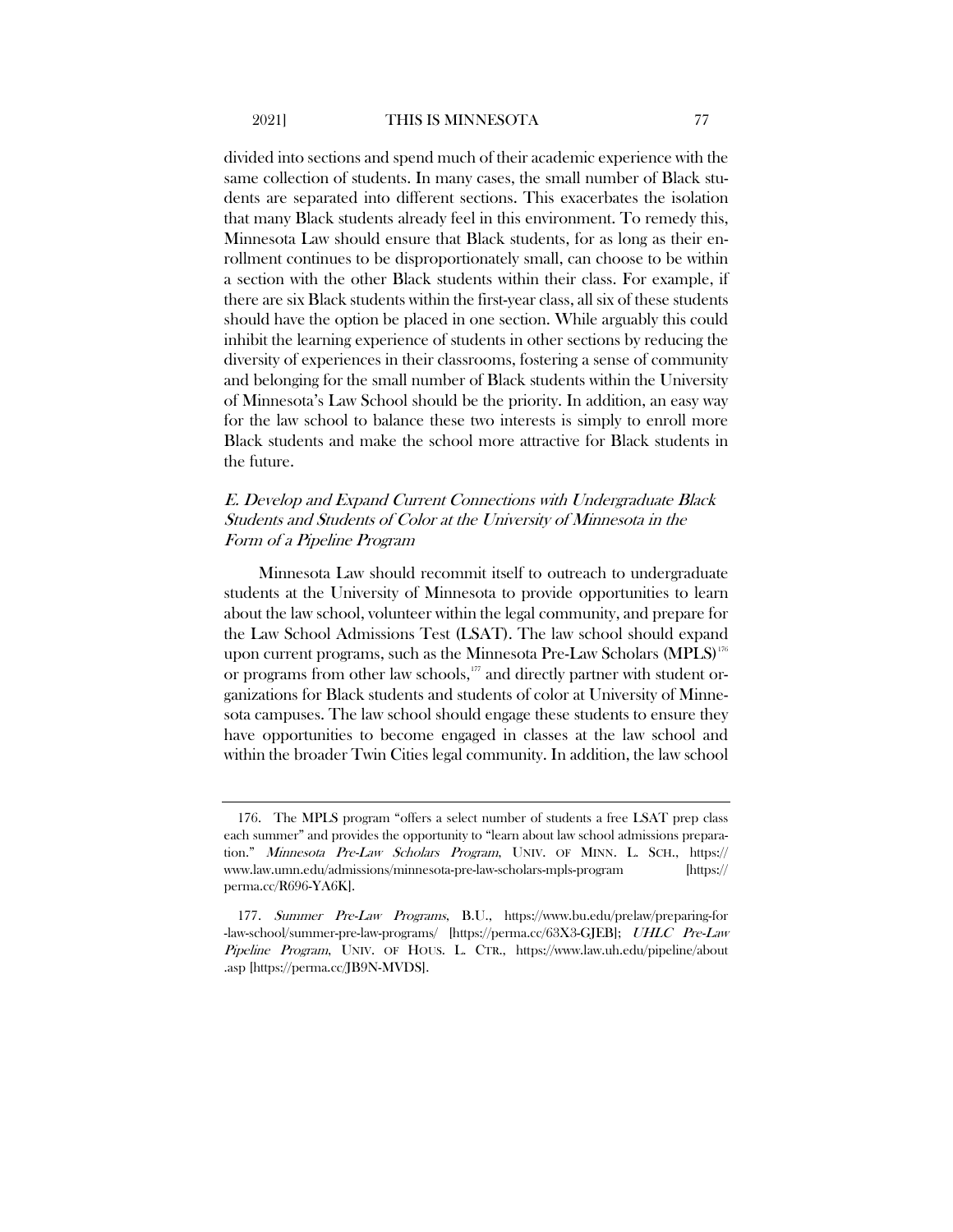should partner with these organizations to help their students prepare for the LSAT. The law school could also encourage these students, who have shown interest in engaging with the local legal community and are well prepared for the LSAT, with incentives to apply to the law school.

## F. The Admissions Department and Dean's Office Should Identify Specific Steps that the Law School is Taking to Enhance Recruitment and Matriculation of Black Students and Enhance Data Collection Practices

To ensure that Minnesota Law continues to be held accountable and take proactive steps to expand opportunity and enrollment for Black students, the law school should commit to providing more transparent data regarding student applications, admissions, and matriculation. In addition, the law school's administration and admissions department should identify specific actions to increase enrollment for Black students and how it is adapting its curriculum and educational environment to be more inviting and attractive for Black students. The admissions department should also publish data regarding disaggregated application and admissions rates of all applicants, as opposed to only releasing enrollment data.

The Dean's Office recently authored two statements<sup>[178](#page-54-0)</sup> promoting initiatives by Minnesota Law to address issues of racism and the law. These statements describe admission efforts to expand enrollment of Black students and students of color, new courses related to racial justice added to the curriculum for the Fall 2020 semester, and support for student engagement in the practice of law and racial justice through public interest work and clinical programs.<sup>[179](#page-54-1)</sup> Although encouraging, these statements do not provide assurance that the fervent nature of these new initiatives will continue beyond the Fall 2020 semester or the near future. While it is stressed that these new offerings are not a "temporary response," it took a nine-minute video of a police officer pinning his knee into the neck of George Floyd and killing Floyd for Minnesota Law to partner with professors to develop new courses on racial justice, include singular or optional discussions on racial justice and police within traditional classes, and conduct a "racial justice

<span id="page-54-0"></span><sup>178.</sup> See Dean Garry Jenkins Responds to the Open Letter from Students, supra note [79;](#page-31-5) Nelson, supra note [71.](#page-27-7)

<span id="page-54-1"></span><sup>179.</sup> See Dean Garry Jenkins Responds to the Open Letter from Students, supra note [79;](#page-31-5) Nelson, supra note [71.](#page-27-7)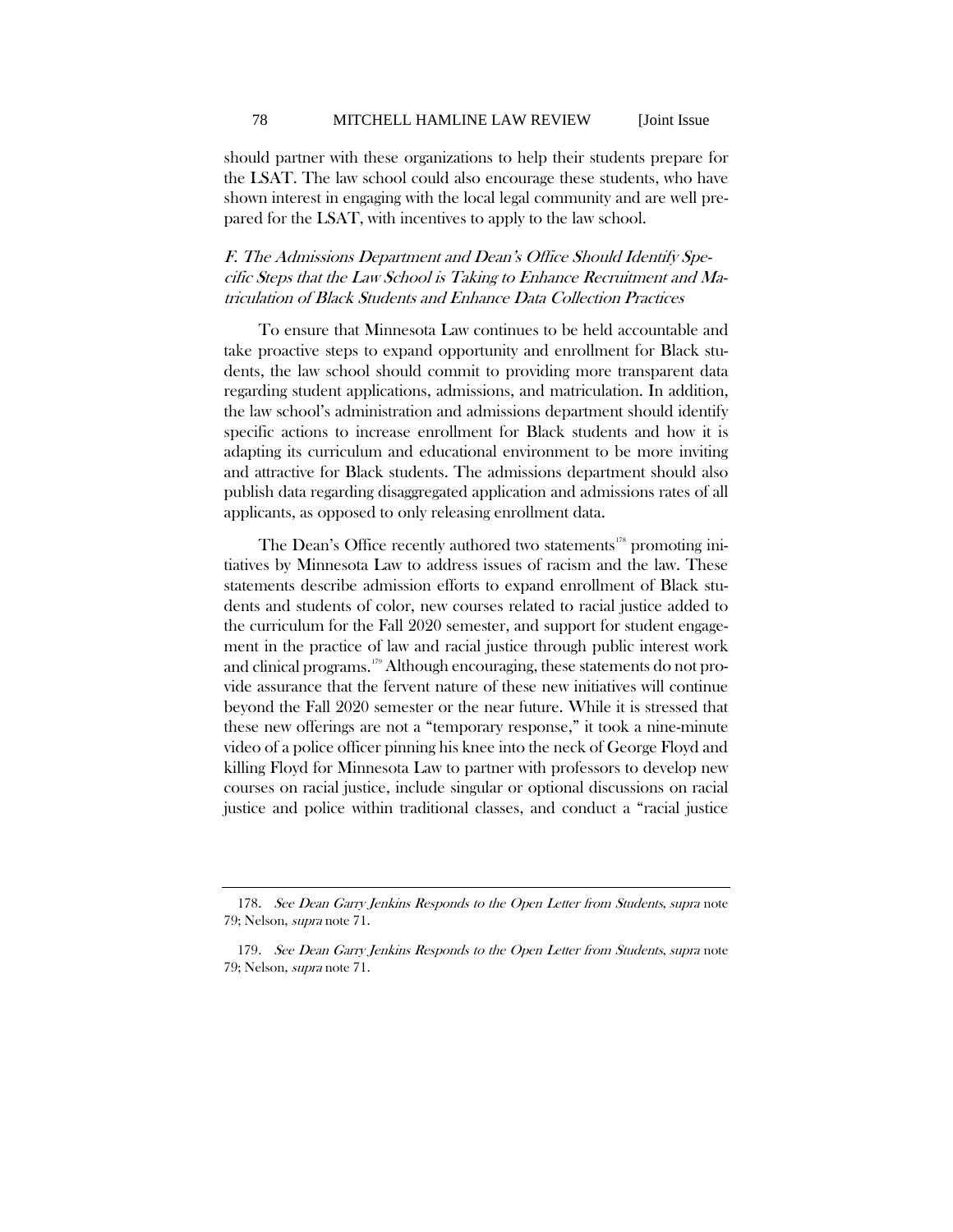scan" within the clinical program.<sup>[180](#page-55-0)</sup> Commitment to racial justice at Minnesota Law requires time, effort, and resources devoted to anti-racist legal education when there is not widespread outcry at the local and national levels against police violence and racism within our legal system.

## **CONCLUSION**

The ultimate fault is that too many higher education institutions and the public resources to support them exist for the elite upper classes while too few exist for the masses. But in the end the total society pays double. Because we fail to fully overcome the burden of historic exclusionary and discriminatory racial practices in the education system, we fail to fully use and develop our most valu-able national resource, our human resource.<sup>[181](#page-55-1)</sup>

The law is accorded a great deal of power, $182$  but actions to reform the current state of the legal system and legal education must truly contend with the nature of the harm. Individual seminars to increase awareness of racism or implicit bias or press releases that report solidarity with Black attorneys and attorneys of color without simultaneous action to meaningfully increase support and opportunity throughout the legal system are insufficient to reckon with the gravity of these issues.

This Article has depicted stories of some of our law school's most courageous students and the nefarious barriers of racism they have repeatedly faced throughout their lives and educational path on the way to Minnesota Law. Their stories must be a further reminder of the despicable ways in which racism constantly inhibits the lives of many Black individuals here in Minnesota and throughout the country. For too long, Minnesota Law has failed to create an educational environment that is attractive, supportive, and desirable for Black students. We hope that this Article serves as a catalyst

<span id="page-55-0"></span><sup>180.</sup> See Dean Garry Jenkins Responds to the Open Letter from Students, supra note [79;](#page-31-5) Nelson, supra note [71.](#page-27-7)

<span id="page-55-1"></span><sup>181.</sup> Marvel Lang, Barriers to Blacks' Educational Achievement in Higher Education: A Statistical and Conceptual Review, 22 J. OF BLACK STUD. 510, 520-21 (1992).

<span id="page-55-2"></span><sup>182.</sup> Johnson Jr., supra note [157,](#page-48-4) at 1022 ("The persuasive power of law as a tool to change or eliminate certain harmful or nonproductive behavior must, in part, be attributable to the respect and acquiescence afforded to the law and lawyers by those subject to it.").